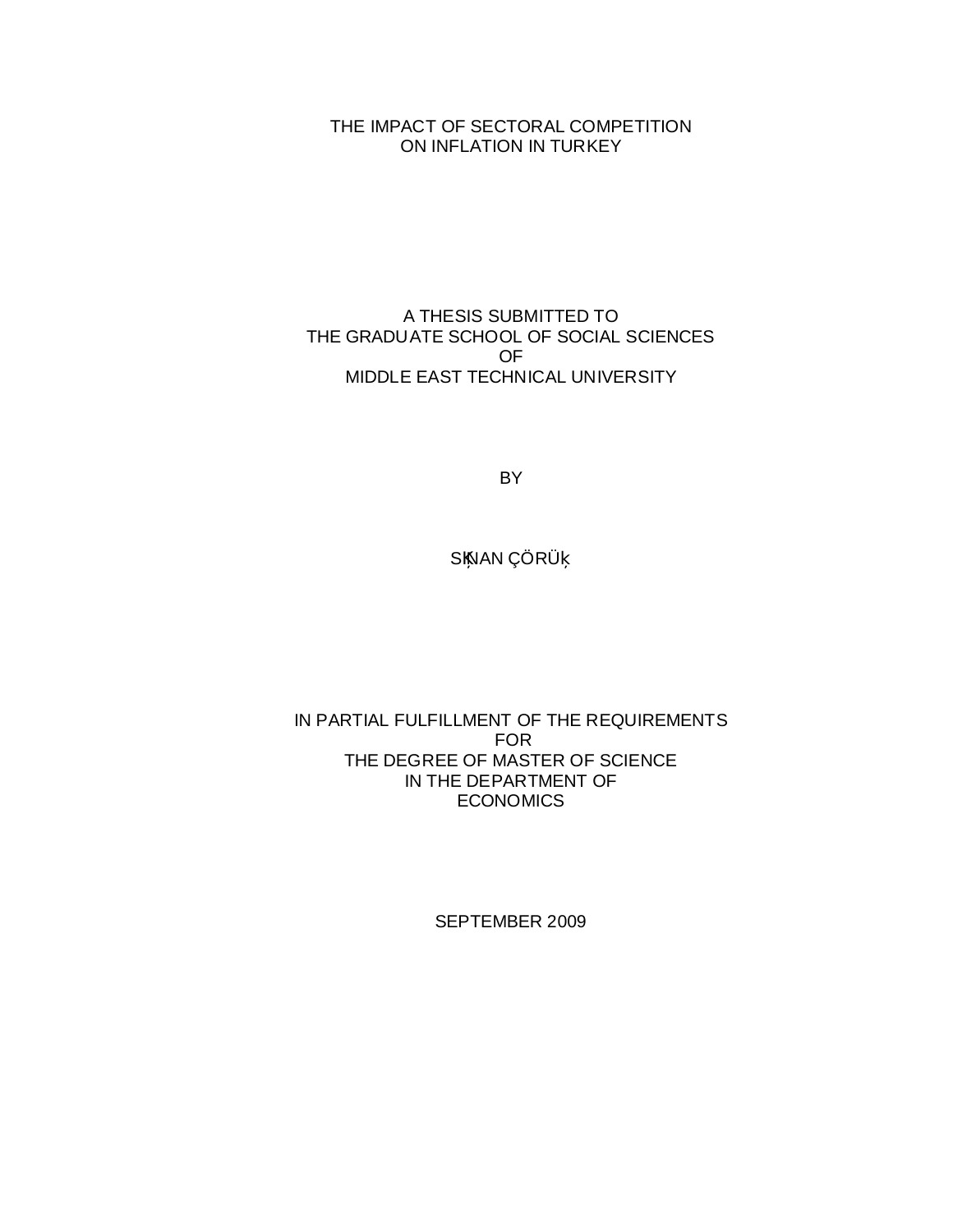Approval of the Graduate School of Social Sciences

Prof. Dr. Sencer Ayata **Director** 

\_\_\_\_\_\_\_\_\_\_\_\_\_\_\_\_\_\_\_

I certify that this thesis satisfies all the requirements as a thesis for the degree of Master of Science.

> Prof. Dr. Erol Taymaz Head of Department

 $\frac{1}{\sqrt{2}}$  ,  $\frac{1}{\sqrt{2}}$  ,  $\frac{1}{\sqrt{2}}$  ,  $\frac{1}{\sqrt{2}}$  ,  $\frac{1}{\sqrt{2}}$  ,  $\frac{1}{\sqrt{2}}$  ,  $\frac{1}{\sqrt{2}}$  ,  $\frac{1}{\sqrt{2}}$  ,  $\frac{1}{\sqrt{2}}$  ,  $\frac{1}{\sqrt{2}}$  ,  $\frac{1}{\sqrt{2}}$  ,  $\frac{1}{\sqrt{2}}$  ,  $\frac{1}{\sqrt{2}}$  ,  $\frac{1}{\sqrt{2}}$  ,  $\frac{1}{\sqrt{2}}$ 

This is to certify that we have read this thesis and that in our opinion it is fully adequate, in scope and quality, as a thesis for the degree of Master of Science.

\_\_\_\_\_\_\_\_\_\_\_\_\_\_\_\_\_\_\_ \_\_\_\_\_\_\_\_\_\_\_\_\_\_\_\_\_\_\_

Assoc. Prof. Dr. Nadir Öcal Co-Supervisor

Assist. Prof. Dr. Ebru Voyvoda Temizsoy – Supervisor

## **Examining Committee Members**

| Prof. Dr. Erol Taymaz                                       |  | (METU, ECON) _____________                                  |  |
|-------------------------------------------------------------|--|-------------------------------------------------------------|--|
| Assist. Prof. Dr. Ebru Voyvoda Temizsoy (METU, ECON) ______ |  |                                                             |  |
| Assoc. Prof. Dr. Nadir Öcal                                 |  | (METU, ECON) _____________                                  |  |
|                                                             |  | Prof. Dr. Y4maz Akdi (ANKARA UNIVERSITY, STAT) ____________ |  |
| Assoc. Prof. Dr. Teoman Pamukçu                             |  |                                                             |  |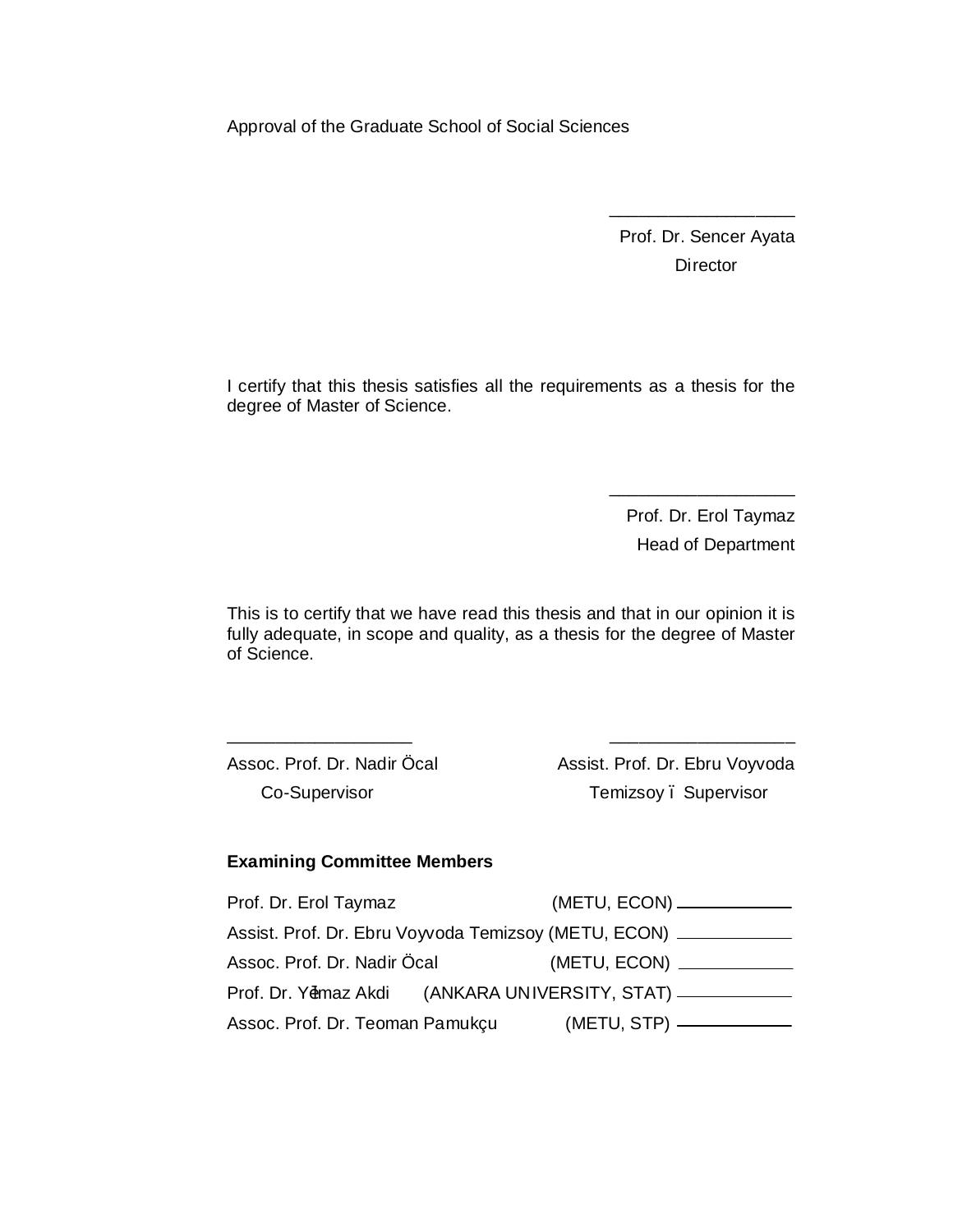**I hereby declare that all information in this document has been obtained and presented in accordance with academic rules and ethical conduct. I also declare that, as required by these rules and conduct, I have fully cited and referenced all material and results that are not original to this work.**

Name, Surname: Sinan Çörü

Signature :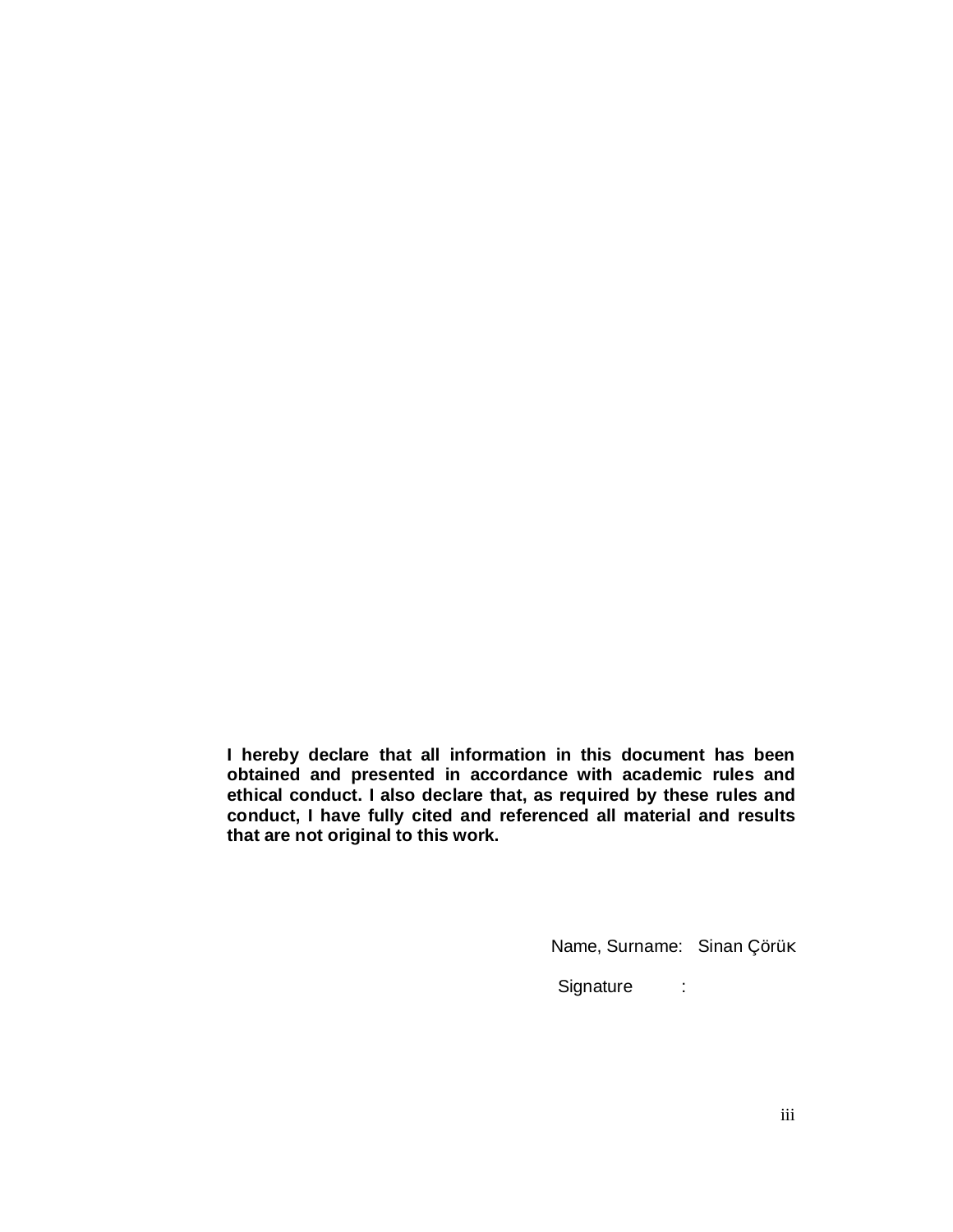## **ABSTRACT**

## THE IMPACT OF SECTORAL COMPETITION ON INFLATION IN TURKEY

Çörü , Sinan M.S., Department of Economics Supervisor : Assist. Prof. Dr. Ebru Voyvoda Temizsoy Co-Supervisor: Assoc. Prof. Dr. Nadir Öcal

## September 2009, 69 pages

This thesis explores the impact of sectoral competition on inflation in Turkey. To this end, panel data analyses investigating the determinants of deviation of sectoral price inflation from the consumer price inflation, and the resulting effect of the changes in the level of sectoral competition on this deviation measure are conducted in both static and dynamic frameworks. The empirical analyses covers the 1995-2001 period and 62 manufacturing sectors classified according to International Standard of Industrial Classification (ISIC) Rev. 2 at 4-digit level. The findings of the empirical analyses are particularly important for the assessment of the theoretical foundations and empirical basis of the recent proposals favoring enhancement of competition with disinflationary motives. The static analyses suggest that sectoral concentration is insignificant in explaining deviations of sectoral inflation from consumer inflation, while dynamic analyses suggest enhancing competition may lead to higher levels of sectoral inflation. The interpretation of the results indicates that enhancing competition may not be a viable tool for disinflationary purposes in Turkey.

Keywords: Industrial Economics, Inflation, Competition, Panel Data, Dynamic Panel Data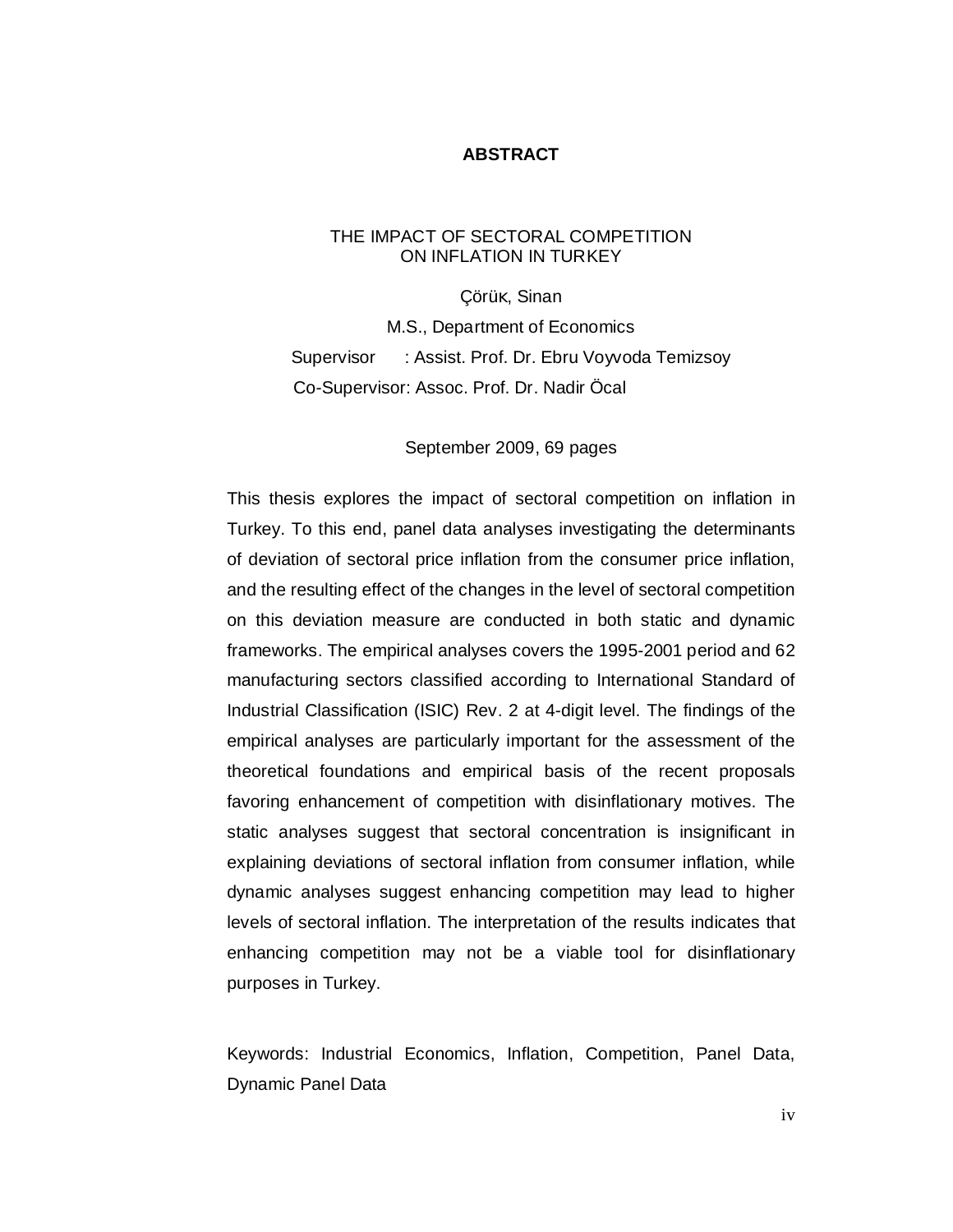# TÜRK YE DE SEKTÖREL REKABET N ENFLASYONA ETK S

Çörü , Sinan

Yüksek Lisans, ktisat Bölümü Tez Yöneticis : Yrd. Doç. Dr. Ebru Voyvoda Temizsoy Ortak Tez Yöneticisi : Doç. Dr. Nadir Öcal

#### Eylül 2009, 69 sayfa

Bu tezde, Türkiye ge sektörel rekabetin enflasyon üzerindeki etkisi incelenmektedir. Bu amaçla, statik ve dinamik çerçevede sektörel enflasyonun tüketici enflasyonundan sapmas<sup>2</sup>nda belirleyici olan ö eler kapsam<sup>2</sup>nda sektörel rekabet düzeyinde meydana gelen de i ikliklerin etkisinin incelendi i panel veri analizleri gerçekle tirilmi tir. Çal<sup>2</sup> ma, 1995-2001 y<sup>a</sup>llar<sup>2</sup> aras<sup>2</sup>nda Uluslararas<sup>2</sup> Sanayi S<sup>2</sup>n<sup>2</sup>fland<sup>2</sup>rma Standarte sistemine göre Rev. 2, 4-hane düzeyinde s<sup>2</sup>n<sup>2</sup>fland<sup>2</sup>r<sup>2</sup> imalat sanayiindeki 62 sektörü kapsamaktad<sup>a</sup>r. Tezin bulgular<sup>2</sup> özellikle yak<sup>a</sup>n zamanlarda gündemde olan dezenflasyonist saiklerle sektörel rekabetin artt<sup>a</sup>ramas<sup>an</sup> telkin eden politika önermelerinin teorik ve ampirik temellerinin de erlendirilmesi bak<sup>2</sup>m<sup>2</sup>ndan önem ta<sup>z</sup>maktad<sup>2</sup>r. Statik analiz, sektörel rekabetteki de i imin sektörel enflasyonun tüketici enflasyonundan sapmas<sup>2</sup>nda aç<sup>2</sup>klay<sup>2</sup>c<sup>2</sup> olmad<sup>2</sup> <sup>2</sup>n<sup>2</sup>, dinamik analiz ise sektörel rekabetin art<sup>a</sup>rımas<sup>2</sup>n<sup>2</sup>n sektörel enflasyonu artt<sup>a</sup>r<sup>2</sup>c<sup>2</sup> bir etki do urdu unu göstermektedir. Çal<sup>2</sup> man<sup>2</sup>n sonuçlar<sup>2</sup>, Türkiye ekonomisinde enflasyonla mücadele kapsam<sup>2</sup>nda rekabet artt<sup>2</sup>r<sup>2</sup> politikalar<sup>2</sup>n kullan<sup>2</sup>mas<sup>2</sup>n<sup>2</sup>n beklenen sonuçlara yol açmayabilece i vurgusu yapmaktad<sup>2</sup>r.

Anahtar Kelimeler: Sanayi ktisad<sup>2</sup>, Enflasyon, Rekabet, Panel Veri Analizi, Dinamik Panel Veri Analizi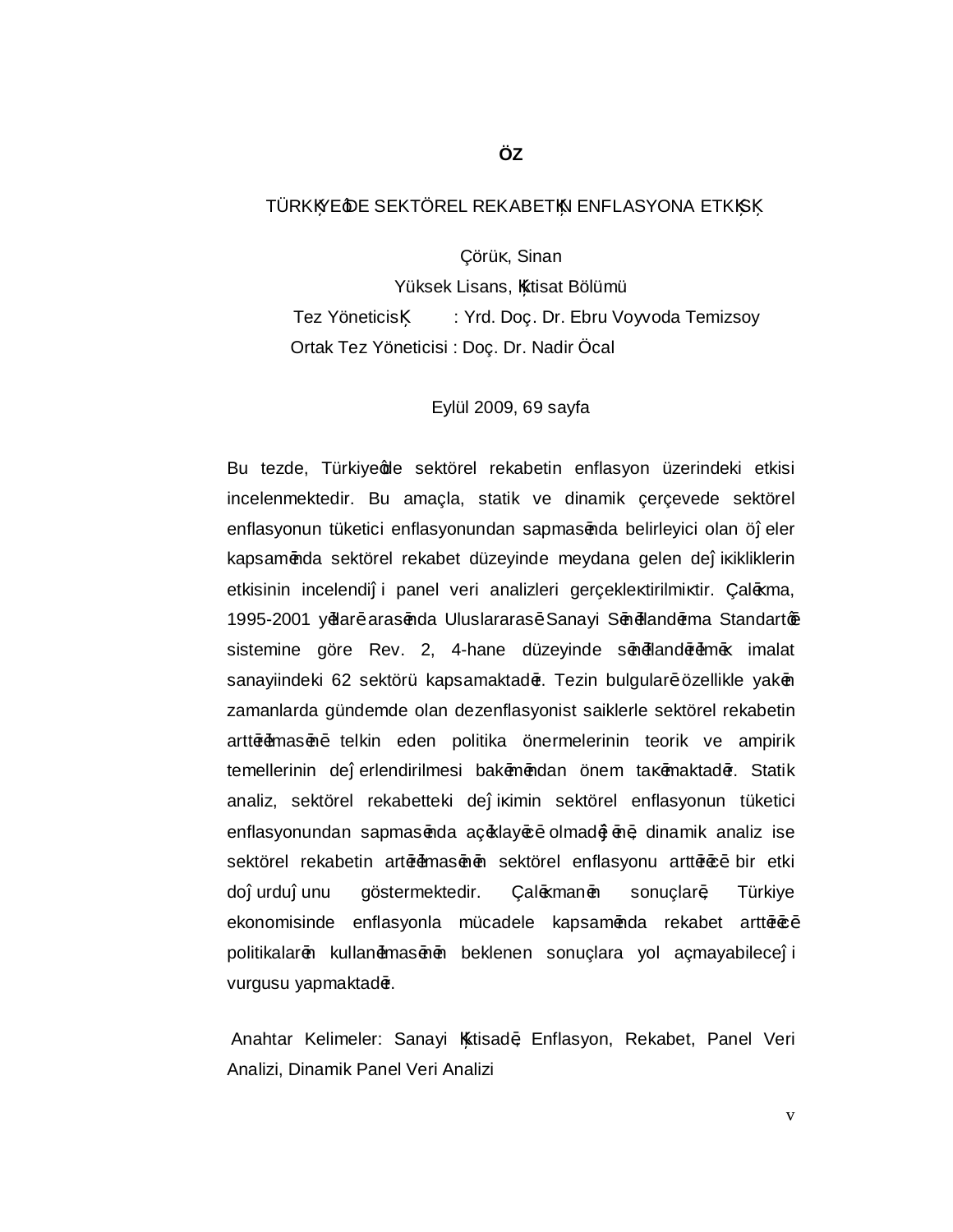To my family…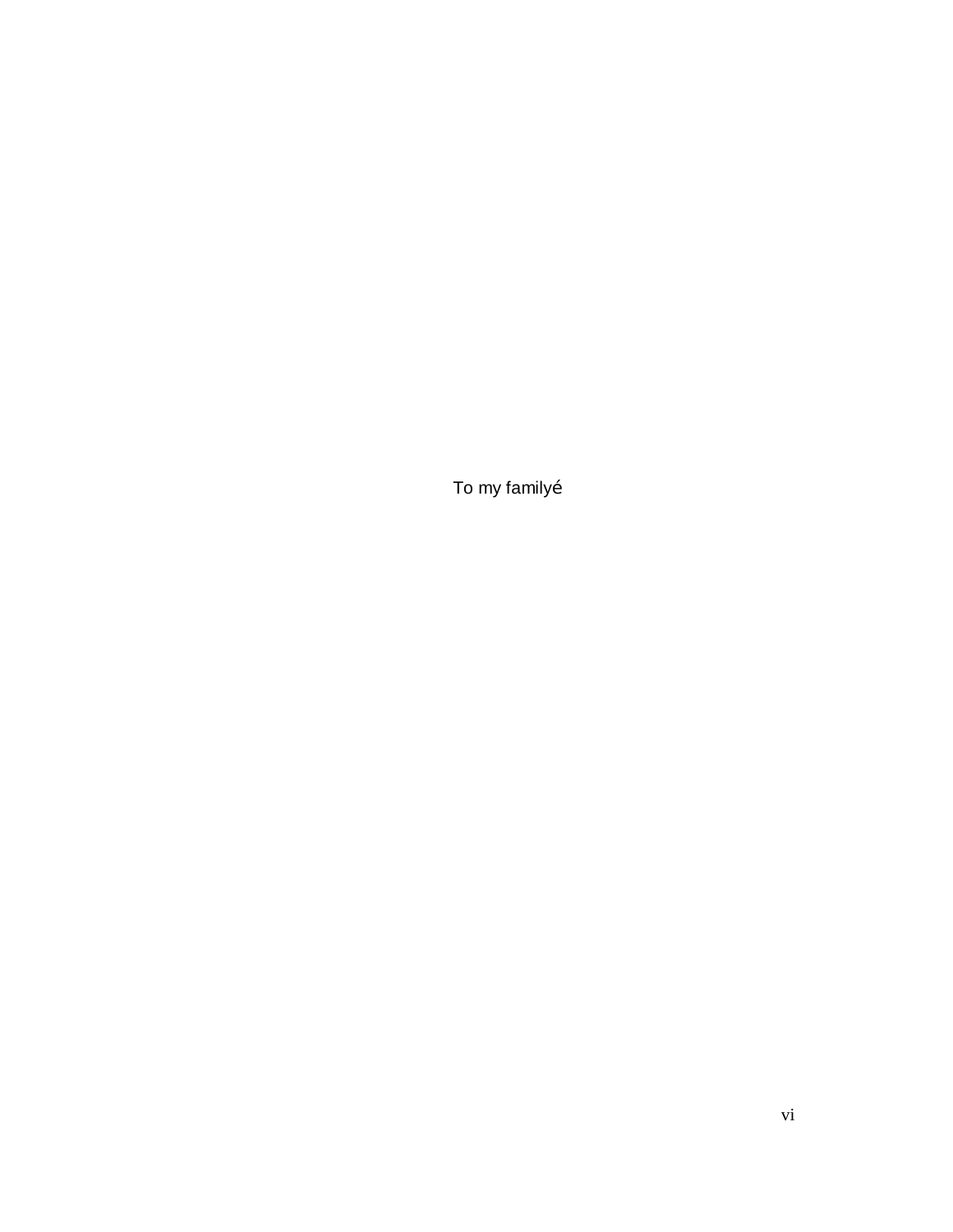# **ACKNOWLEDGMENTS**

I would like to express my deepest gratitude to my thesis supervisor Assist. Prof. Dr. Ebru Voyvoda Temizsoy and co-supervisor Assoc. Prof. Dr. Nadir Öcal for their guidance, motivation and encouragement throughout this study. I would also like to thank to the examining committee members Prof. Dr. Erol Taymaz, Prof. Dr. Y<sup>4</sup>maz Akdi and Assoc. Prof. Dr. Teoman Pamukçu for their valuable comments and critiques.

I am grateful to my colleagues Harun Alp and Sevim Kösem Alp of CBRT Research Department for tolerating my bright ideas and late visits and for sharing their knowledge and experience in empirical assessments. I would also like to thank my colleagues in Turkish Competition Authority, eight generation of competition enforcers, and my closest friends, in particular; Onur Uçaner, Ça lar Yüncüler, Erdem Aktekin, Nur Seda Köktürk, Özgür Can Özbek and Ümit Nevruz Özdemir for their support, and tolerance.

I owe special thanks to The Scientific and Technological Research Council of Turkey for the financial support they provided throughout my graduate studies. I would also like to thank to my supervisors at the Turkish Competition Authority for their understanding.

Finally, I would like to thank to my family, who always believed in me more then I did, and never spared their love and support throughout my life. This thesis is dedicated to them.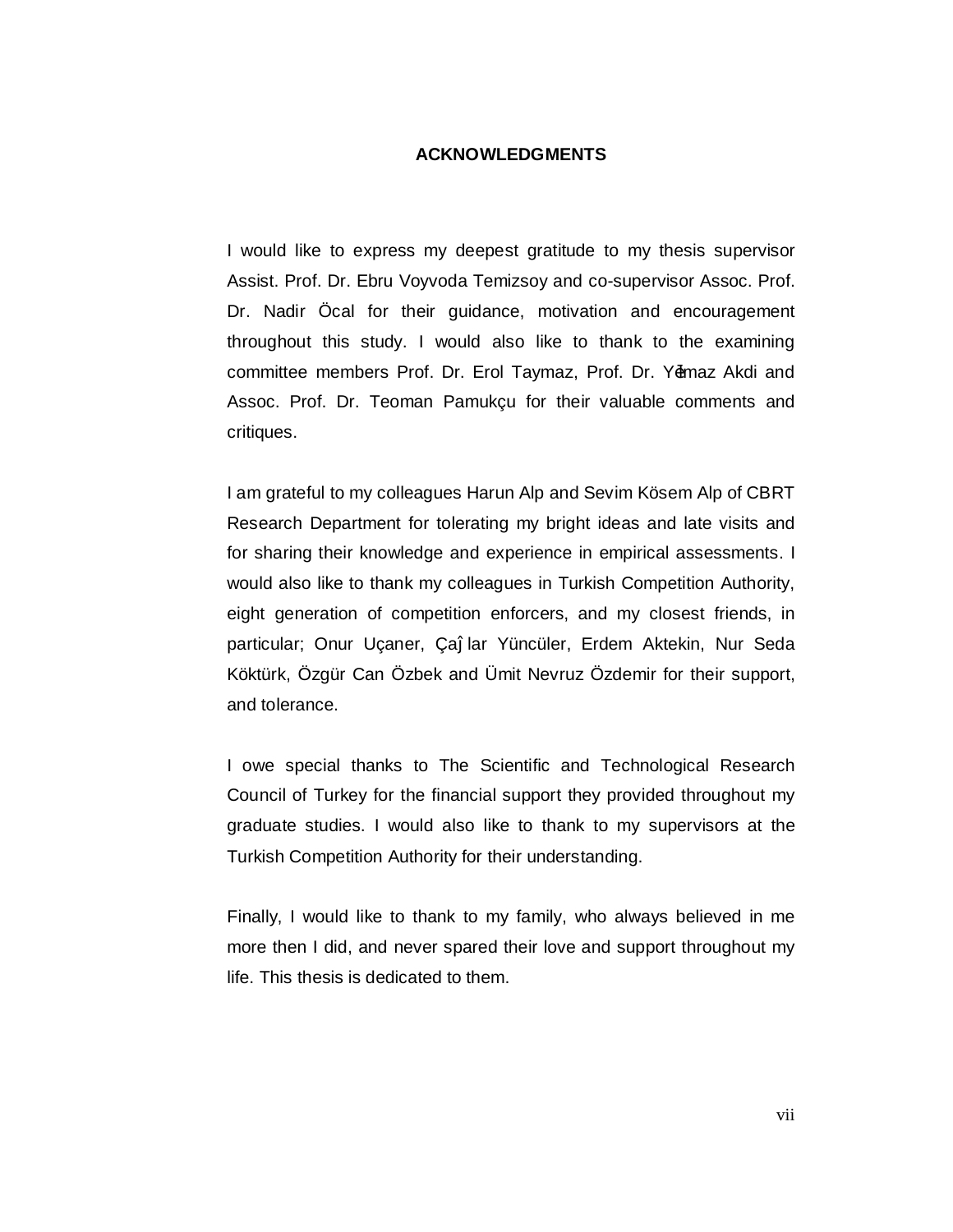# **TABLE OF CONTENTS**

| <b>CHAPTER</b>                                                      |      |
|---------------------------------------------------------------------|------|
|                                                                     |      |
|                                                                     |      |
| 2.1. Theories on the Nature of the Relationship between Inflation   |      |
|                                                                     |      |
| 2.2. Empirics of the Relationship between Inflation and             |      |
|                                                                     |      |
| 2.3. Insights of Pricing Behavior of the Turkish Manufacturing      |      |
|                                                                     |      |
|                                                                     |      |
|                                                                     |      |
| 3.2. Evaluation of the Data Structure in Panel Data Applications 24 |      |
|                                                                     |      |
|                                                                     |      |
|                                                                     |      |
| 3.3.3. Choosing between Random Effects and Fixed Effects            |      |
|                                                                     |      |
|                                                                     |      |
|                                                                     |      |
|                                                                     |      |
|                                                                     |      |
|                                                                     |      |
|                                                                     |      |
|                                                                     |      |
|                                                                     |      |
|                                                                     |      |
| <b>APPENDICES</b>                                                   |      |
|                                                                     |      |
|                                                                     |      |
|                                                                     | viii |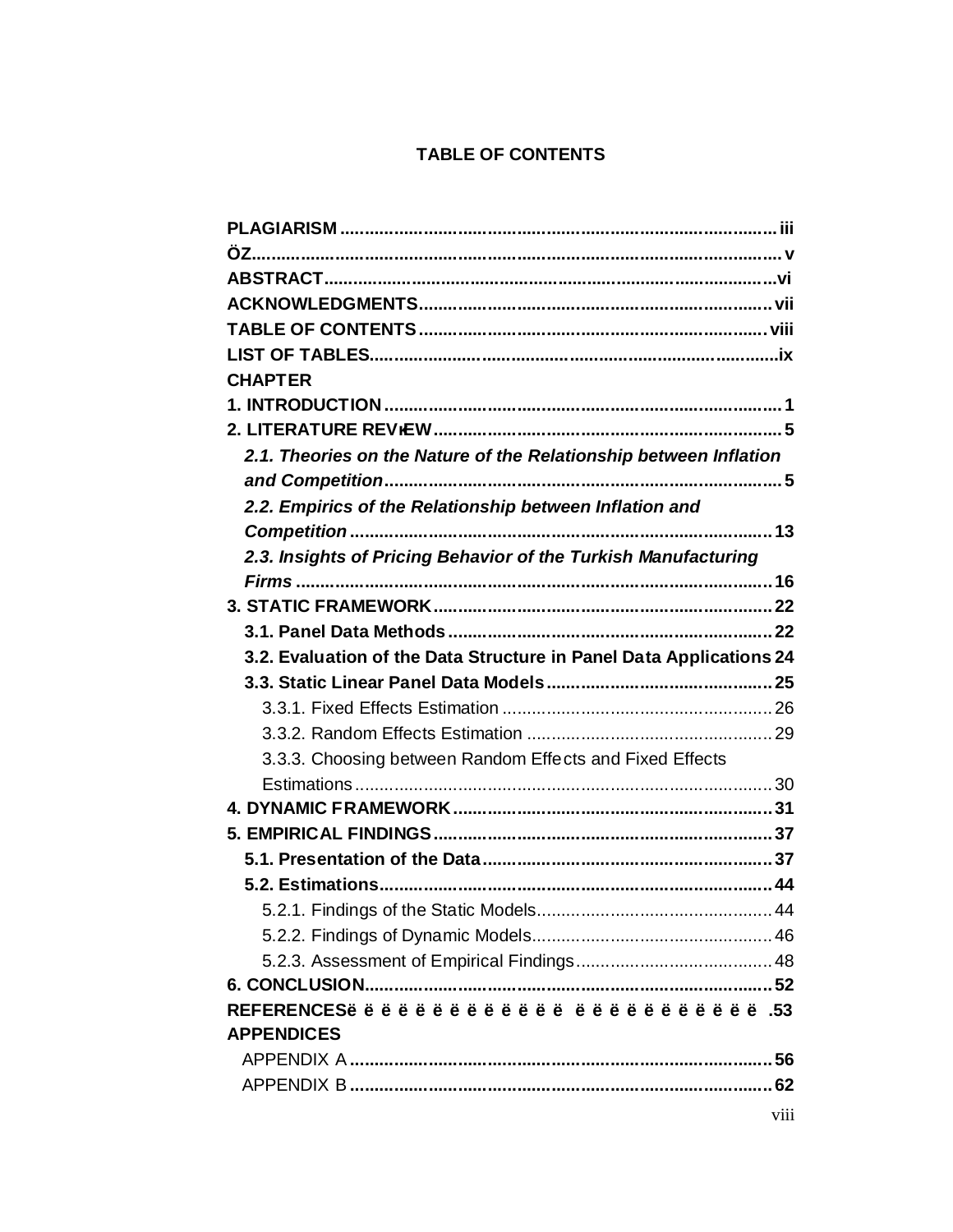# **LIST OF TABLES**

# **TABLES**

| Table 5.1: A Synopsis on the Explanatory Variables Used in Previous  |  |
|----------------------------------------------------------------------|--|
|                                                                      |  |
|                                                                      |  |
|                                                                      |  |
|                                                                      |  |
| Table 5.5: Primary Static Model in Unrestricted Form  45             |  |
| Table 5.6: Primary Static Model in the Restricted Form 46            |  |
| Table 5.7: Primary Dynamic Model in Unrestricted Form  47            |  |
| Table 5.8: Primary Dynamic Model in Restricted Form 48               |  |
| Table A.1: Theories on the Nature of the Relation Between Inflation  |  |
|                                                                      |  |
| Table A.2: Manufacturing Sectors at the 4-digit Level for ISIC Rev.2 |  |
|                                                                      |  |
| Table A.3: The Correspondence of the Manufacturing Sectors           |  |
|                                                                      |  |
| Table A.4: Sectors in ISIC Rev. 2 with Multiple Correspondences      |  |
|                                                                      |  |
| Table B.1: Results of the Static Estimations Done by WSPI            |  |
|                                                                      |  |
| Table B.2: Results of the Static Estimations Done by Nominal         |  |
|                                                                      |  |
| Table B.3: Results of the Dynamic Estimations Done by Nominal        |  |
|                                                                      |  |
| Table B.4: Results of the Dynamic Estimations Done by WSPI           |  |
|                                                                      |  |
| Table B.5: Results of the Dynamic Estimations Done by Nominal        |  |
| Variables: Arellano and Bond (1991). Difference Transformation 66    |  |
| Table B.7: Results of the Dynamic Estimations Done by WSPI           |  |
| Transformation: Arellano and Bond (1991). Difference                 |  |
| 68                                                                   |  |
| Table B.8: Results of the Dynamic Estimations Done by WSPI           |  |
| Transformation: Arellano and Bover (1995). Orthogonal                |  |
|                                                                      |  |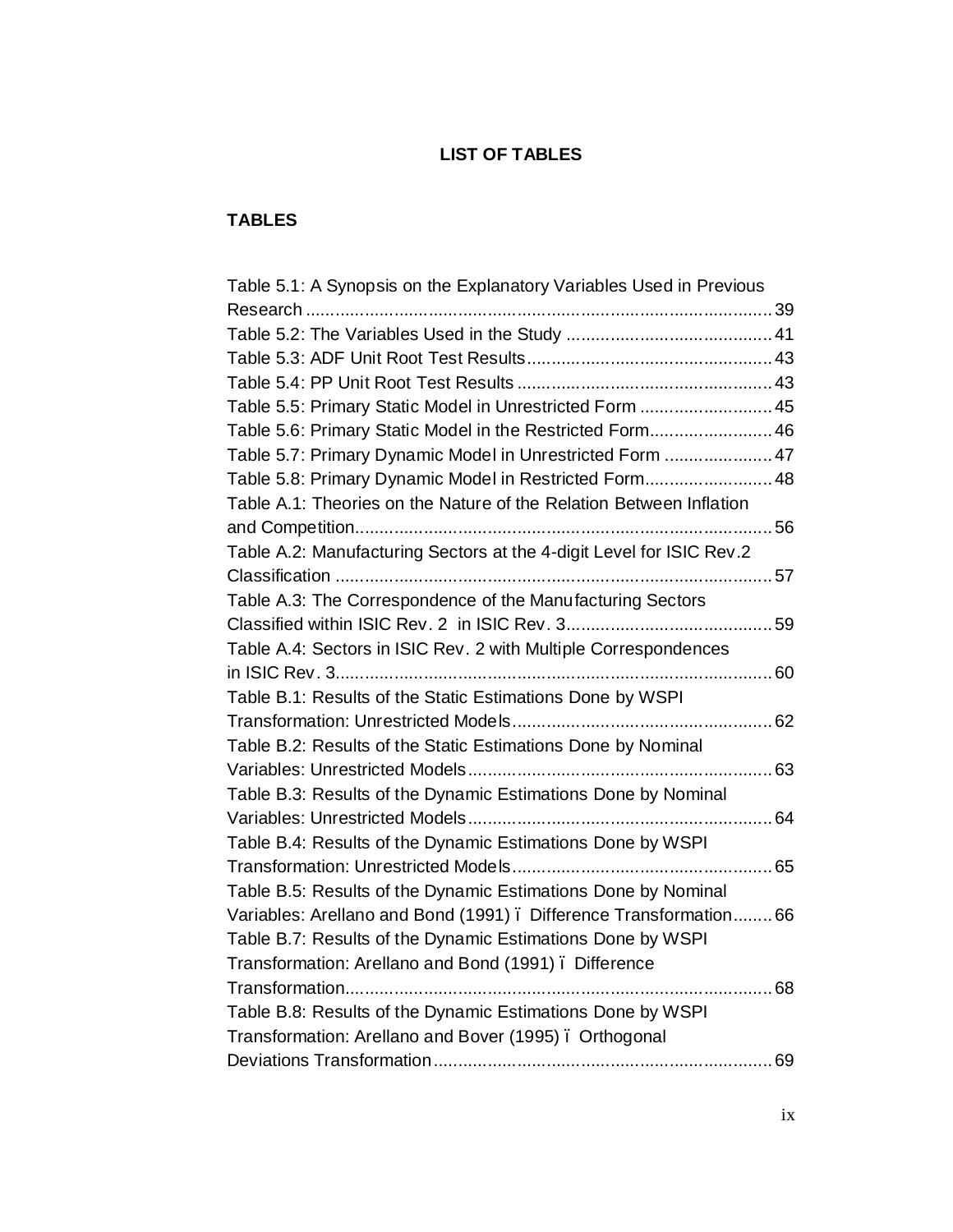# **CHAPTER 1**

### **INTRODUCTION**

Enhancing competition in real sectors has been a significant part of the macroeconomic policy recommendations of the international economic institutions as well as domestic policy makers*.* To serve as an example in the Turkish context, the importance of enhancing competition as well as coordinated regulation has been one of the major advices in the *Organization for Economic Co-operation and Development (OECD) Survey: Turkey 2006* as a facilitating mean for the reduction of inflation:

*Co-operation between the sectoral regulators and the competition authority should be strengthened and further steps taken to accelerate competition in the network industries. Fostering competition in all tradable and non-tradable activities should be a prime objective for reducing inflation and strengthening the competitiveness of the economy (OECD, 2006, 16).*

Similarly, regarding domestic policy makers, one can speak of a consensus in Turkey, on achieving lower rates of inflation, by attaining more competitive markets. Turkish Competition Authority (TCA), in a similar tone with the OECD, stresses the importance of microeconomic reforms, particularly the enhancement of competition in order to attain lower levels of inflation (TCA, 2008, pp. 3-8). Likewise, Central Bank of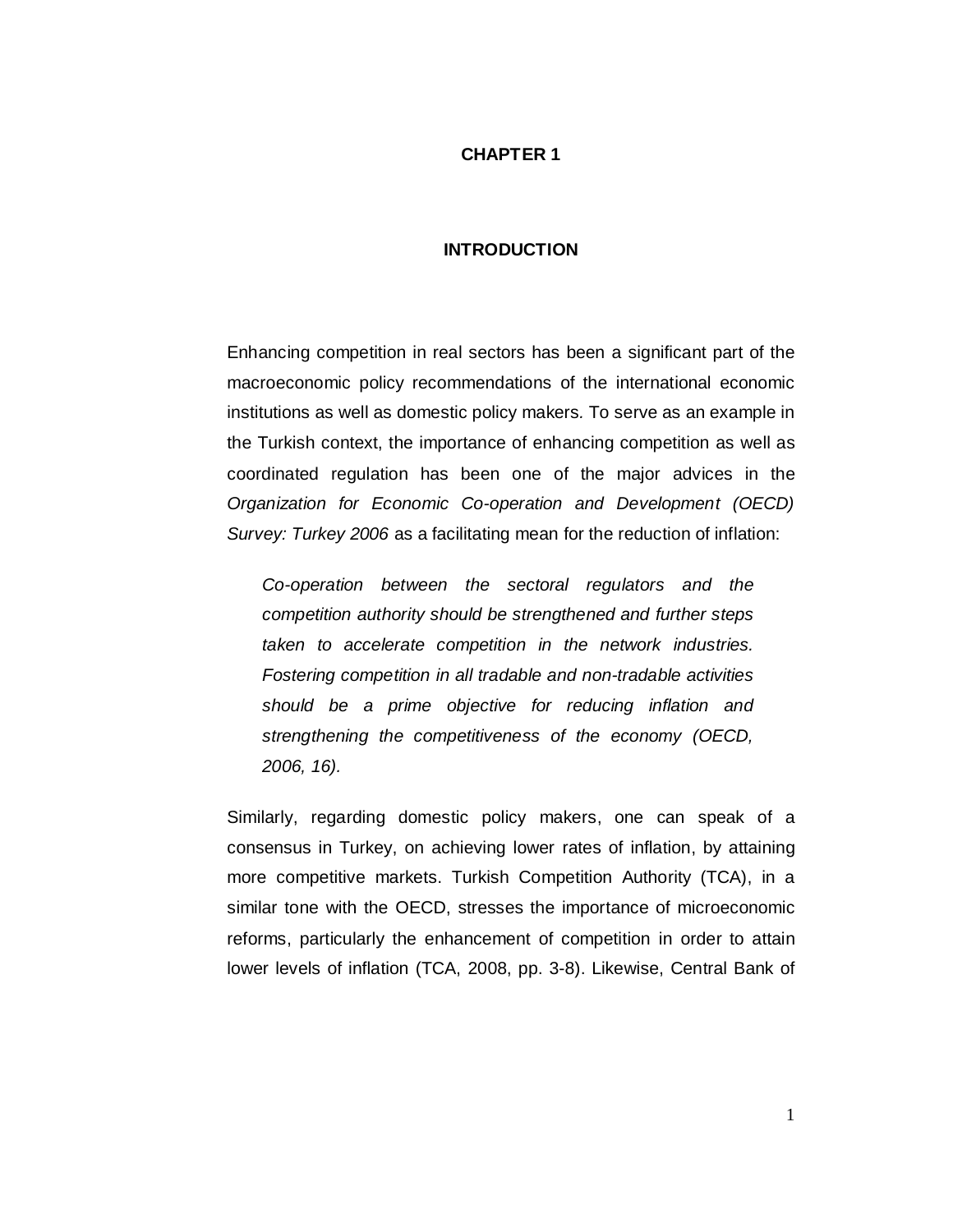Republic of Turkey (CBRT) seems to support the views of TCA and OECD as well<sup>1</sup>.

Evidently, prior to the adaptation of competition enhancing policies within the context of disinflationary programs, exploring theoretical foundations of propositions that are suggesting disinflationary benefits for the enhancement of competition, and making an actual empirical assessment for Turkey are of particular importance.

A fragmentation in the academic environment can be noticed in assessing the prospects of attaining permanent reductions in inflation, rather than temporary reductions in price level<sup>2</sup>, by making markets more competitive. Dynamic Inconsistency Theory (DIT) developed by Kydland & Prescott (1977) and Barro and Gordon (1983), provides the main theoretical framework for the studies proposing competition enhancement. On the other hand, Qualls (1981), and Benabou (1988) and (1992), describe alternative settings where assertions of the DIT should be questioned. Same divergence is also demonstrated in empirical research. Former works, particularly, Gisser and Johnson (1978), Qualls (1981) and Eckard (1981) seem to be skeptical about, while more recent ones Neiss (2001) Cavelaars (2003), and Przybyla

 $<sup>1</sup>$  Durmus Yilmaz, Governor of CBRT, emphasizes the strong relationship between the</sup> primary objective of Central Bank, namely, price stability and competition policies.

*In the circumstances where competition conditions prevail, firms will not have the opportunity to act monopolistically. ...Additionally, the need of the firms, due to either domestic or foreign competitive pressures, to adopt strategies enhancing productivity, is one of the primary factors that triggers innovation and technological progress and that contributes to the growth of potential output.…The fact that firms, will take precautions to increase profitability via reducing costs instead of increasing prices, will make it possible to enjoy higher growth, at lower rates of inflation (quoted in TCA, 2008, pp. 9-13).*

 $2$  Motta (2005) emphasizes this difference in the following fashion: *Fighting inflation, for instance has been indicated as one reason for introducing control over cartels in Germany. However, it seems doubtful that competition*  law might efficiently be used to attain such purposes. If firms are colluding then *breaking a cartel would give a one time reduction of prices, rather then contributing to a permanent decr ease in inflation (Motta, 2005, 24).*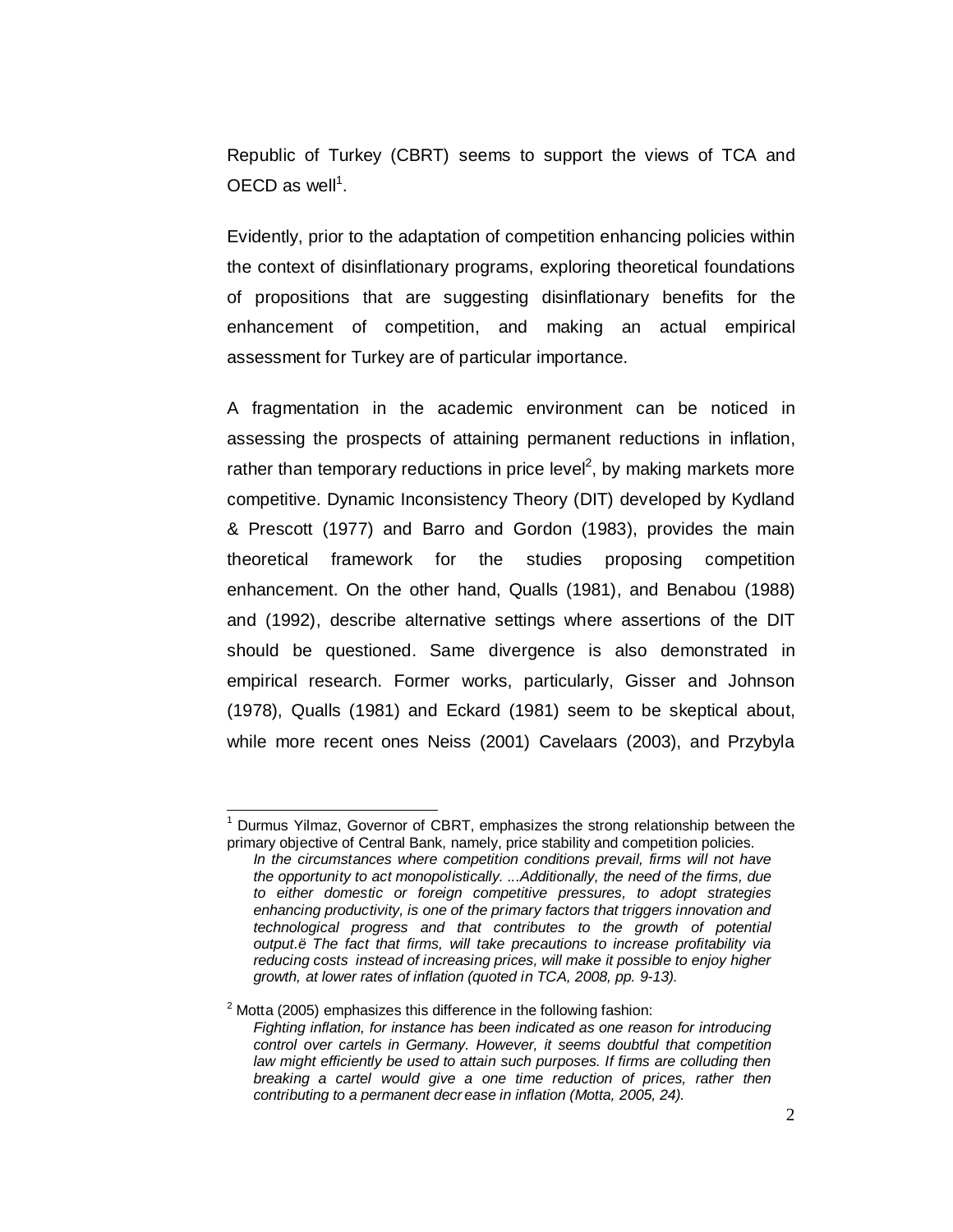and Roma (2005) are supportive for the idea of pursuing competition enhancement with disinflationary motives.

In the light of the discussions above, this thesis is oriented to explore the impact of sectoral competition on inflation in Turkey. To this end, panel data analyses investigating the determinants of deviation of sectoral price inflation from the consumer price inflation, and the resulting effect of the level of sectoral competition on this deviation measure are conducted in both static and dynamic frameworks. The analyses cover the period of 1995-2001 and 62 manufacturing sectors that are classified according to International Standard of Industrial Classification (ISIC) Rev. 2. The findings of this thesis are particularly important for the assessment of theoretical foundations and empirical basis of the recent proposals favoring enhancement of competition with disinflationary motives.

Empirical analysis is conducted in two-steps. In the first step, static panel data methods are employed to identify the sources of deviation of sectoral inflation from consumer inflation. In this setting, both fixed effects and random effects estimations are used. Both techniques offer similar results with the implication that level of sectoral competition is insignificant in explaining deviations of sectoral inflation from consumer inflation.

As a second step, the analysis is expanded into a dynamic setting. Estimations are conducted in a Generalized Method of Moments (GMM) framework using instrumental variable techniques following Arellano and Bond (1991), and Arellano and Bover (1995). In contrast to the static setting, the results imply that level of competition is significant in explaining deviations of sectoral inflation from consumer inflation. However, it turns out that sectoral competition and inflation is related in a fashion contrary to the expectations shaping most policy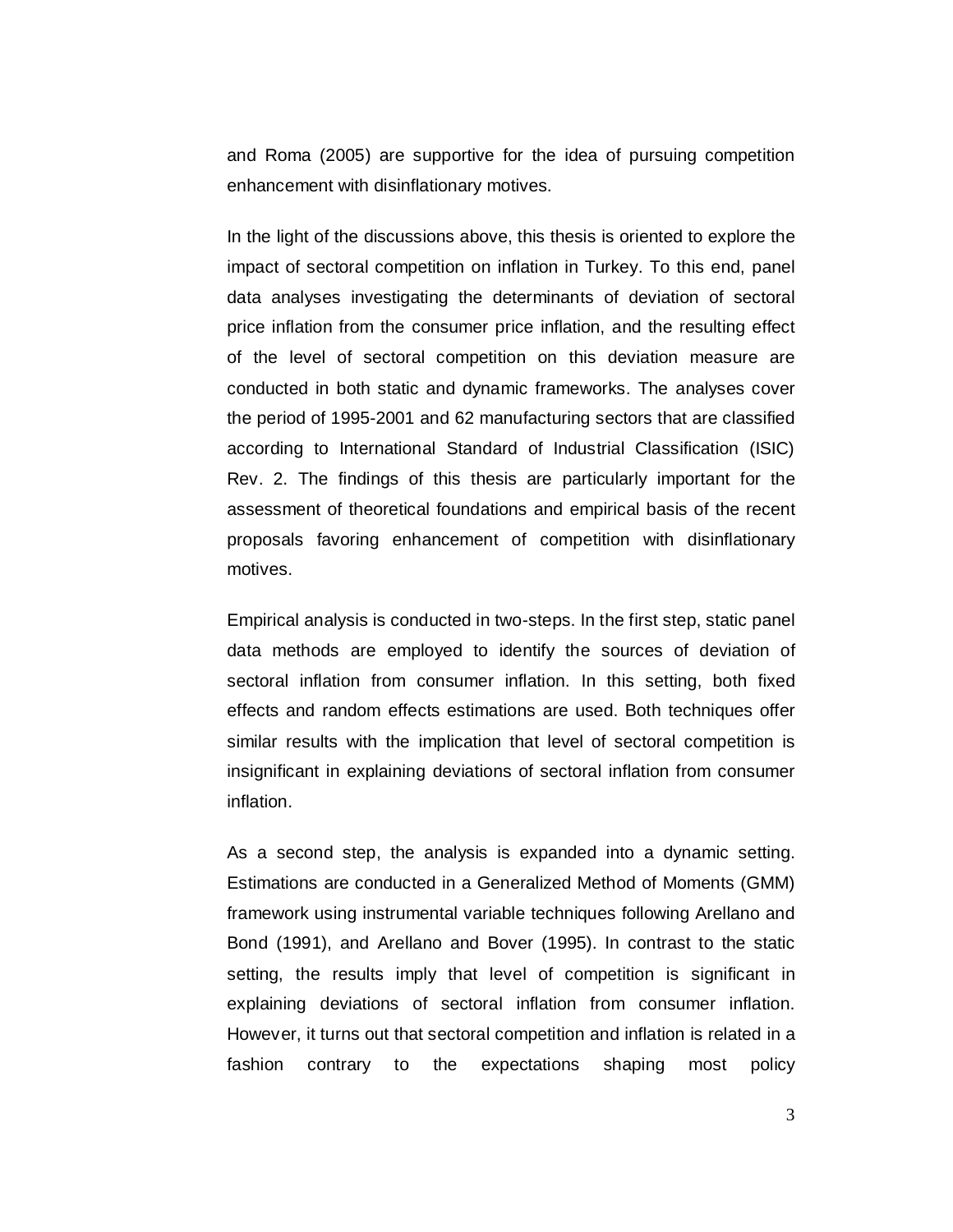recommendations. The results suggest that deviation of sectoral inflation from consumer increases as sectoral competition increases. In this sense, one can argue that the findings in this thesis indicate policies designed to reduce inflation via enhancing sectoral competition may not have the desired effect.

This thesis is organized as follows: Chapter 2 reviews the literature regarding the *theoretical framework* on the relation between inflation and market structure, the *findings of previous empirical research*, and *the pricing behavior of Turkish manufacturing firms*, Chapter 3 introduces static panel data framework, Chapter 4 outlines dynamic panel data techniques, Chapter 5 presents the empirical findings. Last chapter concludes.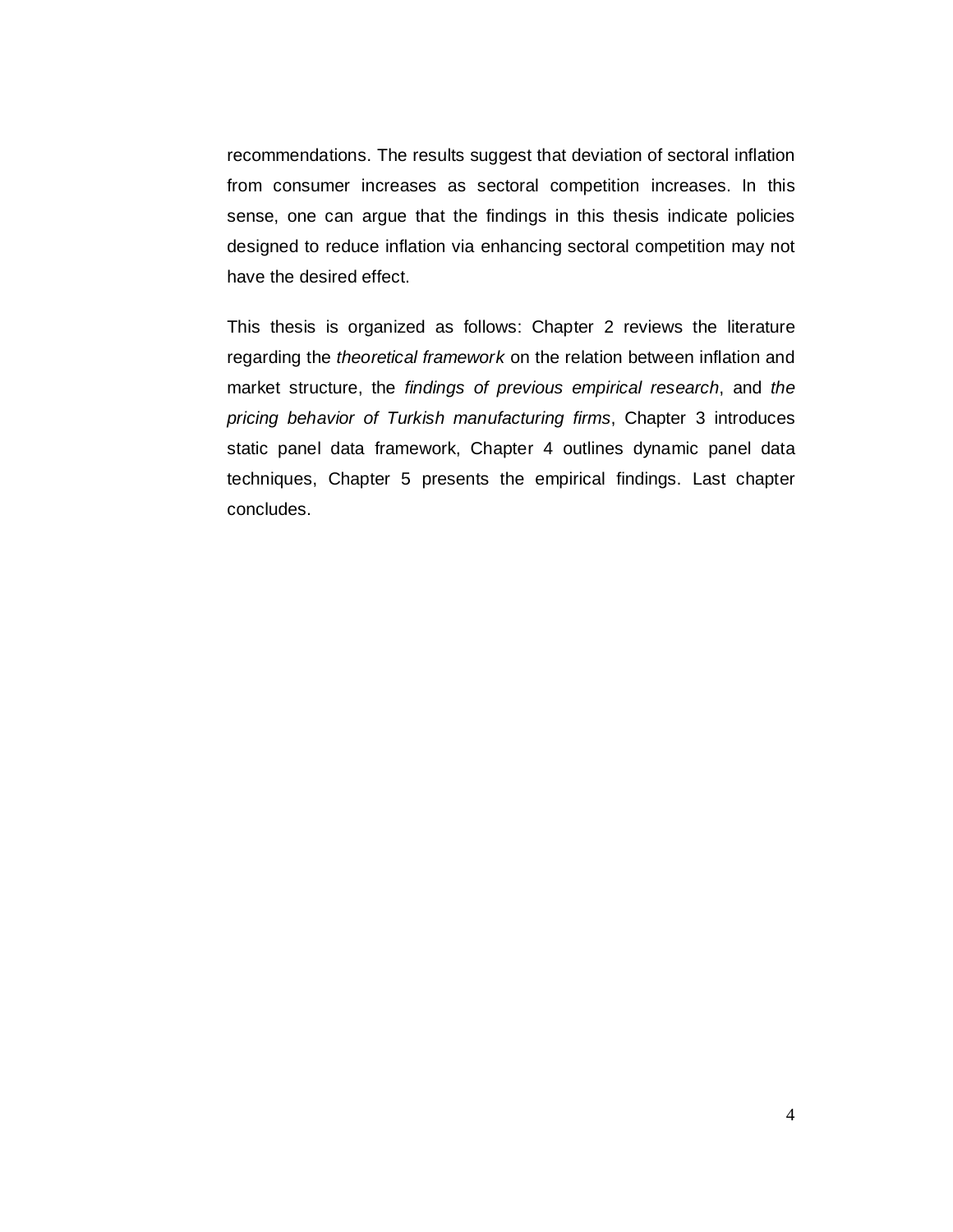# **CHAPTER 2**

# **LITERATURE REVIEW**

This chapter presents a summary of literature centering around mainly on three issues. First, studies suggesting possible theoretical links on the nature of the interaction between sectoral competition and inflation are reviewed. Next, in order to assess the real experiences, the findings of preceding empirical studies are summarized. Lastly, previous research giving insights on price setting behavior of the Turkish firms is outlined.

# *2.1. Theories on the Nature of the Relationship between Inflation and Competition*

Regarding the discussions on the nature of the interaction between inflation and sectoral competition, it is possible to find out arguments suggesting that enhancement of competition might have disinflationary effects, as well as, arguments implying that enhanced competition may not be necessarily accompanied by lower inflation<sup>3</sup>.

One of the theories relating changes competition level with the changes in inflation is *Dynamic Inconsistency Theory*. The theory basing on the studies of Barro and Gordon (1983), and Kydland & Prescott (1977) and being revived in Neiss (2001), Cavelaars (2003), and Przybyla and Roma (2005), operates through monetary policy channel.

<sup>&</sup>lt;u>.</u><br><sup>3</sup> See Table A.1. for a summary.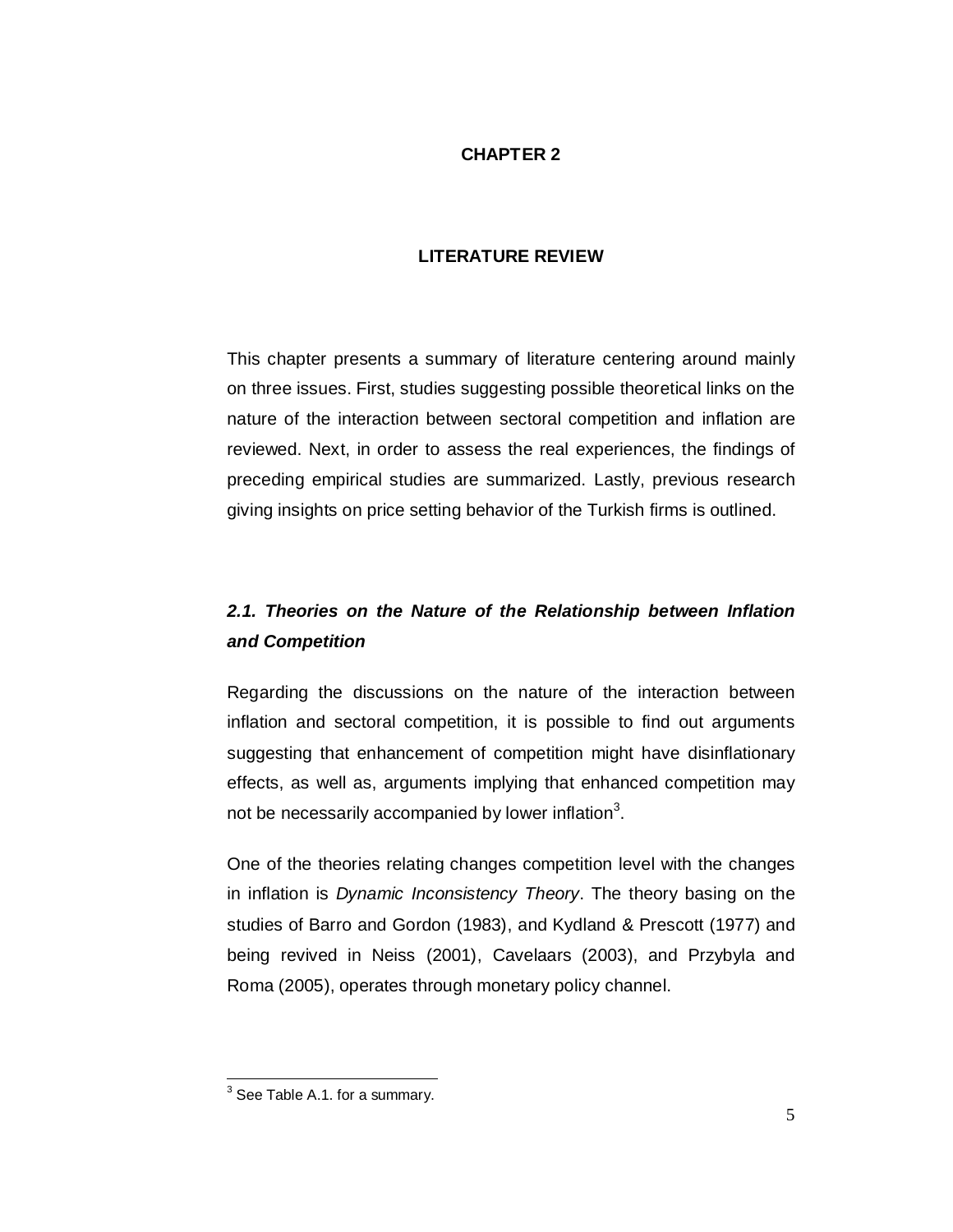It is suggested that under discretion, inflation is sub-optimally high and central banks have an inflation bias, measured by the gap between potential and actual output growth. This output gap forces central banks to pursue inflationary policies. In the existence of product market imperfections and rigidities, the gap between potential and actual output increases, which puts more pressure on central banks to inflate (Cavelaars, 2003, p.72 and Przybyla and Roma, 2005, p.9).

Theoretically a loss function of the form,

$$
L = \frac{1}{2} \left[ \pi^2 + \lambda (y - \theta y^*)^2 \right]
$$
 [2.1.1]

would hold, where, is the rate of inflation in the economy,  $v$  and  $v^*$  are actual and potential output growth, is the parameter defining central bank<sub>3</sub> priorities, while measures the level of distortions in the economy<sup>4</sup>. Central bank would make an optimization by the central bank yielding the fastest growth and the lowest inflation.

In this setting there may be many sources of distortion. Discretionary taxation, imperfect competition in the goods market, rigidities stemming from factor markets may all be influential. Optimization by the central bank will give following condition

$$
\pi = \lambda y^* (\theta - 1) \tag{2.1.2}
$$

The evident conclusion from the optimization condition above is  $\frac{\pi}{d\theta} > 0$  $d\pi/d\theta > 0$  which means lower rate of inflation is possible with less rigidity. Since poor competition structure is a form of rigidity, increased competition is expected to contribute fighting inflation (Cavelaars, 2003, pp.72-3 and, Przybyla and Roma, 2005, p.9). Generally, DIT constitutes

 $\frac{4}{4}$  The assumptions regarding the parameters are:  $> 0$ ,  $> 1$ .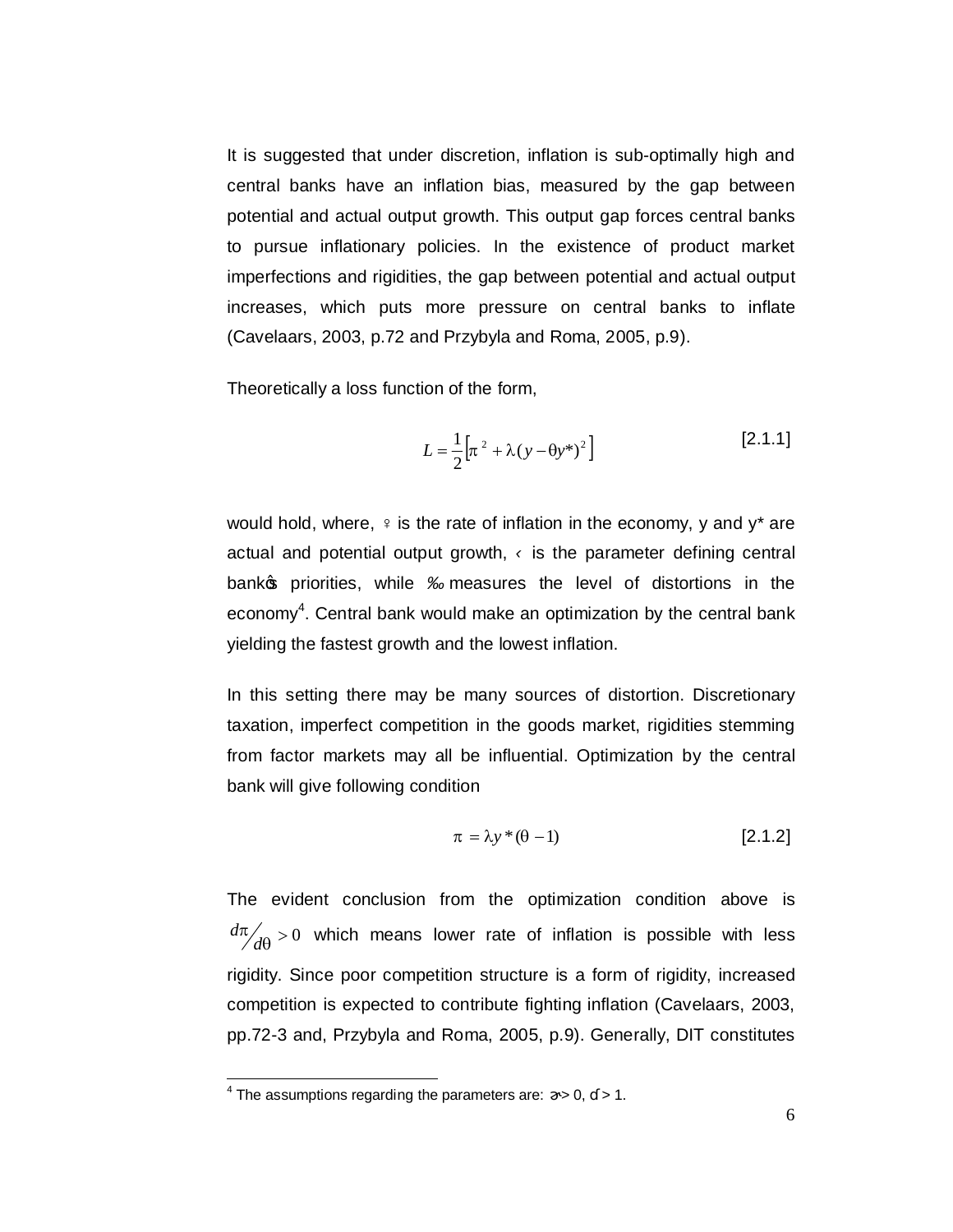the central pillar of the theories proposing possibility of attaining lower inflation via enhancement of competition.

Following the premises of DIT, a second theoretical explanation suggested for why reduced competition in the form of increased concentration would lead to higher inflation, centers on the *political economy of concentration and central bank independency*.

The framework suggests that, if central bank is less independent, the tendency to inflate via placing an emphasis on output gap becomes more severe. Less independent central bank is more prone to the interest of politicians, and politicians are lobbied by powerful groups. Therefore, if concentration increases, powerful groups may manipulate politicians more effectively, who in turn may manipulate the central bank. The central bank willingly or unwillingly may give a greater priority to output gaps. If priority of central bank changes in favor of output gaps, then rigidities in product markets may be more influential on the level of inflation. It is, therefore in the interest of both central banks and politicians to pursue policies enhancing product market competition (Cavelaars, 2003, pp.70-1).

On the other hand, alternative theories implying enhanced competition in the markets may not necessarily be accompanied by lower inflation levels, have been devised as well. One theory in this fashion relates *market structure, wage inflation and coordination problems in product markets.*

Following this framework, Qualls (1981) tries to test the assertion that concentrated industries contribute to the wage inflation in the economy. In his theory, he assumes two types of sectors in the economy: *competitive* and *oligopolistic*. The wages earned in these sectors be *wc* and *wo* respectively. Since prices of the factors used in the competitive sectors would follow business cycle fluctuations, *wc* will also fluctuate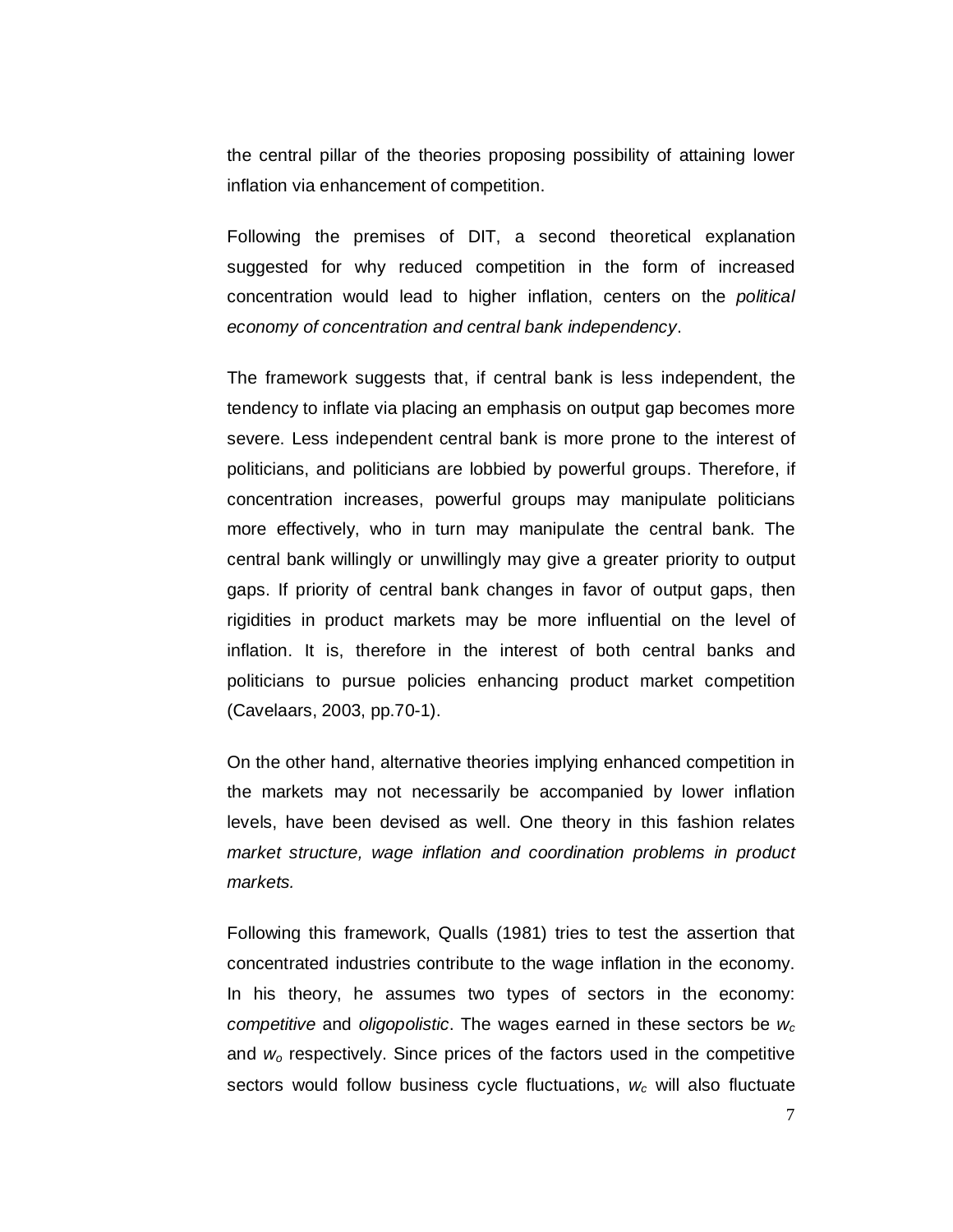such that it will increase in expansionary periods, and contract in recessionary periods. Conversely, oligopolistic firms will be operating under conditions of *oligopolistic dependence*. While shaping their strategies, they will take possible reactions that will be received from other firms operating in the market into consideration as well. Therefore, with the fear of initiating price wars, they will be reluctant to make changes in prices. In this setting, they will be trying to smooth the expenses and make the production process and costs involved as predictable as possible. What follows is that to avoid price changes triggered by altered factor prices, these firms will be eager to pay a premium to labor over the competitive wage level. Therefore, immediate conclusion will be that  $w_0 > w_c$ . However, similar to Keynes (1936)<sup>5</sup> who posit the argument that workers compare their wages to the wages of workers in other sectors, it is assumed that workers in concentrated industries will react to the convergence of wages earned in two sectors and will demand an increase. Under the assumption of equal bargaining power, this is expected to initiate a wage-inflation spiral, suggesting a link between concentration and not only inflation but also stagflation (pp.345-6) $^{6}$ .

Nevertheless, Qualls (1981) also emphasizes that; *the fragility of pricing coordination* should be more relevant for industries of medium to low concentration rather than those of high concentration. This follows from the basic idea that coordination problems become more visible as the number of actors in the market increases. More actors in the market will mean more information need to be harvested, and more parties to be

<sup>5</sup> *..In other words, the struggle about money-wages primarily affects the* distribution *of the aggregate real wage between different labour-groups, and not its average amount per unit of employment, which depends, as we shall see, on a different set of forces. The effect of combination on the part of a group of workers is to protect their* relative *real wage. The* general *level of real wages depends on the other forces of the economic system. (Chapter 2, part III).*

<sup>6</sup> This theory is known as *concentrated industry-wage stability hypothesis* (Qualls, 1981, 345).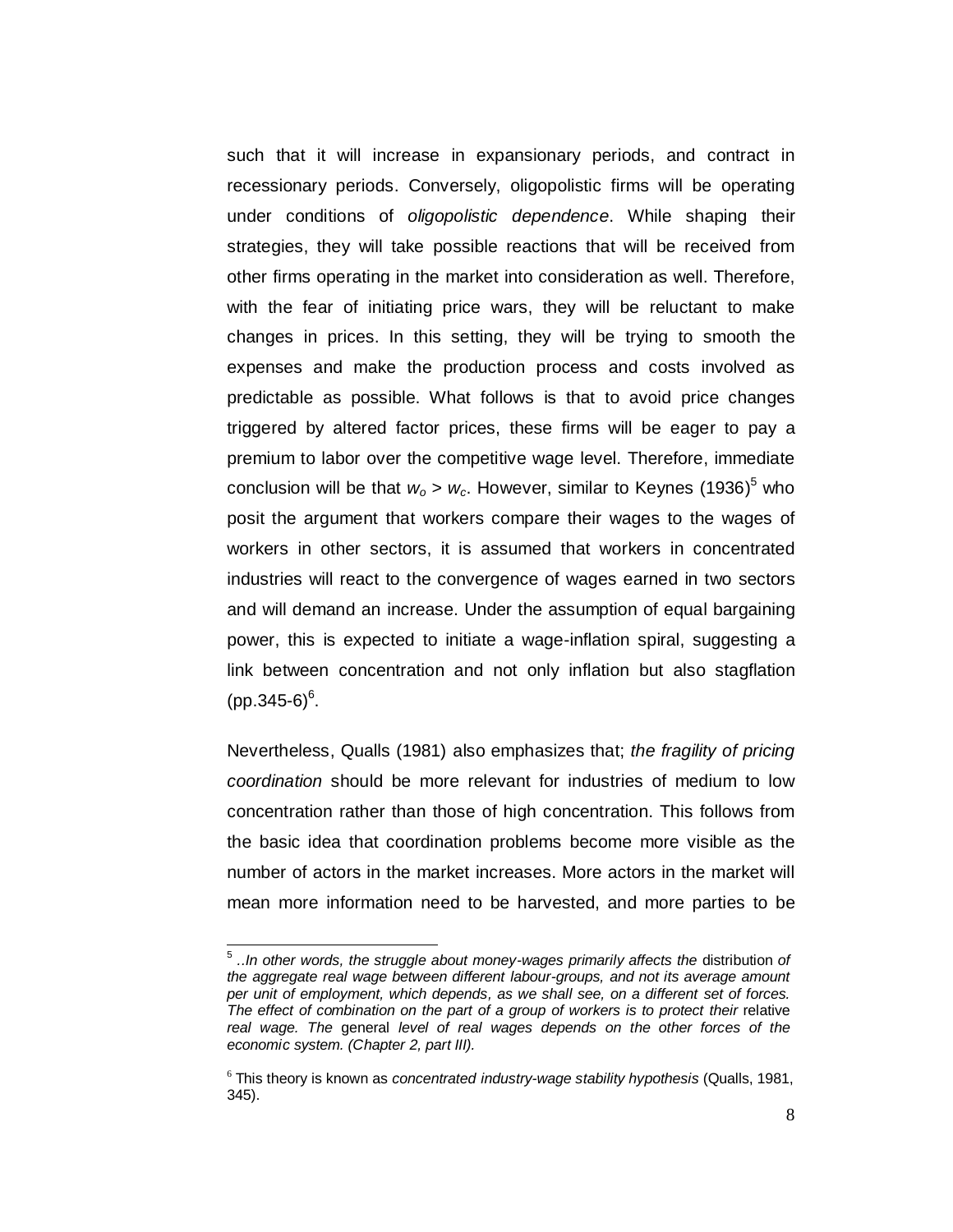monitored and trusted. On the other hand, uncertainties and informational problems will not be characteristic of highly concentrated industries with few competitors. In more concentrated industries policies such as expenditure smoothing to facilitate coordination is of secondary importance, as coordination is maintained automatically.

Therefore, the idea that it is the low concentration industries seeking price stability rather than high concentration industries, presents a contrast with the general prediction that sectors with high concentration are the sources of rigidities in the economy.

Similarly, Coricelli (2007) suggests that enhancement of competition would bring out intensified coordination problems. The idea is that atomistic firms exhibit hoarding behavior in identifying their pricing strategies. Following a shock, primary reaction of the firms in competitive markets is to base their strategies on the prices of their rivals. Therefore, in more competitive markets, once disturbed, as in the case of a change in the monetary policy or a supply shock, steady state is difficult to attain back. On the other hand, free of coordination problems, following a shock, oligopolistic markets return to steady state faster and easier (Coricelli, 2007, pp.258-61). If the assertion is true, then it is not oligopolistic markets but rather competitive markets that create rigidities. Thus, there is no reason to have an expectation that as markets become more competitive, the inflationary pressures decline<sup>7</sup>.

<sup>7</sup> Evaluation of the assertion presented by Qualls (1981) and Coricelli (2007) is particularly important for the evaluation of the DIT. It should be recalled that DIT is one of the most profound theories for establishing a permanent and possible relation between competiveness and inflation. As mentioned earlier, the primary notion of the DIT is the idea that when there are rigidities in the market, the potential and the actual output deviates from each other. In such a setting, monetary authorities have a tendency to inflate. Thus, as markets become more competitive, the gap between potential and actual output narrows, and inflationary tendencies are reduced. Hence, as competitiveness increases, permanent reductions in inflation become possible. Conversely, the claim here is; it is the competitive markets that create rigidities steaming from information problems.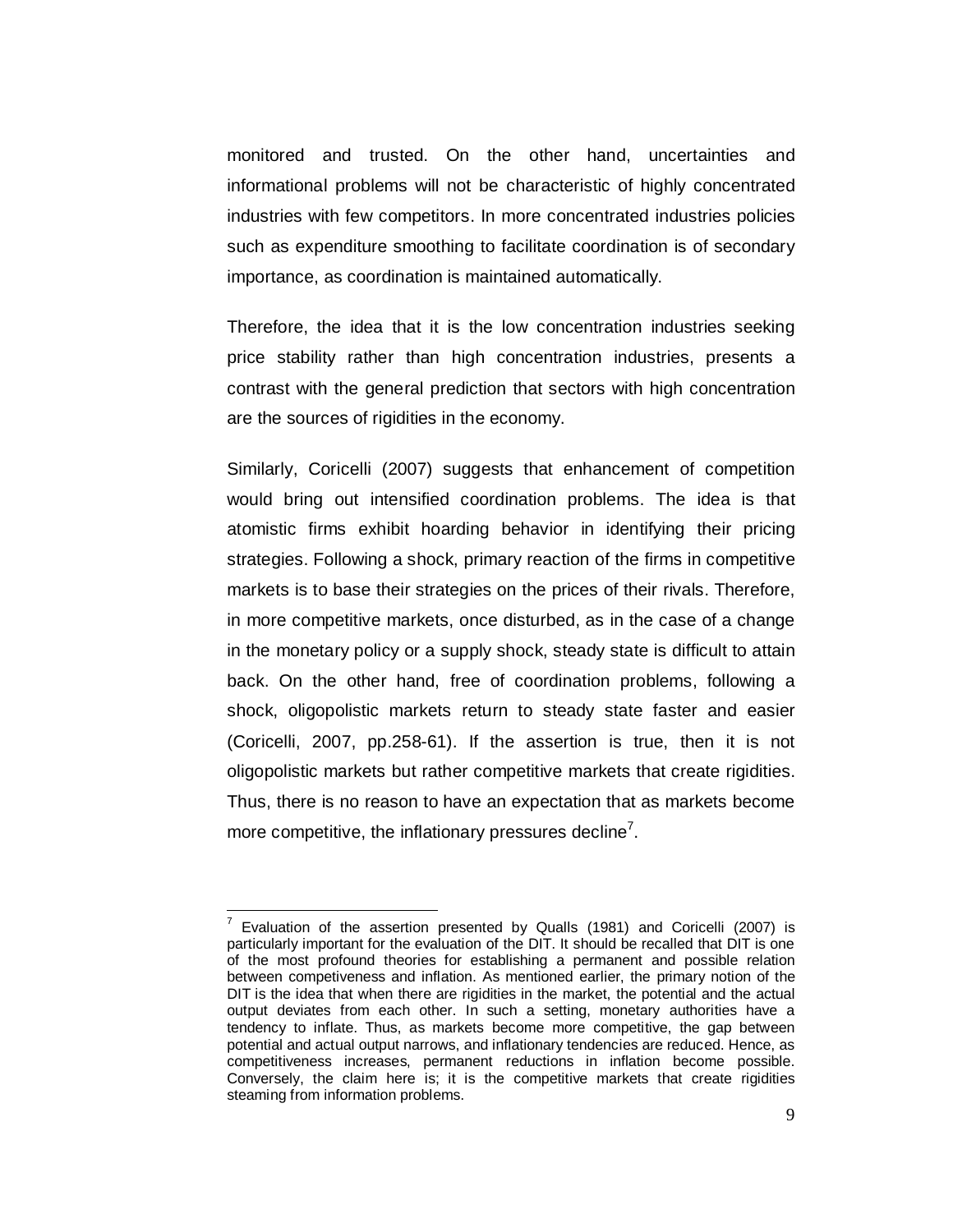Another theoretical explanation for the nature of the relationship between competition and inflation provided by Eckard (1981) is based on the merits of competition. The competition in concentrated industries may take the form of cost reductions through increases in productivity. If innovative firms are within the group of firms that have the market power, concentration ratio will rise, while inflation falls. However if innovative firms are those lacking market power, a decline in concentration together with a decrease in inflation will be observed, as innovative firms that lack market power will cause erosion on the market shares of the bigger firms. Eckard suggests that when firms compete on the merits of productivity, the level of competition in the market is simply irrelevant in the determination of inflation:

*The evidence suggests that a policy of increasing concentration would be effective in easing inflation as a policy of decreasing concentration, which is to say not very effective as all (p.1050).*

An alternative setting is provided by Benabou (1988, 1992), which is also reviewed in Jones and Laudadio (1990) and Caglayan et.al., (2008), with the implication that, contrary to the general understanding, it may be sectors with a lesser level of competition in which inflation level may be lower.

Jones and Laudadio (1990), divides the markets into two according to the continuum of the relation between the buyer and the seller. First type of markets is *the auction markets*, in which the price is the primary criterion, there is no product differentiation, and since there are many buyers and sellers each seller and each buyer probably meet once. The second type of markets is *the customer markets* in which, product differentiation exists up to a point, and there is a continuum of buyerseller relationship. It is suggested that in customer markets it is in the benefit of both parties to continue an existing interaction instead of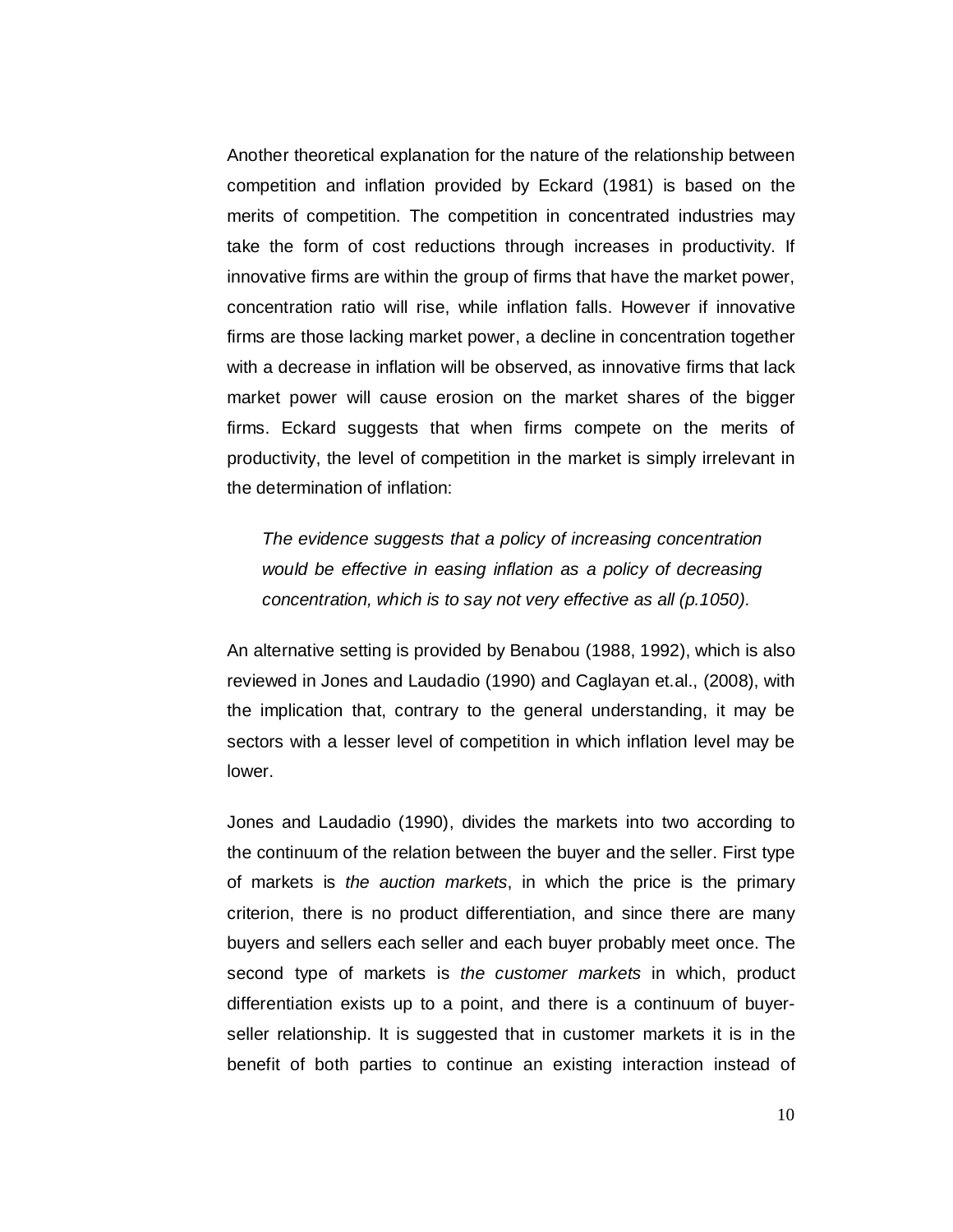searching for alternatives. As long as buyer is confident that a fair price has been suggested, the costs involved in the search process will not be endured. Similarly, as long as buyer continues its relation with the seller, the seller will also be better off, as a predictable stream of transactions will make planning easier, and reduce costs of holding inventories (Jones and Laudadio, 1990, 1626).

Caglayan et. al. (2008) proposes that under the assumption of a positive inflation, all firms competitive or monopolistic will have to review and change their prices at some point of time. However, changing prices will mean bearing some costs such as the costs endured during the decision of what would be the optimal price, or costs that will be endured after the optimum price is determined such as; informing the staff, re-printing price lists etco. On the other hand, firms, as their real prices are eroded due to the positive and persisting inflation, will be suffering a loss due to divergence from the profit maximizing condition.

A rational firm will have to optimize such that it will change prices, when the cost of not doing so, exceeds doing so. In other words, when loss incurred by erosion due to inflation exceeds the menu costs, firm will change the price (Caglayan et.al., 2008, pp.1189-90).

Nevertheless, when setting a new price, a firm operating in a customer market will not only consider costs. If price alterations are perceived by its customer as *unfair*, then the customer may decide to search for other providers. Therefore, although it may be rational at the short run to change the price, by taking possible future sales which the seller face the risk of loosing into consideration, the seller may be tempted to keep the low price for a while and make a sacrifice from its short-run profits. This reluctance to increase price is particularly important when the seller believes that the endured shock is temporary. Therefore, at the end, the shocks that may create inflationary pressures in auction markets may be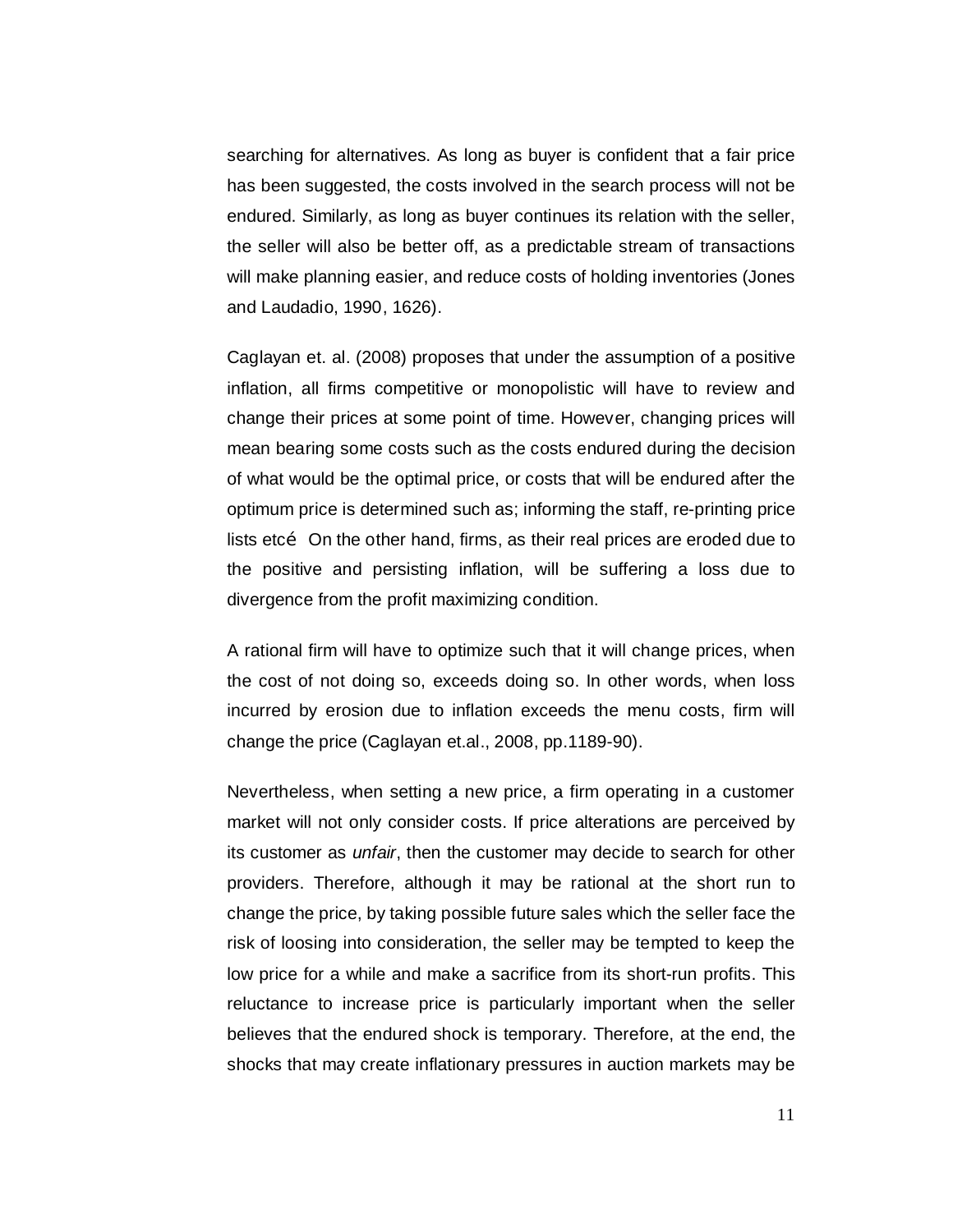mitigated by the profit sacrifices of the sellers. Given that it is the customer markets in which product differentiation exists up to a certain level, it may be the case that, sectoral inflation in more competitive markets instead of less competitive markets is higher (Jones and Laudadio, 1990, pp. 1626-7) $^{8}$ .

Another argument on the interaction between competition and inflation is brought by Cavelaars (2003) and is related to the economies suffering from high inflation and high interest rates. It is suggested that the direction of causality between competitiveness of the markets and inflation may be decisive in these cases.

The reasoning of Cavelaars (2003) is that in the instances where high inflation is associated with high interest rates, owners of capital may be demanding a better return for their investments and accordingly to offset incentives to shift between financial sector instruments and real sector, share of capital in production would increase in disfavor of labor<sup>®</sup> share. Therefore, since mark-up is a proxy for the level of competition, it is possible that causality may be running from inflation to competition at the sectoral level<sup>9</sup>.

To sum up the arguments, on the one side; *dynamic inconsistency theory*, and *concentrated industry–wage stability hypothesis* back up the proponents of the enhancement of competition for disinflationary purposes. On the other side, theories related to *the fragility of pricing* 

<sup>&</sup>lt;sup>8</sup> Nevertheless, Jones and Laudadio (1990) provide an exception for the functioning of this mechanism. It is suggested that if the shocks are anticipated by every agent in the economy, become permanent or repeated, and the seller is certain that price increases that will be passed on to the customer will not be perceived as "*unfair*" by the buyer, the seller will be tempted to make the price increase. As the risk of being condemned as unfair decreases, sellers may begin to ignore the perceptions of their customers (p.1626-7).

<sup>&</sup>lt;sup>9</sup> Cavelaars, warns that may be an outcome only under asymmetric bargaining power between firms and workers. If the bargaining power is symmetric then, labor unions would press for obtaining an acceptable share from income, which would offset the demands of the holders of capital.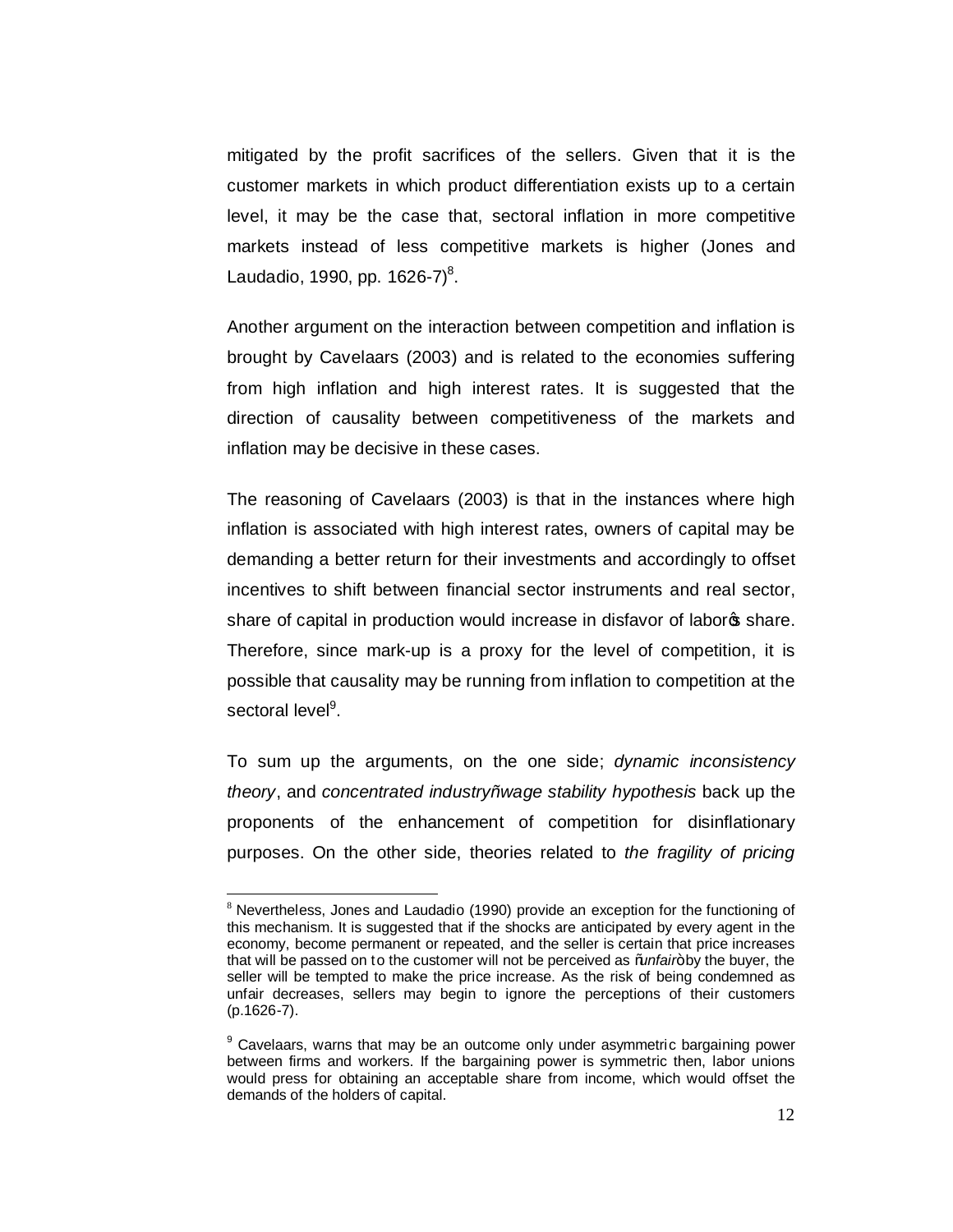*coordination in competitive markets*, *merits of competition,* and *the nature of the markets; customer markets vs. auction markets* suggest that enhanced competition may not be necessarily imply lower inflation. As discussions related to the theoretical framework on the relation between competition and inflation points out, it is possible to find out arguments suggesting both enhancing competition may or may not mean lower inflation.

#### *2.2. Empirics of the Relationship between Inflation and Competition*

The policies basing on the assertion that competition policy can be utilized in the pursuit of enhancement of competition in the markets thereby it can be a tool with in the context of disinflationary programs, began to be seen in the government agendas in the late 70 $\sigma$  and early 80 $\sigma$ . Therefore, empirical works centering on the issue also date back to more or less the same period. Nevertheless, the skepticism of the academic environment in earlier years is particularly visible.

Gisser and Johnson (1978) covers US private sector for the period of 1967-1978. A two-good general equilibrium model with a Cournot competition is constructed under the assumptions of a single exhaustible factor of production and existence of identical firms. Demand for each product is found to be a function of price elasticity and number of firms operating in the market. Here, it is claimed that:

*the act of reducing concentration, if successful is likely to have little impact on the consumer price index… …[O]nly as the oligopolistic sectors become completely monopolized will there be significant increases in the consumer price index (Gisser and Johnson, 1978, pp.1377-81).*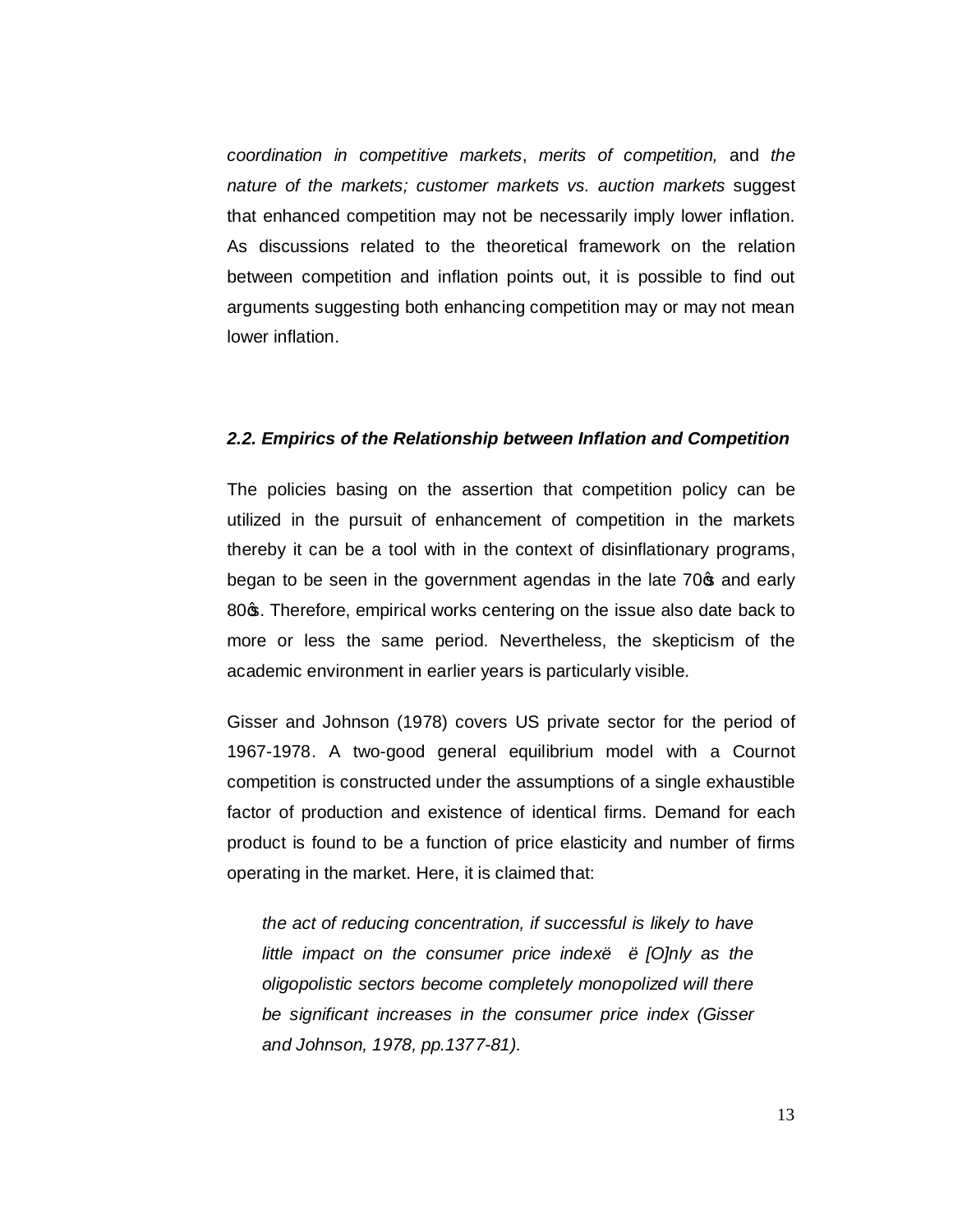In another study skeptical about disinflationary benefits of competition enhancement, Eckard (1981) constructs an index of inflation computed as a weighted summation of changes in value added by all sectors of the economy. Inflation index is constructed for 4-digit Standard Industrial Classification<sup>10</sup> (SIC) industries in US manufacturing sector according to three distinct periods, 1958-63, 1963-67, and 1967-72. Then, oligopolistic sectors, defined as having a four-firm concentration ratio (CR4) ratio beyond 50, at least in one of the boundary years are specified.

Considering the correlation between changes in the index and changes in the concentration levels, Eckard (1981) interprets that the results indicate that it is *the magnitude* of the concentration change rather than *the direction of the change* that is correlated with the price index.

Qualls (1981) links industrial structure to inflation with a focus on labor markets. In the study the assertion that concentrated industries contribute to the wage inflation in the economy is tested versus the alternative that *the fragility of pricing coordination*+ should be more relevant for industries of medium to low concentration as, coordination problems increase with the number of actors in the market.

With an orientation to test both arguments, Qualls (1981) conducts an econometric analysis covering the period of 1958 – 1972 and 79 SIC 4 digit US Manufacturing Industries. If wages in less concentrated sectors are more flexible, then in these sectors wages are expected to be lower in recessionary and higher in expansionary periods compared to more concentrated sectors. The deviation of the sectoral wage from the trend, is expressed as a function of CR4, quality of the entry barriers (high vs. low), nature of the goods in question (durable vs. consumption), and income elasticity.

<sup>&</sup>lt;sup>10</sup> A classification used by US Census Bureau, and replaced with North American Industrial Classification system in 1997.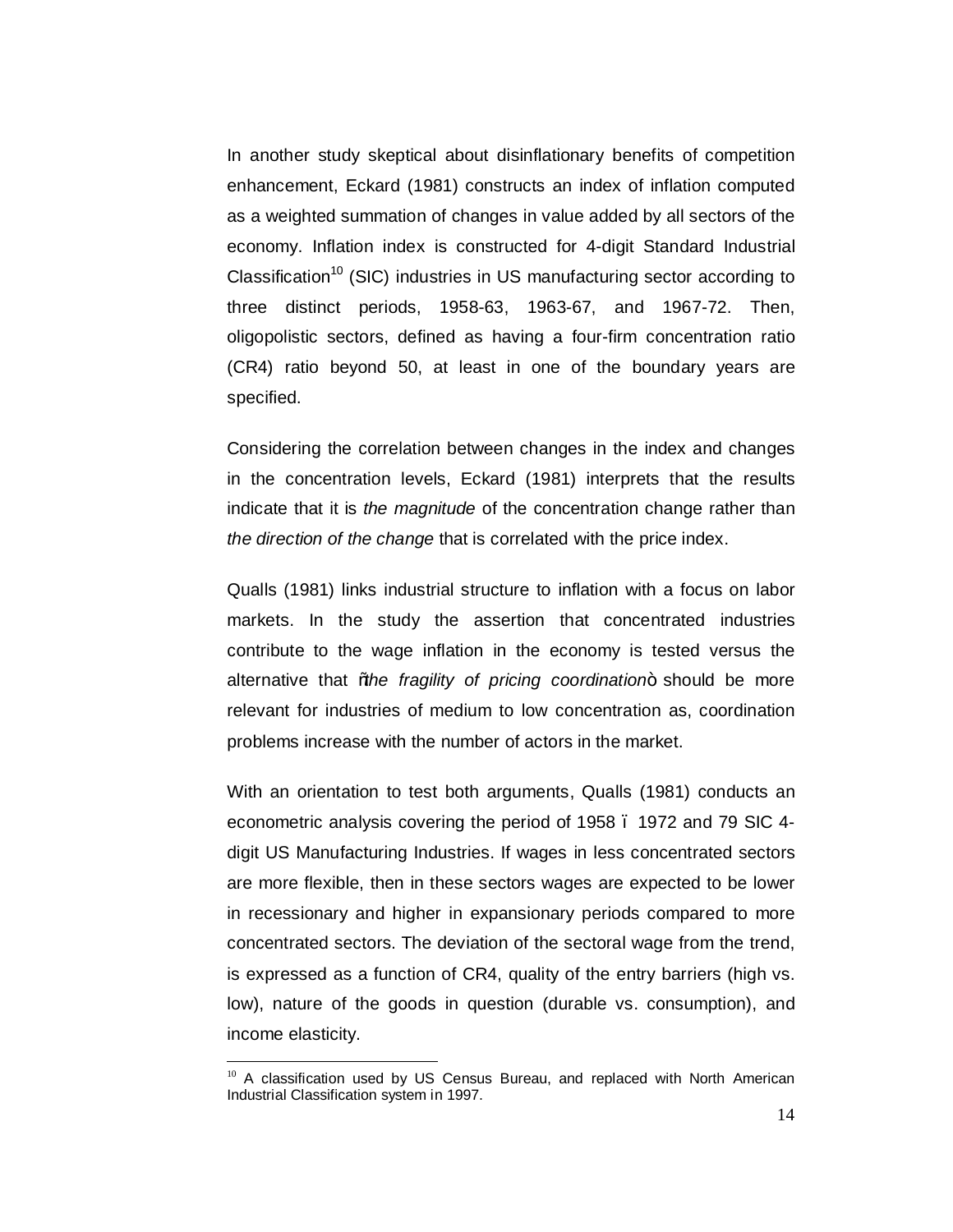The findings indicate only in 1967-72, the assertion that less concentrated industries have more flexible wage relations is confirmed. Even then, the suggested relationship is not significant. For 1958-63 and 1966-67 periods, the coefficients have the opposite sign with the prediction and are statistically significant.

As previously mentioned, there is merely a contrast in the implications of earlier studies compared with the implications of more recent ones. Contemporary work seems to support the assertion that reductions in inflation can be achieved via enhancement of competition.

One recent study in this fashion is Neiss (2001) which is oriented to test DIT empirically for OECD countries for the 1973-1988 period. In the analysis, unanticipated inflation is related to openness, mark-up, growth of GDP, and growth of per capita GDP. Neiss uses the mark-up<sup>11</sup> as the proxy for the level of competition in the market. The findings indicate that mark-up is particularly significant in explaining unanticipated inflation. This relation seems to last as openness, country size and, total imports are included in the model (pp.579-85).

Following Neiss, Cavelaars (2003) also tests the assertions of the *DIT*, via a cross country estimation covering 21 OECD countries for 1988 – 2000 period. Inflation is expressed as a function of GDP per capita, and an indicator of central bank independence, fiscal balance, and mark-up which is used as an indicator for the level of competition. Cavelaarsq findings, similar to Neissg seem to confirm the predictions of *DIT* that permanent reductions in inflation are possible via more competitive markets. Accordingly, for a country like Holland, reduction of mark-ups from 1.92 to 1.75 pulls inflation trend from 2.8 to 1.7 (Cavelaars, 2003, 79).

 $11$  Mark-up is computed as the inverse of labor income share.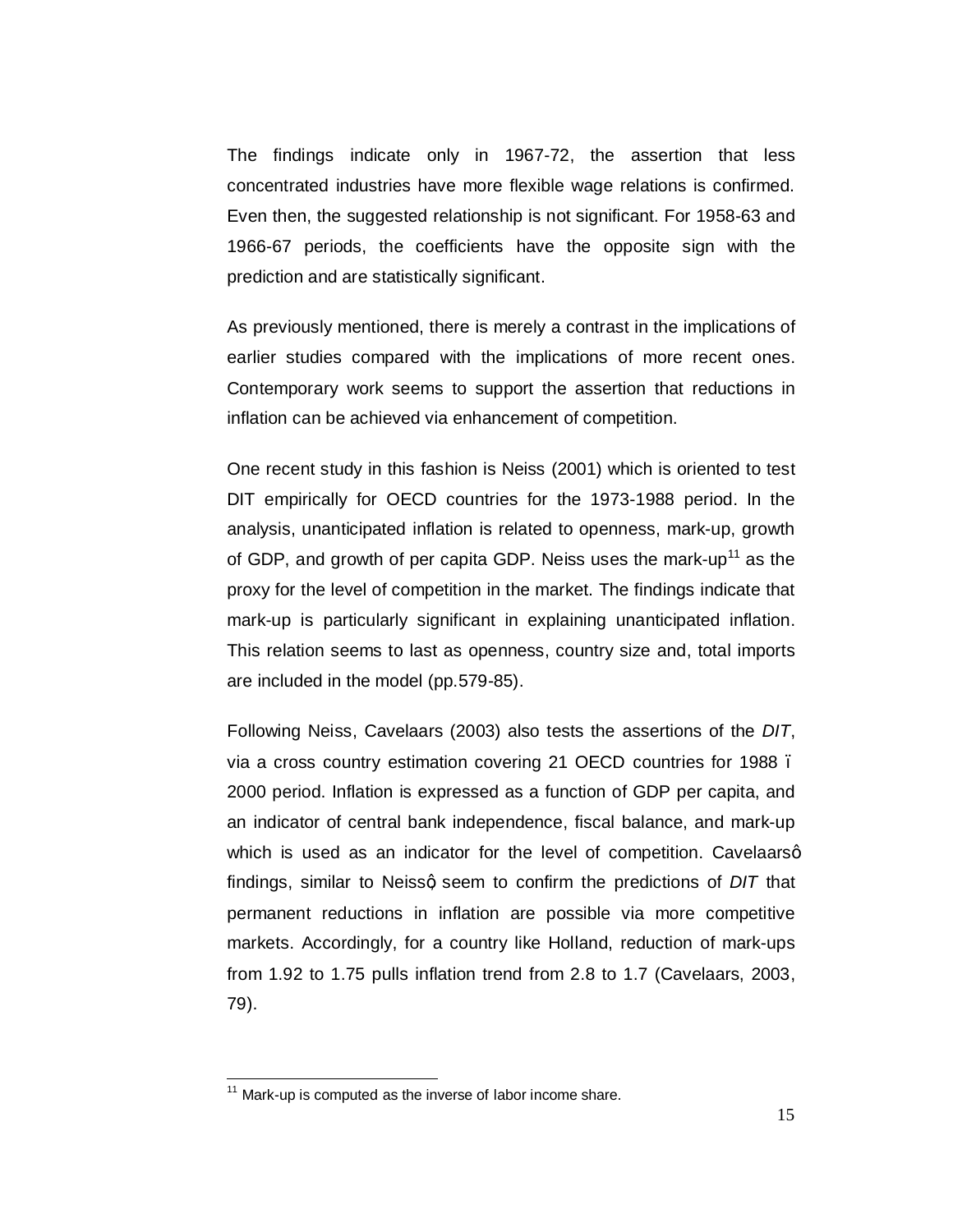In a similar vein, Przybyla and Roma (2005) investigate the relationship between inflation and competition in three different models for a sample of 15 EU countries, for the period 1980-2001. The first model relates inflation to mark-up, money supply growth, growth of personal income, openness and output growth. The second model relates inflation to profit margins instead of mark-ups, and the third model, acting as an unrestricted model includes mark-ups, personal income growth, central bank independence, economic regulation, regulation of competition, barriers to competition and state control.

Findings of this study suggest that an increase in competition in a particular sector that will reduce mark-ups by 10 percent will cut down long-term sectoral inflation on average by 0.1 percent. However, an economy-wide equal reduction in mark-ups would reduce long-term inflation by 0.6 percent. It is suggested that competition may be influential in inflation as sectors closed to the competition are advocated to be the essential cause of the inflation differentials within the EU.

#### *2.3. Insights of Pricing Behavior of the Turkish Manufacturing Firms*

Covering the theoretical framework and the empirical analysis conducted, within this framework, next challenge is to get insights about price setting behavior for the Turkish manufacturing firms. To conduct an empirical analysis related to their pricing strategies, there is a need for defining the variables that is taken into account while taking pricing decisions.

In this regard, there are two possible sources to work through. In 1990 $\sigma$ one of the ongoing debates related to international macroeconomics was whether globalization or increased openness is contributing to the fulfillment of disinflationary goals. As an extension of this debate, some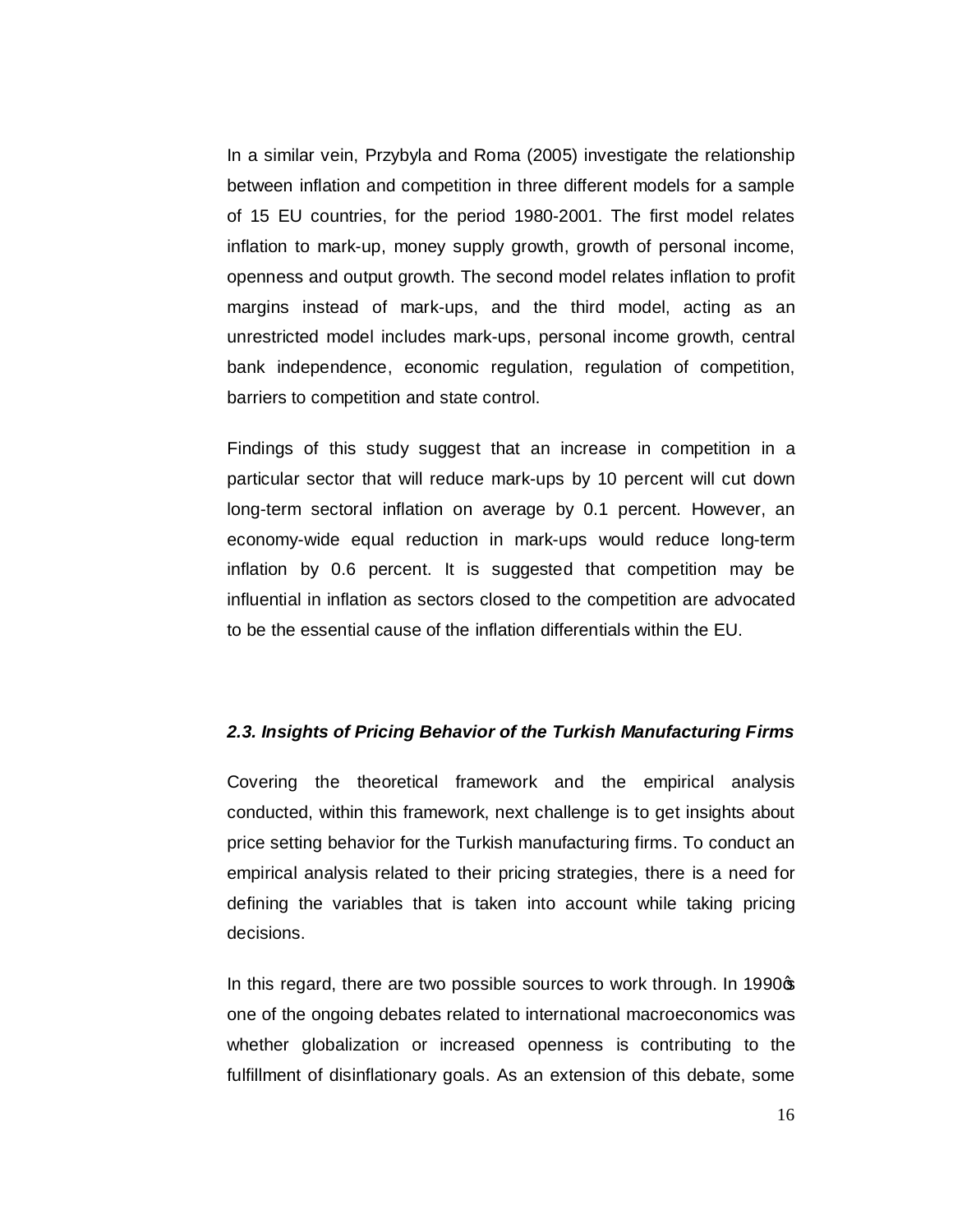research has been conducted in Turkey as well. These studies constitute a valuable source in understanding the dynamics of the pricing behavior in Turkey. The variables that have been set out in these studies will also be helpful in the construction of empirical framework for this thesis. Kivilcim et.al. (2000) Yalcin (2000), and Culha and Yalcin (2005) are the primary sources utilized in this manner.

The second source that will expose price setting patterns is the survey conducted by CBRT in 2005. Although the primary motivation of this survey is exploring the phenomenon of price rigidity in Turkish manufacturing industry, since it also uncovers the pricing strategies and variables governing these strategies, the survey provides a sound ground for empirical analysis that will be conducted in the following chapters of this thesis.

Kivilcim et. al., (2000), investigates the relation between price cost margins (PCM) and concentration, although the primary intention is to analyze the effects of import liberalization on PCM. The study covers the period 1980 – 1996, and 29 Turkish Manufacturing Sectors at the 3-digit level classified in ISIC Rev. 2. A simultaneous equations model is utilized in the study. The results suggest that openness<sup>12</sup>, CR4, and real wages are effective in the determination of mark-ups by manufacturing firms. The findings also indicate that, concentration ratio seems to be explanatory in the pricing decisions. One percent increase in the concentration is expected to lead a  $0.18$  percent increase in prices<sup>13</sup>.

 $12$  Ratio of imports and exports to sectoral value added.

 $13$  Kivilcim et.al. (2000) also suggests that Turkish manufacturing sector exhibits Sraffian dynamics. Increases in the wages do not induce firms to make sacrifices from PCM. Instead, via immediate fine-tuning in prices, increases in wages are passed on to consumers. The evidence suggests that firms use wage increases as an excuse to increase PCM. The amount of increase in prices tends to *overshoot* the increase in wages.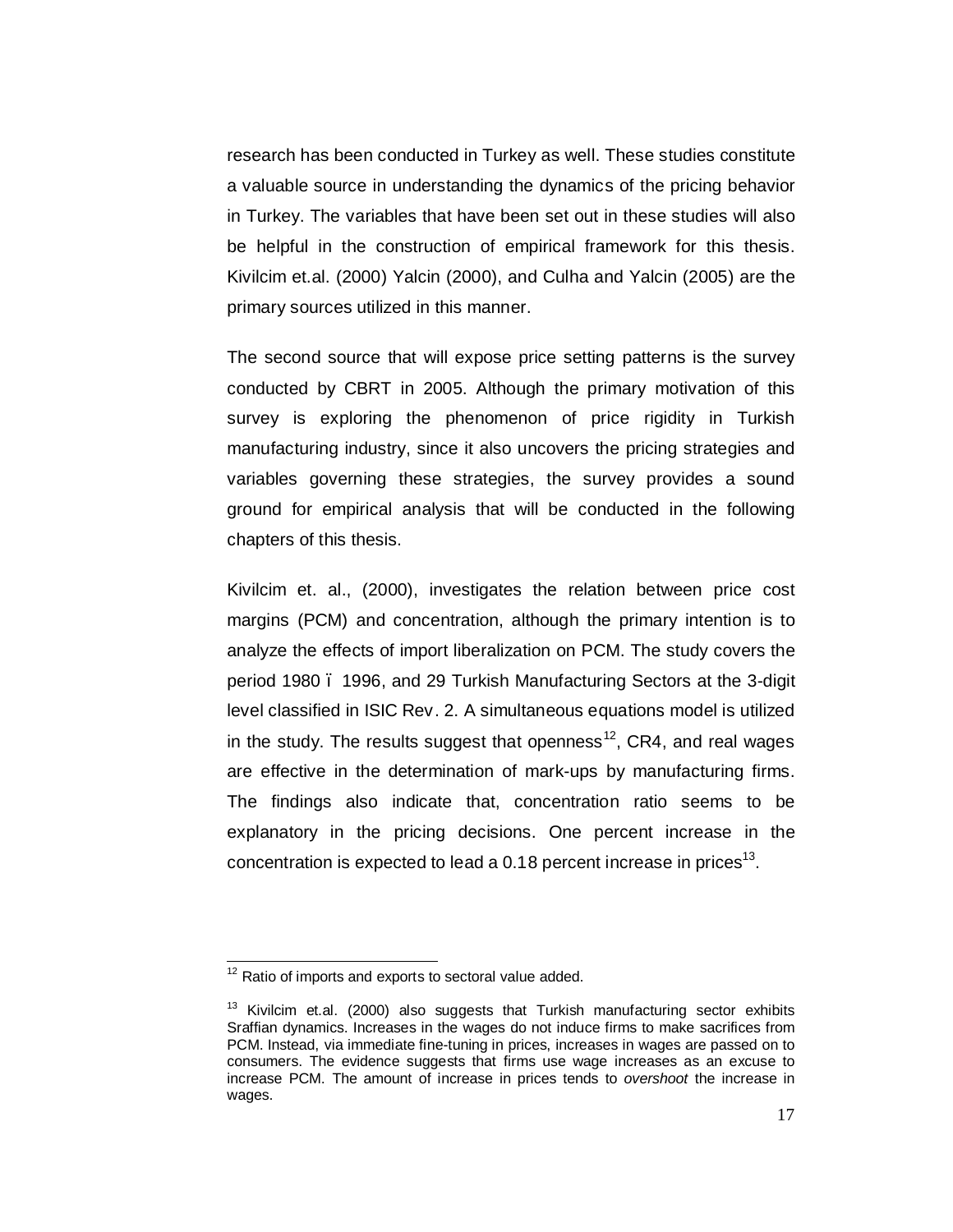Yalcin (2000) focuses on Turkish Manufacturing Sector at the ISIC 4-digit level for the period of 1983-1994, aiming to find out why increased imports, which can also be regarded as increased competition on domestic markets, are not accompanied by narrower profit margins in practice. PCM is expressed as a function of CR4, imports, exports, intraindustry trade, minimum efficient scale, productivity, capital requirement, value added growth, advertisement, sectoral inflation, wage sale ratio, labor skills, research and development. The findings indicate that level of sectoral exports, advertisement, scale, and labor productivity seem to be insignificant in explaining profit margins.

One particularly important finding of Yalcin (2000) is, for sectors with low initial level of concentration, the level of sectoral imports has negative influence on PCM, while for sectors with high level of concentration sectoral imports seems to *increase* PCM.

Similarly, Culha and Yalcin (2005) relates PCM to output gap, market share at the firm level, import penetration, interest income, export share, productivity, indebtedness, and exchange rates, In their study covering the period of 1993 – 2003 for Turkish Manufacturing Industry at ISIC 4 digit level, it is claimed that trade liberalization in Turkey has failed to reduce the influence of mark-up pricing. Firms with foreign partners and firms with high market shares seem to be operating with highest  $PCM<sup>14</sup>$ .

One implication of the studies focusing on the impact of openness in Turkey is that process of import liberalization had a limited, and in some cases unpredictable effect on the economy. Increased exposure to imports, in some sectors had no effect on the mark-ups, while in some sectors it raised mark-ups. The firms over which imports had a

<sup>&</sup>lt;sup>14</sup> Two explanations are suggested for the emergence of this phenomenon. First, foreign firms may be choosing to engage in partnership with establishments having a considerable influence in the market, second, they may be choosing to establish exclusive networks. Both strategies may alleviate competitive pressures on the new entrants.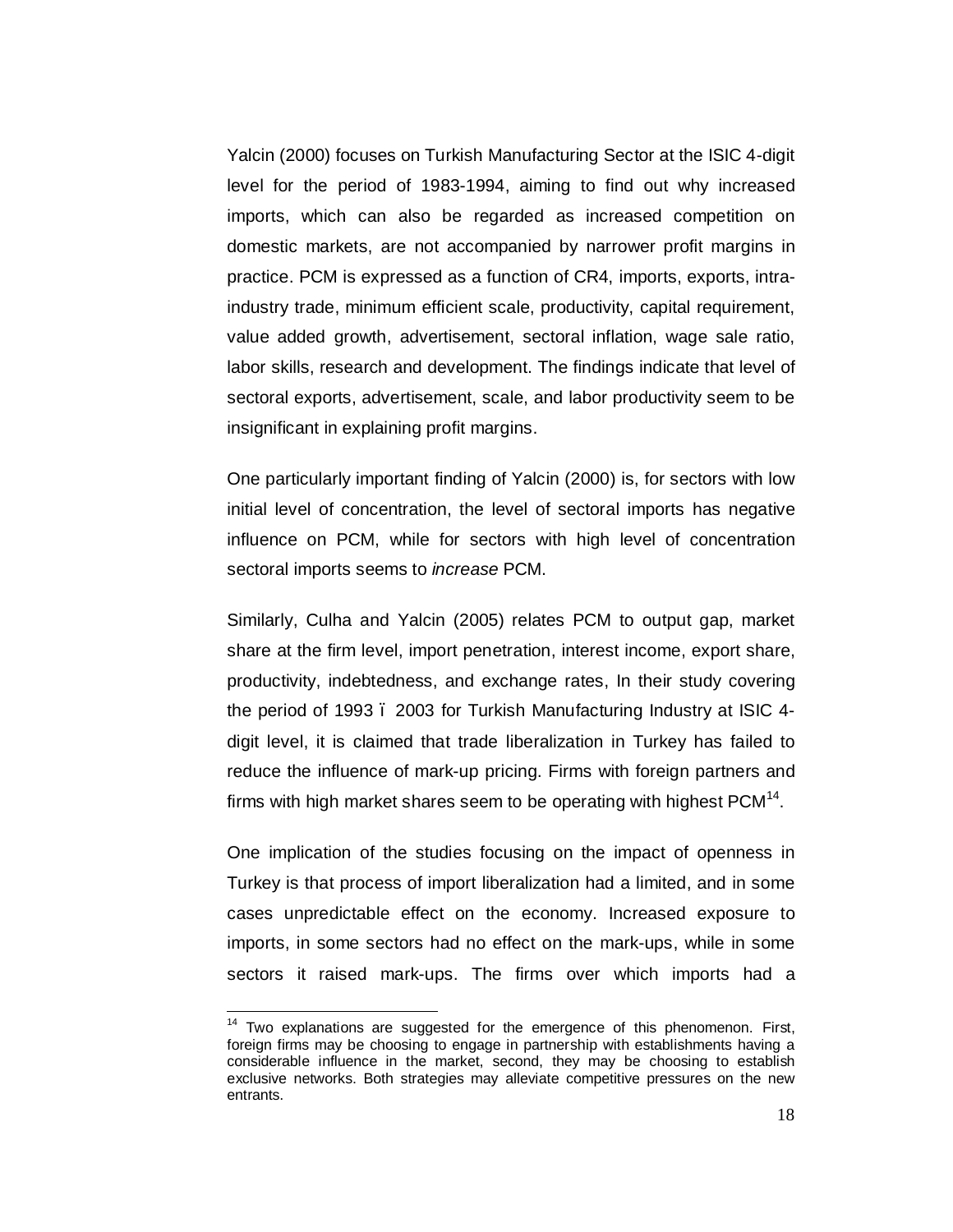constraining effect are suggested to be smaller ones. It is claimed that in many cases, openness fail to generate expected erosion in profits.

This phenomenon is also explicitly expressed by Durmus Yilmaz, governor of the CBRT:

 $\ddot{o}$  the studies conducted by central bank indicate that *competitive pressures exerted by imports are not sufficient in the reduction of the PCM in Turkish manufacturing industry. This phenomenon is especially visible for sectors in which there are firms holding high market shares or concentration ratios are high (quoted in TCA, 2008, 11).* 

As mentioned earlier at the beginning of this section, the secondary source that should be taken into consideration is the survey conducted by CBRT, which is explanatory for the issue of how the pricing strategies are constructed in manufacturing sector. Some implications of the survey may be summarized as follows:

- Firms claim that the primary factor in pricing decisions is the costs involved in the production. Similarly, exchange rate shocks, changes in demand, are taken into consideration as well. The increases in the prices of the imported inputs seem to be transmitted to product prices to a greater extend, compared to the price increases in domestic inputs. Similarly, changes in the energy prices seem to be explanatory in price strategies as well.
- Initial reaction of the firms to increases in demand is to expand production<sup>15</sup>, secondly, firms chose to shrink their inventories, only after then prices are increased.

 $15$  First method in expanding production is overtime employment, second is extra shifts, and third is increasing employment. The same initial reaction is seen in UK firms as well. See Hall et.al. (2000).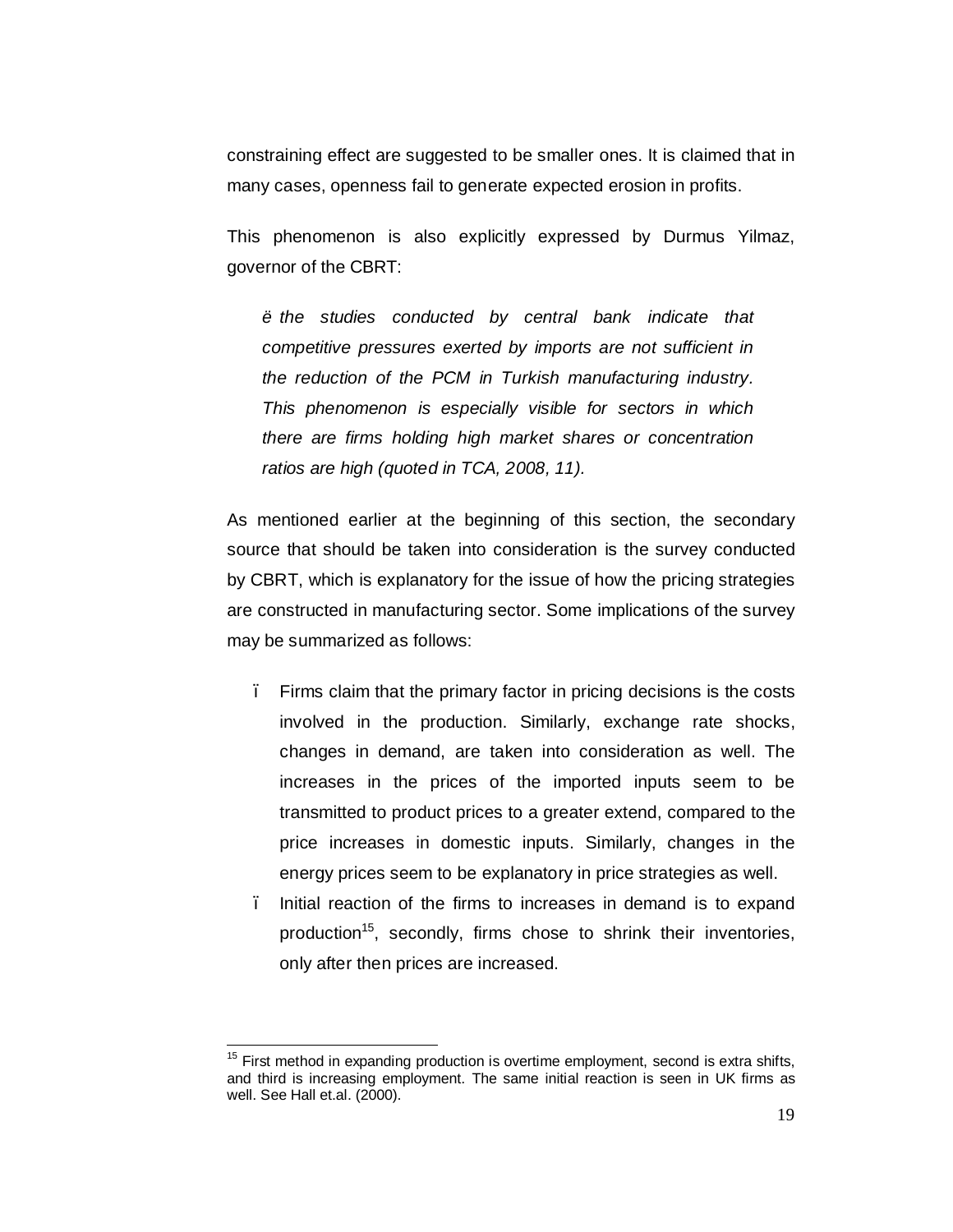- Firms have a threshold level for exchange rate appreciation. Before passing the appreciation to prices, firms want to see that the change in the exchange rate is greater then that threshold. 7.5 percent appreciation is required to increase prices around 5 percent. Similarly, when exchange rate depreciates 7 percent prices are reduced 4 percent. 66 percent of the increase in exchange rate and 57 percent of the decrease in exchange rate is passed on to the prices.
- In manufacturing, primary costs are imported raw materials and inputs, with a weight of 36 percent, followed by domestic raw materials and inputs with 32 percent, labor with 12 percent, electricity, gas and water with 6.6 percent. Other costs constitute 13 percent of the total.
- 46 percent of operating expenses of the firms is denominated in foreign currencies, while 54 percent is denominated in domestic currency. The correlation coefficient between foreign currency denominated expenses and imported inputs and raw materials is 0.76.
- The findings of the study indicate that 36 percent of the firms in Turkey adopt some sort of indexation in pricing decisions. Following a dominant firm also have a considerable weight. Moreover, 68.2 percent of manufacturing firms adopts state dependent pricing<sup>16</sup>,
- In Turkey, coordination problems<sup>17</sup> seem to be increasing as competition increases (p.64). Moreover, the impact of exchange

 $16$  The pricing behavior of firms may be divided into two categories. First one is time dependent pricing, in which firms review prices on a predetermined regular basis, and change prices if it is necessary. In state dependent pricing, firms review prices immediately after some important change in the market occurred and make price changes if required. According to the responses from the survey, 31.8 percent of the firms review prices only periodically.

 $17$  Coordination problems stem from reluctance of firms to adopt the best pricing strategies, due to information problems, particularly about rivals or consumers. For instance, firms with the fears of loosing customers, or initiating a price war may be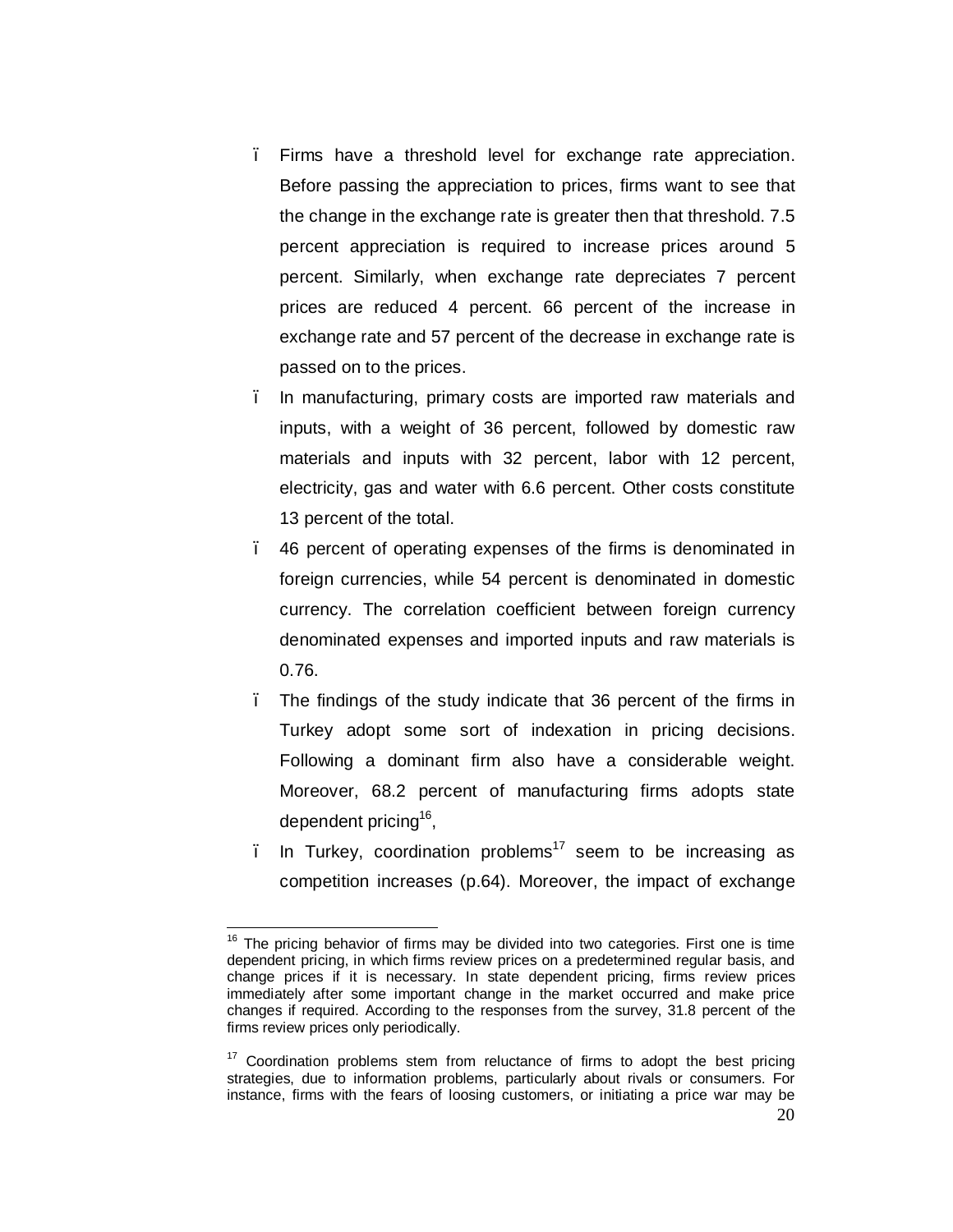rate or inflation expectations decline as the market becomes more competitive.

 $\overline{a}$ 

restrained from increasing prices when price increase is needed due to lack of coordination. This phenomenon is elaborated in the Section 2.1. in detail.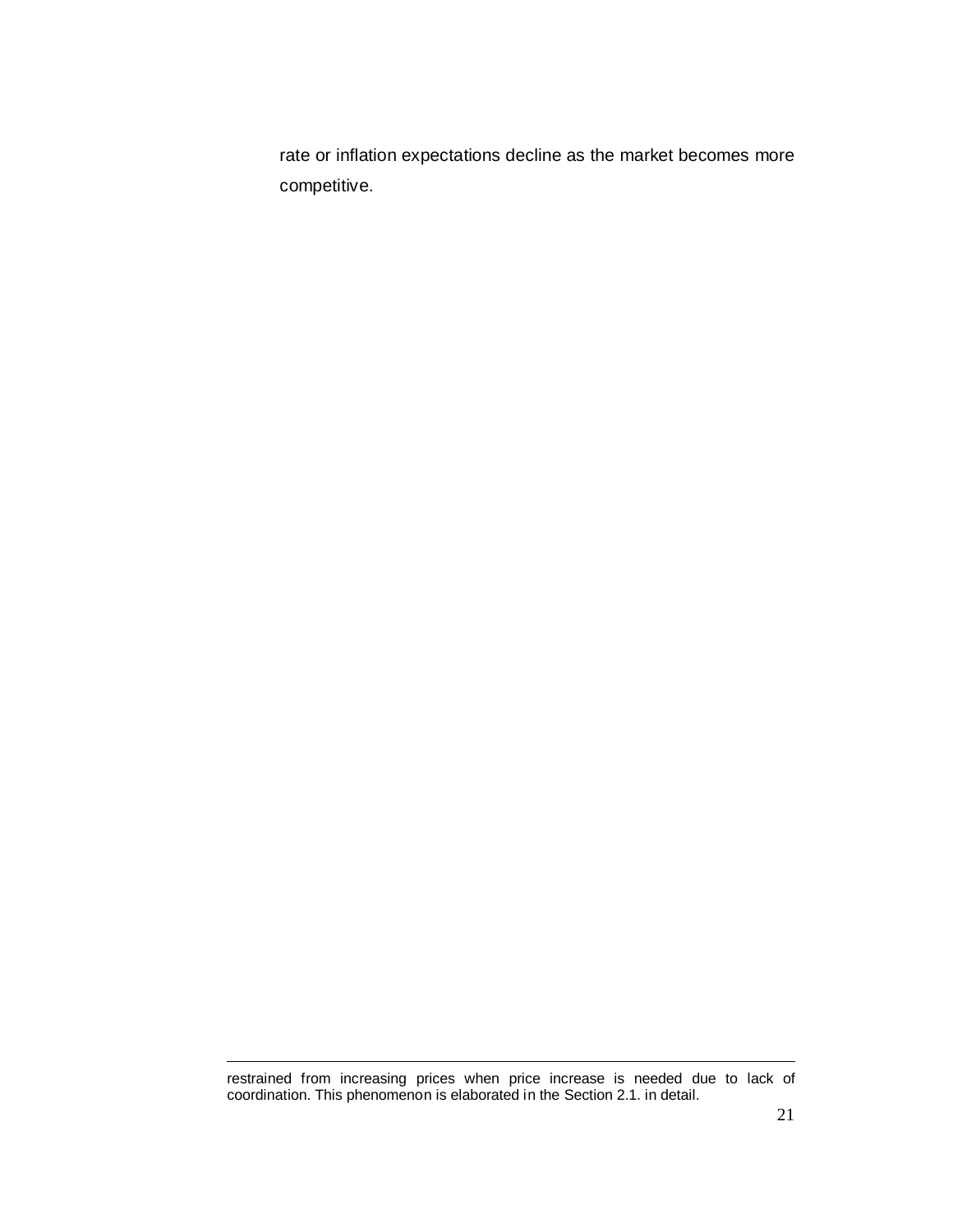# **CHAPTER 3**

# **STATIC FRAMEWORK**

In this chapter, the aim is to lay down the theoretical framework for a static panel data analysis. In Section 3.1 and 3.2, an outline of the panel data methodology, and fixed and random effect estimation methods are presented.

# **3.1. Panel Data Methods**

Panel data applications, dating back to 1960 $\mathfrak{s}^{18}$ , bring new features to the econometric analysis. The advantages of panel data methodology are summarized by Baltagi.

According to Baltagi (2002, pp. 5-7) main benefits that arise from utilization of panel data econometrics are the following;

*1. Individual heterogeneity is easily controlled:* In estimation process an investigator may be facing a pool of heterogeneous observations in the sense that, states, sectors, firms, or individuals may be differing from each other according to many factors, such as religion, custom, production technology, quality of management, education etc... These characteristics exhibit little or no propensity to change in time. Similarly, policies, affecting not only some cross sections but entire population such as nation wide legislations may be influential across every cross section exogenously and significantly. These so-called

18 Gujarati (2003), 637.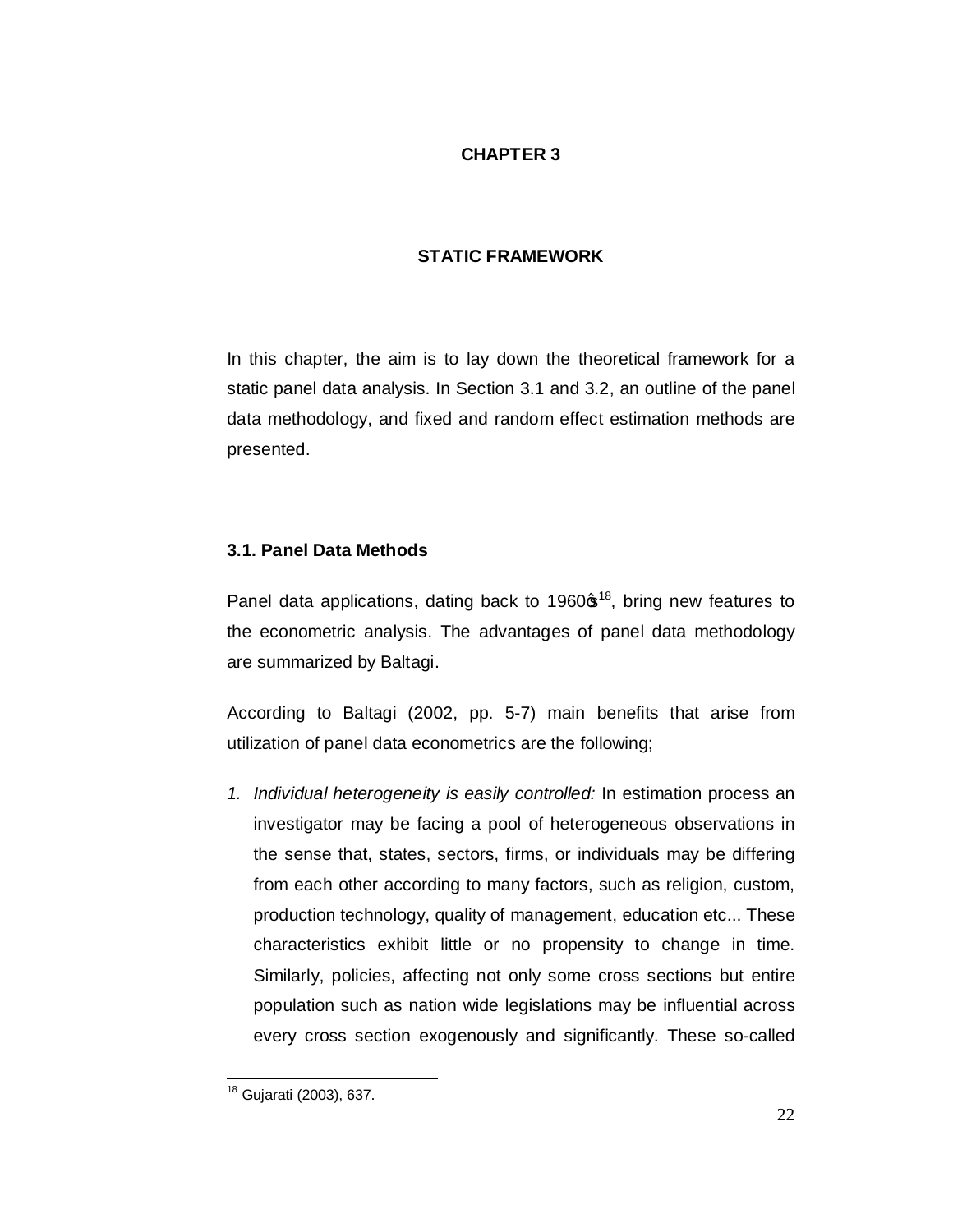"*state and time invariant characteristics"* are exploited better via panel data methods.

- *2. "Panel data provides more information, more variability, more*  degrees of freedom and more efficiency.<sup>+</sup>The likelihood of suffering multicollinearity is significantly lower in panel data, compared to time series. Additional variability provided by cross section dimension makes the data more informative, thus more reliable estimations become possible.
- *3. "Panel data are better able to study the dynamics of adjustment."* Phenomena such as phases of unemployment and poverty or effects of the changes in the economic policy may be reflected better via panel data tools.
- *4. "Panel data are better able to identify and measure effects that are not simply detectable in pure cross section or pure time series data."* Utilization of panel data may reveal qualitative dimensions of a quantitative change. It becomes possible to identify whether, say an increase in private investment is a result of every firm or some certain firms investing more.
- *5.* Since, many variables are measured better in micro level compared to macro level, "*biases resulting from aggregation over firms or individuals are eliminated*.
- *6.* As an interaction of all these, panel data models *"allow* [the investigator] *to construct and test more complicated behavioral models than purely cross-section or time-series data+*

On the other hand, there are limitations of the panel data as well. As Baltagi suggests, *problems in design and data collections* especially in the construction of panel surveys, *measurement errors* committed and *selectivity problems* encountered in the process of information gathering and particularly *short time series dimension* seem to be the main limitations (2002, 7-9). However, panel data methods remain to be valuable tools in econometric estimation.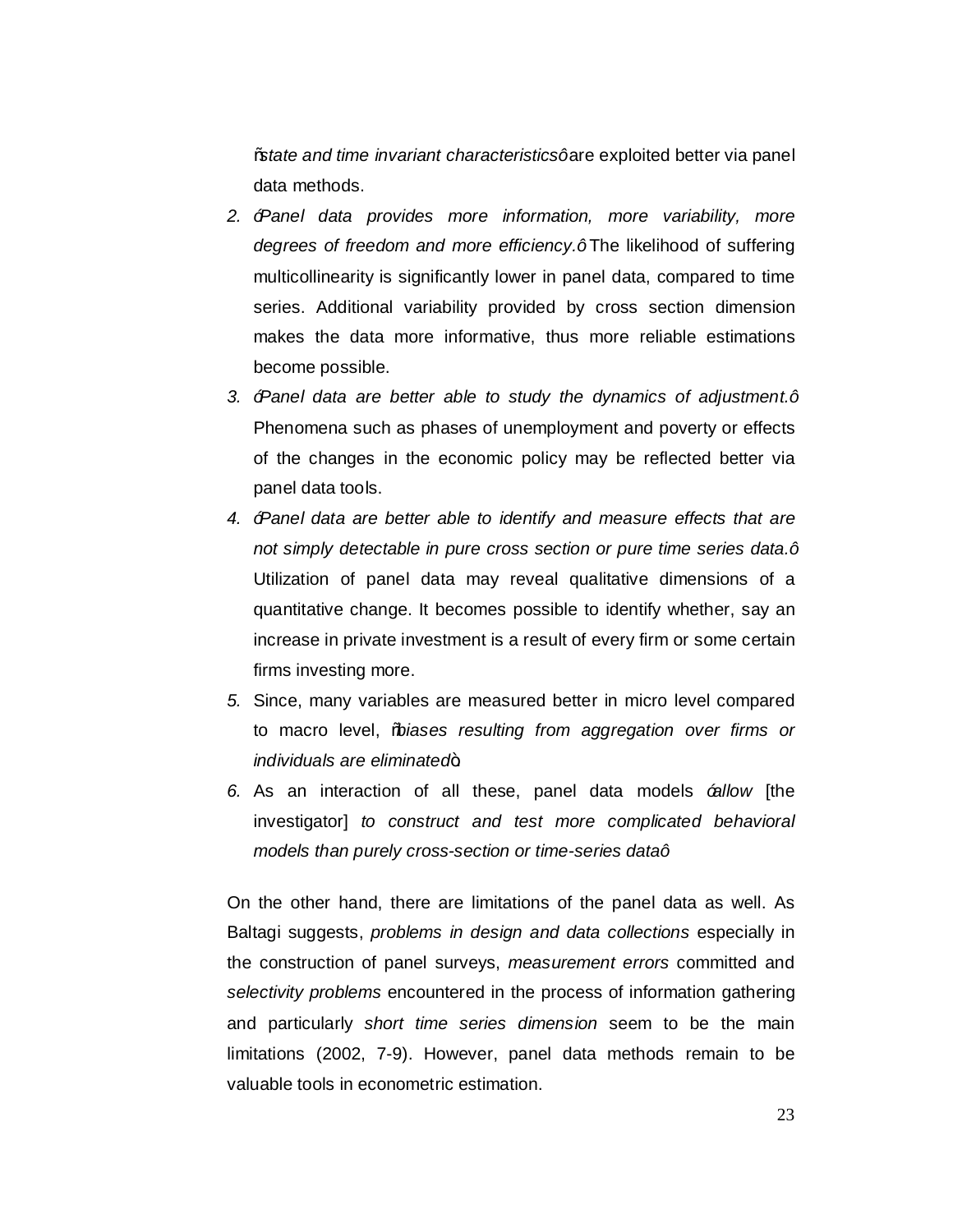Nevertheless identifying the proper methodology is of particular importance in order to exploit benefits of panel data. In the next section, alternative estimation techniques will be discussed.

### **3.2. Evaluation of the Data Structure in Panel Data Applications**

As in time series analysis, it is now common practice to apply unit root tests in panel data analysis, as long as the time dimension of the data is long enough (Verbeek, 2003, 389). Levin and Lin (1992), Im, Paseran and Shin (1997), Maddala and Wu (1999), Choi (1999) and Hadri (1999) represent some major works for the application of unit root tests in panel applications<sup>19</sup>.

Panel data unit root tests employ the following auto-regressive model:

$$
y_{it} = \alpha_i + \gamma_i y_{it-1} + \mu_{it} \tag{3.1}
$$

where i represents the cross-section and t represents time period. After subtracting  $y_{i_{t-1}}$  from both sides, same equation can be formulized as:

$$
\Delta y_{it} = \alpha_i + \pi_i y_{i,t-1} + \mu_{it} \tag{3.2}
$$

where,  $\pi_i = \gamma_i - 1$ . The null hypothesis is that series exhibit unit root, which is formulated by  $H_o : \pi_i = 0$ .

According to the framework set by Maddala and Wu (1999), the alternative hypothesis is that  $H_A: \pi_i < 0$ . The test methodology bases on

 $19$  In this study, following the approach of Maddala and Wu (1999) Fisher ADF and Fisher PP unit root tests are conducted. For a detailed discussion related to alternative panel data unit root tests, See Baltagi, (2002, pp. 235-243).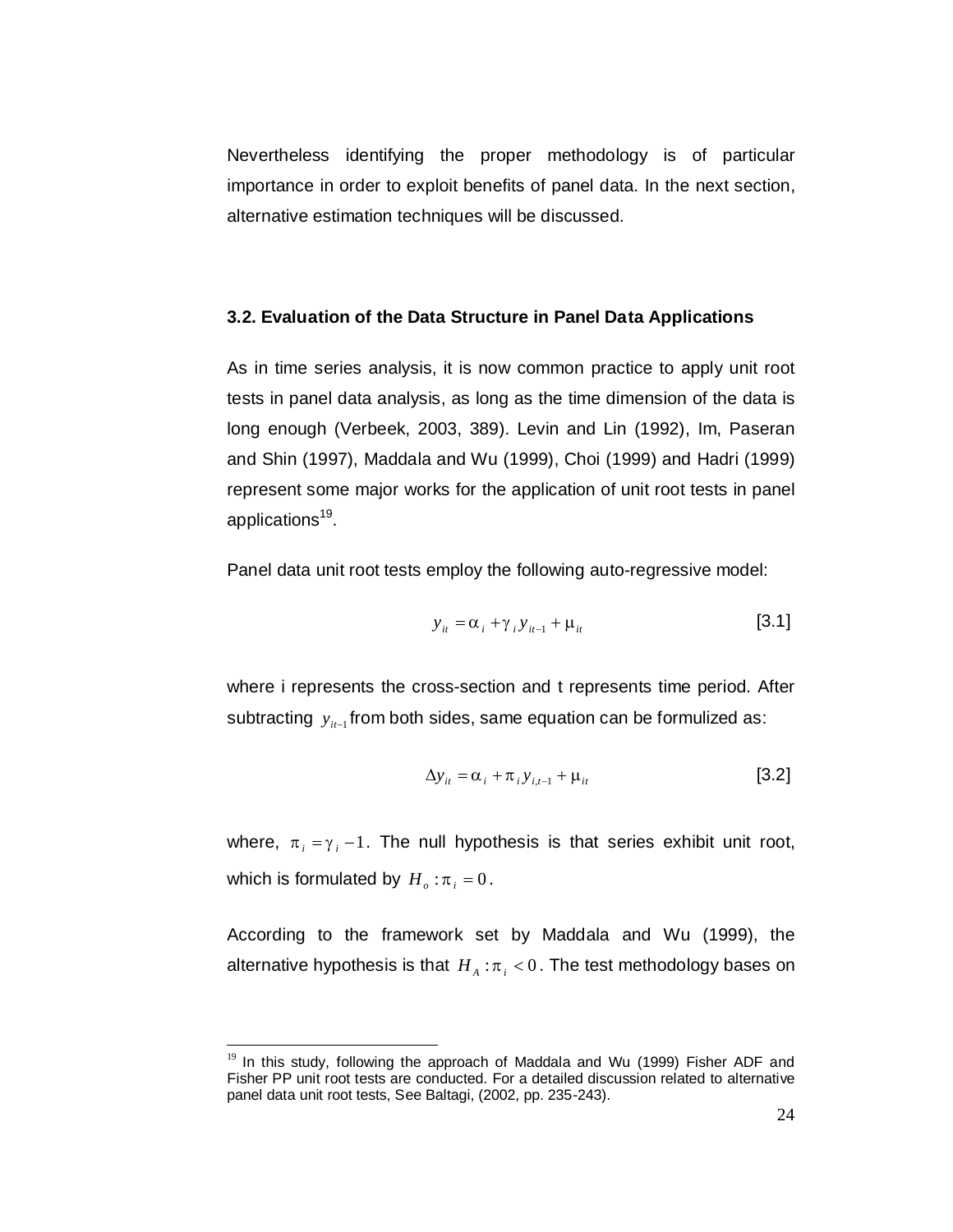the cummulation of the p-values of the unit root tests related to N crosssections, which can be formulized as;

$$
P = -2\sum_{i=1}^{N} \log p_i
$$
 [3.3]

and is expected to have chi-square distribution, with *2N* degrees of freedom. Evidently benchmark statistic for each cross-section is set as; ADF, for Fisher ADF test and PP, for Fisher PP test. A large value is interpreted as; a rejection of the null hypothesis that series exhibit unit  $root^{20}$  (Verbeek, 2008, pp. 390-392).

#### **3.3. Static Linear Panel Data Models**

As discussed earlier, panel data is essentially cross-sectional data that is pooled together for a certain period of time with equal intervals.

A simple model for such a set of data would be:

$$
y_{it} = \alpha_0 + x_{it} \beta + \mu_{it} \tag{3.4}
$$

where i refers to any of *N* cross sections, t denotes any of *T* time periods, and  $x_i$  is a vector of K dimensions, composed of explanatory variables.

The model suggests that neither intercepts nor slope coefficients vary over time or cross sections. Holding them constant on both dimensions,

 $20$  Choi (1999) also devises a similar test statistic. Known as Choi Z statistic, it is calculated by cumulation of p-values for of the unit root tests related to N crosssections. The method of testing proposed by Choi (1999) and Maddala and Wu (1999) is called *combining p-value tests* in general.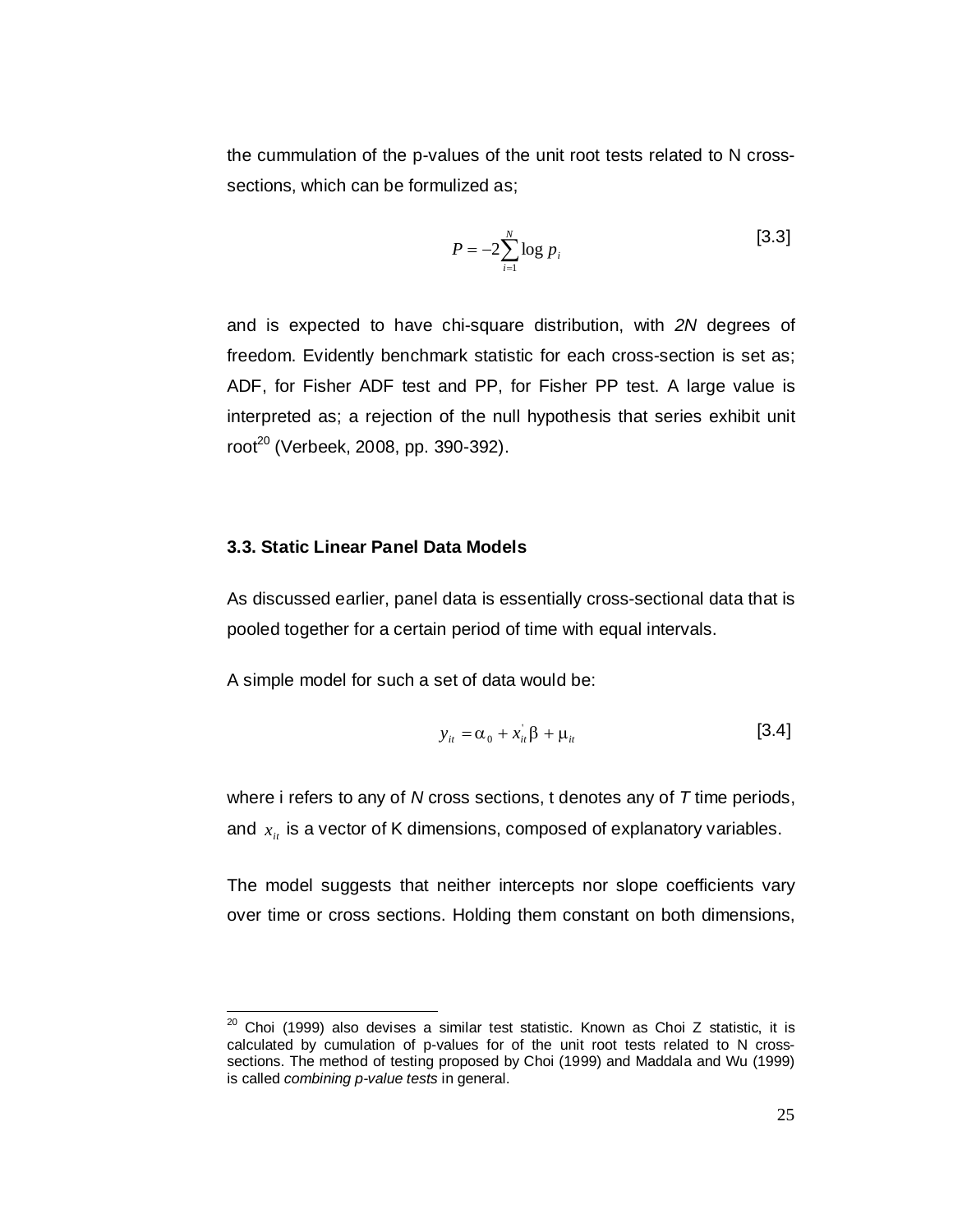the error term  $\mu_{i}$ , is supposed to capture all unobservable factors that are not included in the model $^{21}$  (Verbeek, 2008, 356).

In the next section, two of more preferred alternatives, namely fixed effect and random effect models will be presented. In both cases, the attempt to enrich the model with variation will be fulfilled via introducing variability to intercepts. The models that are providing variability in slope coefficients are kept out of the scope of this thesis.

## **3.3.1. Fixed Effects Estimation**

In a setting described above, fixed effects estimation is "*simply a linear regression model in which the intercept terms vary over the individual units (Verbeek, 2008, 359).* + The model can be formulized as follows,

$$
y_{it} = \alpha_i + x_{it} B + \mu_{it} \tag{3.5}
$$

where  $\mu_{it} \sim \text{IID}\left( 0, \sigma_{\mu}^{2} \right)$ .

The attempt of differentiating every cross section can be fulfilled, via introducing a dummy variable for each cross section, as in the following equation:

$$
y_{it} = \sum_{j=1}^{N} \alpha_i d_{ij} + x_{it} \beta + \mu_{it}
$$
 [3.6]

where,  $d_{ij} = 1$  if  $i = j$  and zero elsewhere. Therefore, the model ends up having N dummy variables (Verbeek, 2008, pp.359-60). Estimation of

 $21$  Although these assumptions are simplistic, their restrictive nature may distort the nature of the relationship between dependent and independent variables (Gujarati 2003, 641).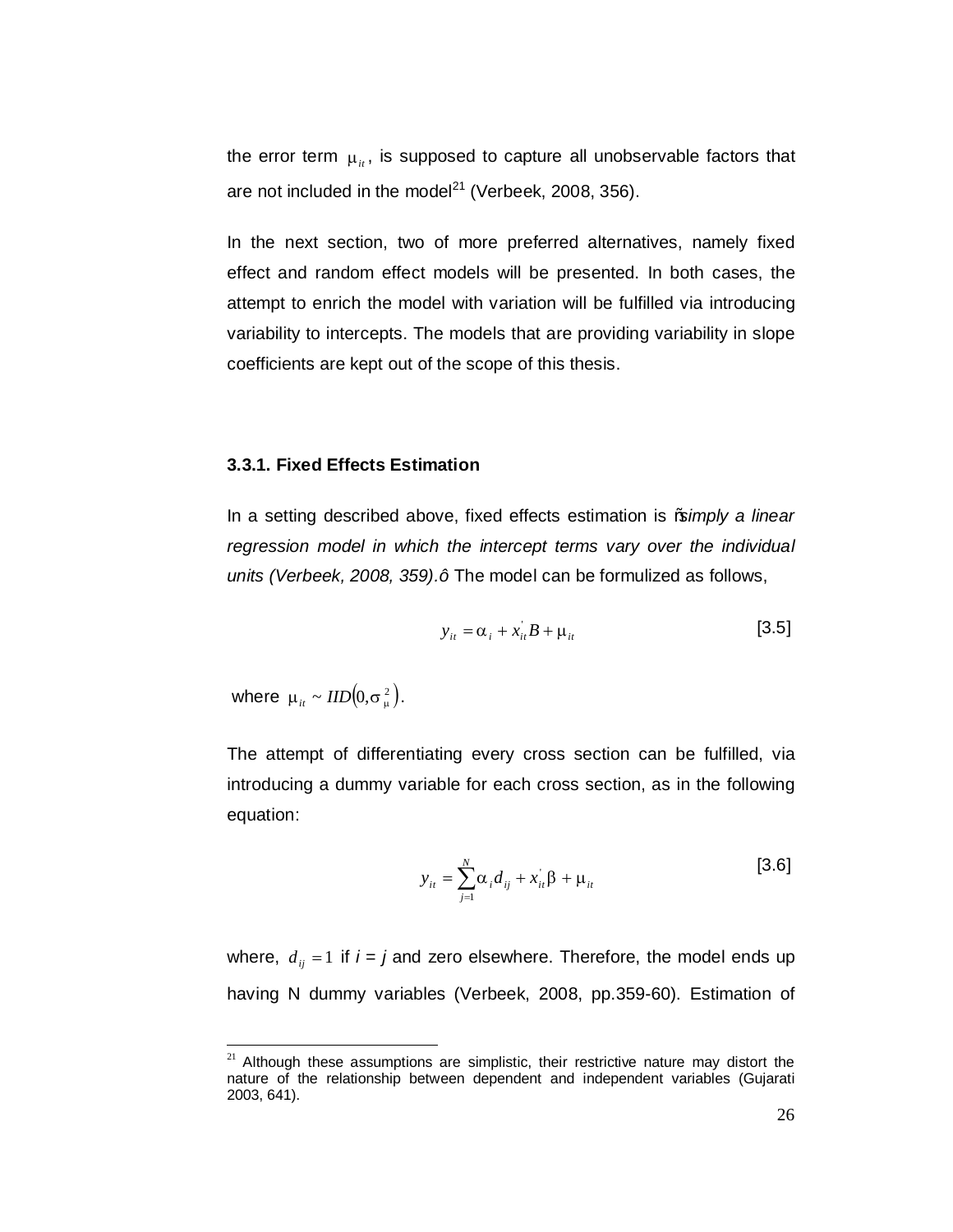this model by Ordinary Least Squares is therefore called Least Square Dummy Variable (LSDV) estimation.

Notice that another way to eliminate individual effects is to use *timedemeaned variables* in the model. By taking means with respect to time,

$$
\overline{y}_i = \alpha_i + \overline{x}_i + \mu_i
$$
 [3.7]

where  $\overline{y}_i = T^{-1} \sum_{t=1}^N y_{it}$ 1  $=T^{-1}\sum\limits_{t=1}^T y_{it}$ , and the same holds for  $\mu_{it}$  and  $x_{it}$  as well. Timedemeaned version of  $y_i$ , would give the following;

$$
\left(y_{it} - \bar{y}_i\right) = \left(x_{it} - \bar{x}_i\right)\beta + \left(\mu_{it} - \bar{\mu}_i\right)
$$
\n
$$
\tag{3.8}
$$

The estimation performed by *de-meaning transformation* is called as; within transformation or fixed effects estimation<sup>22</sup> and estimators obtained are exactly the same as the estimators in LSDV Estimation (Verbeek, 2008, 360).

Fixed Effects Estimation is preferred when the focus is on a set of crosssections and the desire is to make inferences about that set of crosssections. In contrast, it may not be preferred if the aim is generalizing for the entire population based on a sample (Verbeek, 2008, 367).

The fixed effects estimation operates in a setting where the explanatory variables are strictly exogenous and under the assumption that error terms are uncorrelated with explanatory variables in entire period of analysis. Nevertheless, in fixed effects estimation, for individual time periods the assumption of strict exogenity is relaxed, as correlation between  $\alpha_i$  and explanatory variables is allowed.

22 Also known as *covariance model* (Gujarati, 2003, 643).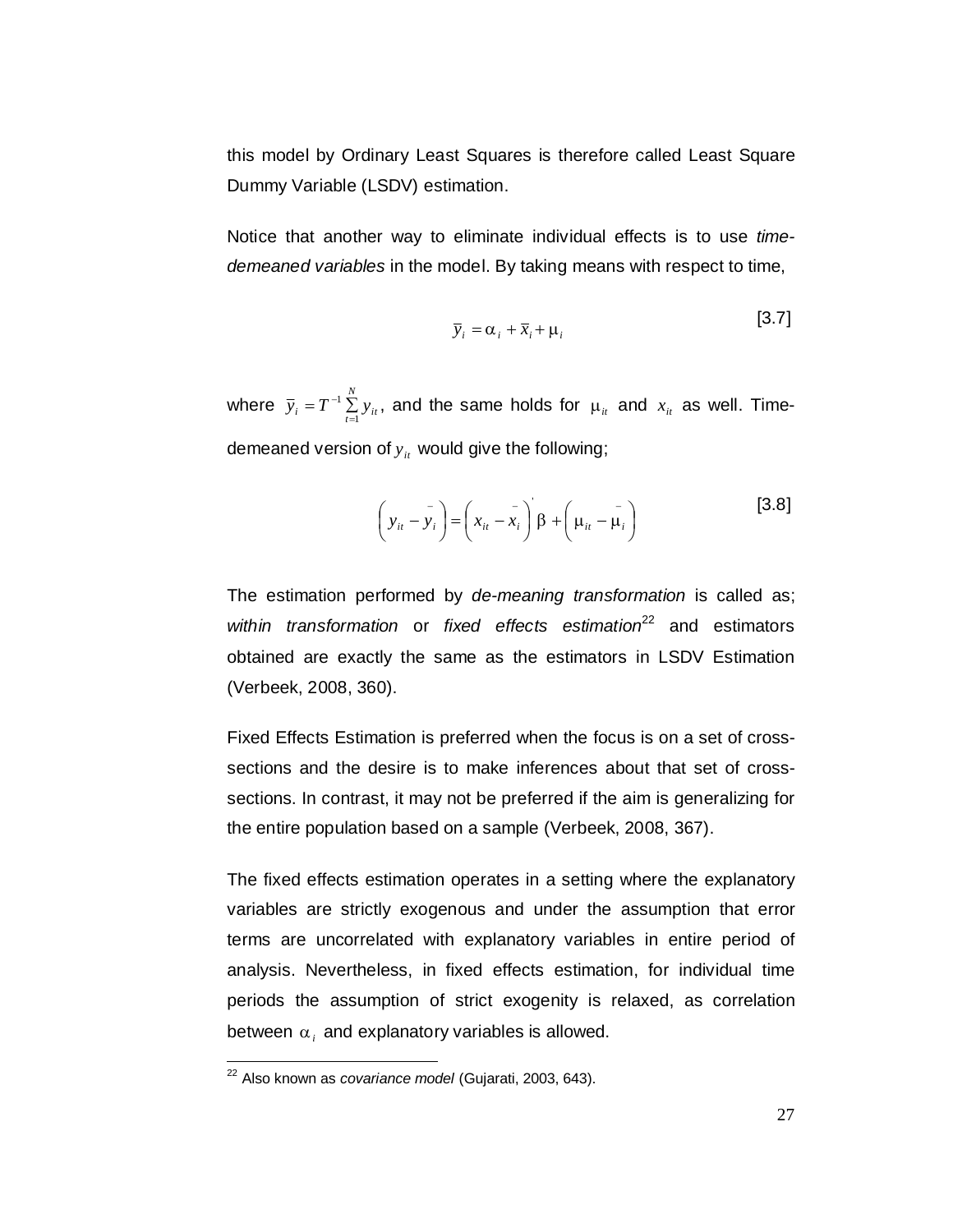This basically stems from the nature of  $\alpha_i$  and the estimation process. All time-invariant variables allowing variations in qualitative dimensions such as; ethnicity, the level of education, demographics, gender etcõ are swept away in time-demeaning process. This constrains the utilization of these variables in fixed effects estimations. In this setting,  $\alpha_i$  does not represent an exception as well. As mentioned earlier,  $\alpha_i$ corresponds to the cross-section specific factors that do not change over time $^{23}$ .

Therefore, during transformation, similar to other qualitative factors that are constant over time,  $\alpha_i$  is also swept away. Actually, this is the desired outcome of the estimation process, as in many cases there is a suspicion that these historical features are correlated with explanatory variables (Wooldridge, 2003, 462).

On the other hand, if this is not a justified suspicion, meaning, in reality,  $\alpha_i$  is not correlated with explanatory variables, then acting as it is, would be undesirable as well. Since this would be imposing an unrequired restriction, the estimators of the model would be inefficient.

The suspicion of possible correlation between  $\alpha_i$  and explanatory variables, and the concern of producing inefficient estimators comprise the border between fixed effects and random effects estimation, which is discussed in the next section.

 $23$  To illustrate, in an effort of explaining the role of unemployment in city crime rates,  $\alpha_i$  would represent factors such as geographical or demographic features, the differences in the methods of crime reporting, different attitudes against crime, all of which does not change in time or change sluggishly (Wooldridge, 2003, 439).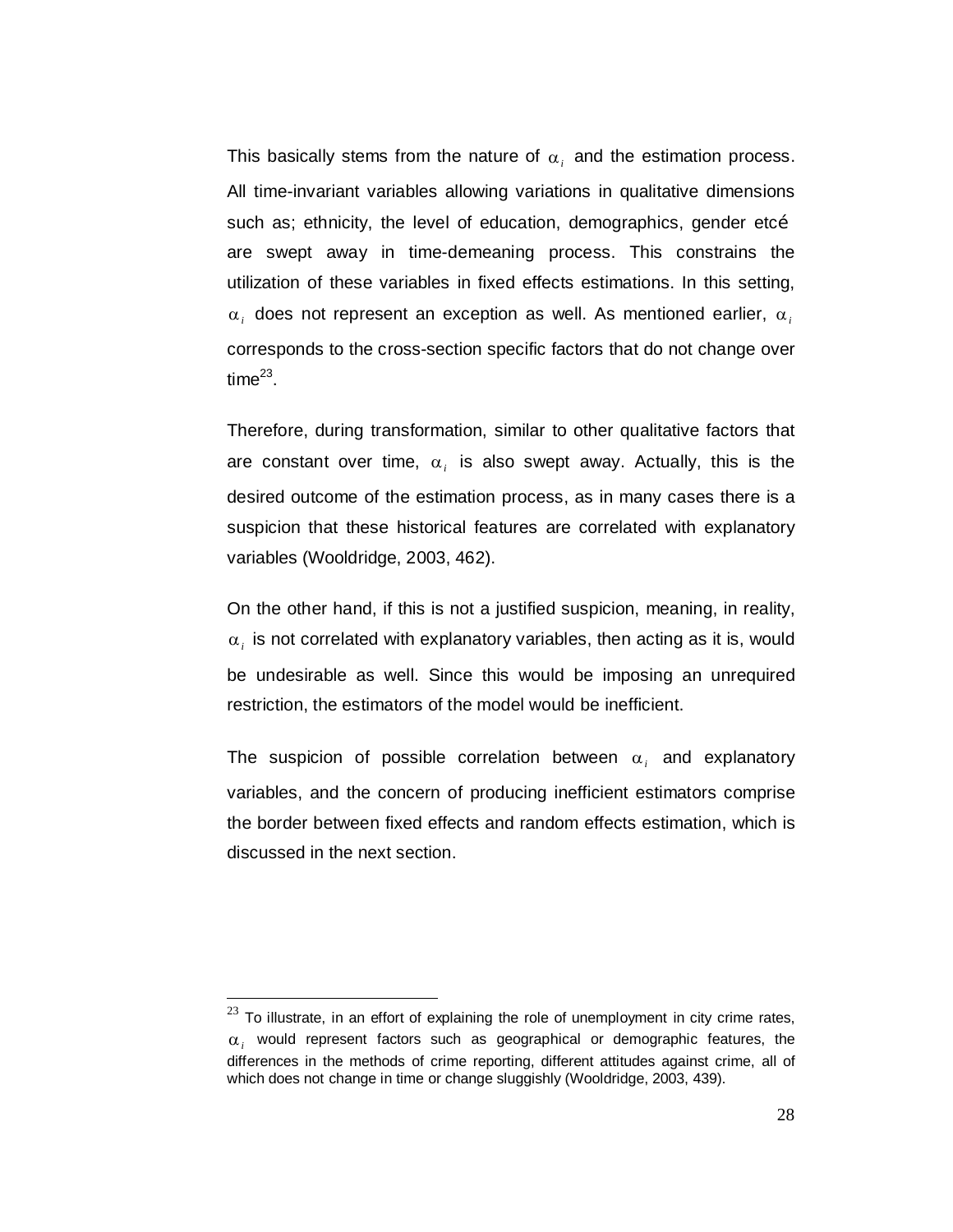### **3.3.2. Random Effects Estimation**

Instead of trying to capture unique characteristics of the sectors, random effects model initiates from the idea that, factors affecting the dependent variable may be caught by random error term (Verbeek, 2003, 364).

The corresponding model is as follows:

$$
y_{ii} = \beta_o + x_{ii} \beta + \alpha_i + \mu_{ii}
$$
 [3.9]

In random effects models, the error term is comprised of two parts. First part is specific to each cross section and is time invariant, while, the second part *does* vary over time, yet it is assumed to be uncorrelated. This is the reason why this model is also known as *error component model* (Gujurati, 2003, 648). Originating from the idea that  $\alpha_i$  is independent of explanatory variables in entire time periods, random effects model includes all the assumptions of fixed effects model with the extra requirement that  $Cov(x_i, \alpha_i) = 0$  *(Wooldridge, 2003, 469).* 

In fixed effects model, the basic notion is recognizing the possibility of correlation between  $\alpha_i$  and explanatory variables, and eliminating  $\alpha_i$ . On the other hand, in random effects approach, the aim is to integrate unique characteristics of each cross-section to the error terms. The primary concern in this estimation is not particular values of some certain cross-sections. Therefore, when the aim is to make inferences about population characteristics based on the sample values, random effects estimation is suggested as a better tool (Verbeek, 2003, 367).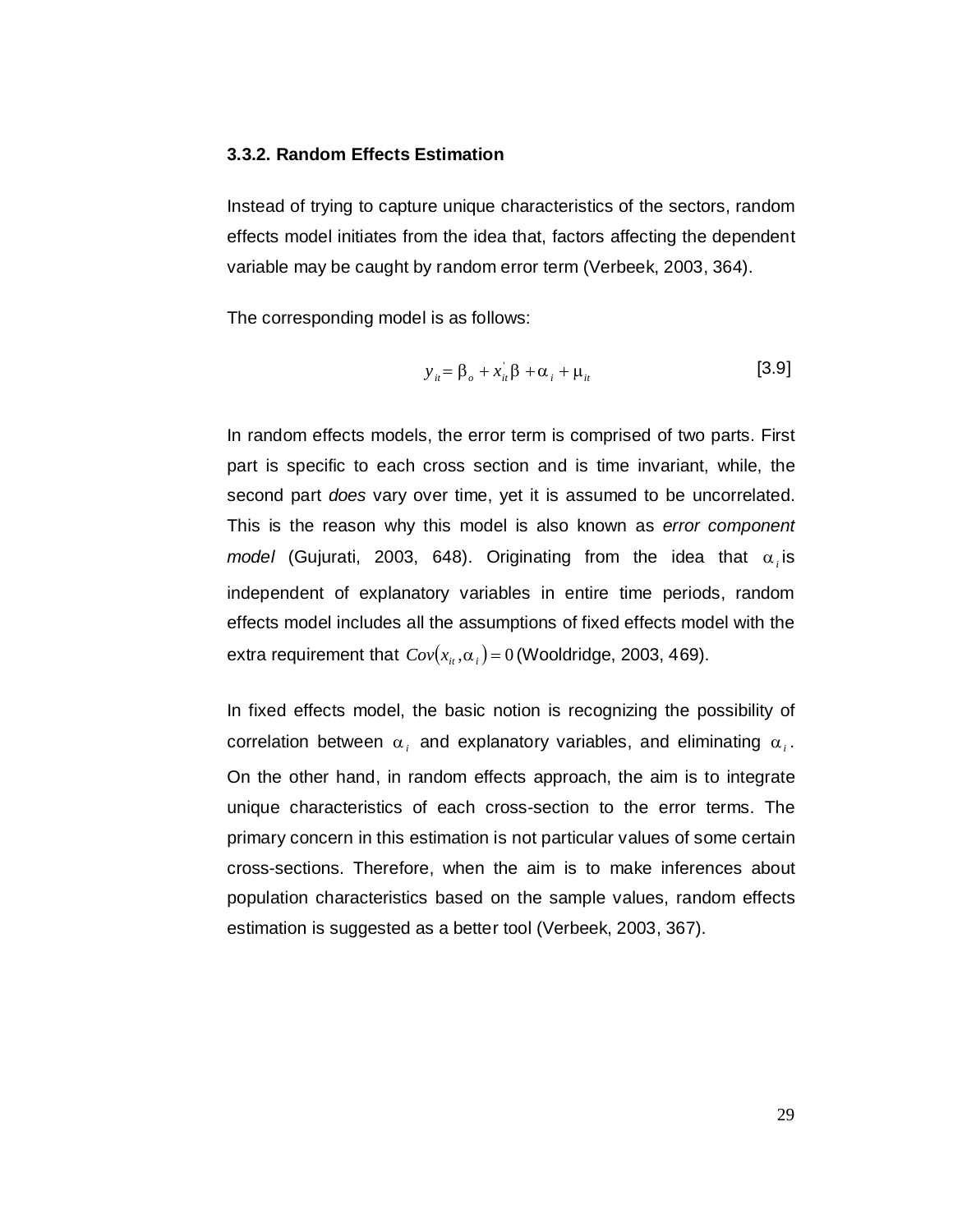# **3.3.3. Choosing between Random Effects and Fixed Effects Estimations**

As previously mentioned, the correlation between independent variables and the  $\alpha_i$  represent the border between fixed effects and random effects approaches. Although fixed effects approach may allow for correlation, employment of too many dummies may cause serious losses in degrees of freedom especially for panels with short duration. Additionally, if the suspicion of correlation is not justified, by being overly restrictive inefficient estimators may be produced. Test proposed by Hausman (1978) provides a formal framework for choosing between fixed effect and random effect estimations.

Hausman test is constructed to find out whether  $\alpha_i$  is correlated with explanatory variables which would imply testing existence of appreciable differences between fixed effects and random effects estimators. Test operates by testing whether the difference between fixed effects and random effects estimators,  $\beta_{FE}^*$  and  $\beta_{RE}^*$  is significant, which is formulated by the null hypothesis that:

$$
H_o: p \lim \left(\hat{\beta}_{FE}^* - \hat{\beta}_{RE}^* \right) = 0 \tag{3.10}
$$

Under the null hypothesis test statistic follows an asymptotic chi-square distribution with K degrees of freedom, K being number of explanatory variables (Verbeek, 2003, pp.368-9). A large value of test statistic is interpreted as an indicator for the rejection of null hypothesis, and as a finding in favor of choosing fixed effects estimation $^{24}$ .

 $24$  For an extension elaboration of how to conduct Hausman test, see Baltagi (2001) pp. 65-72.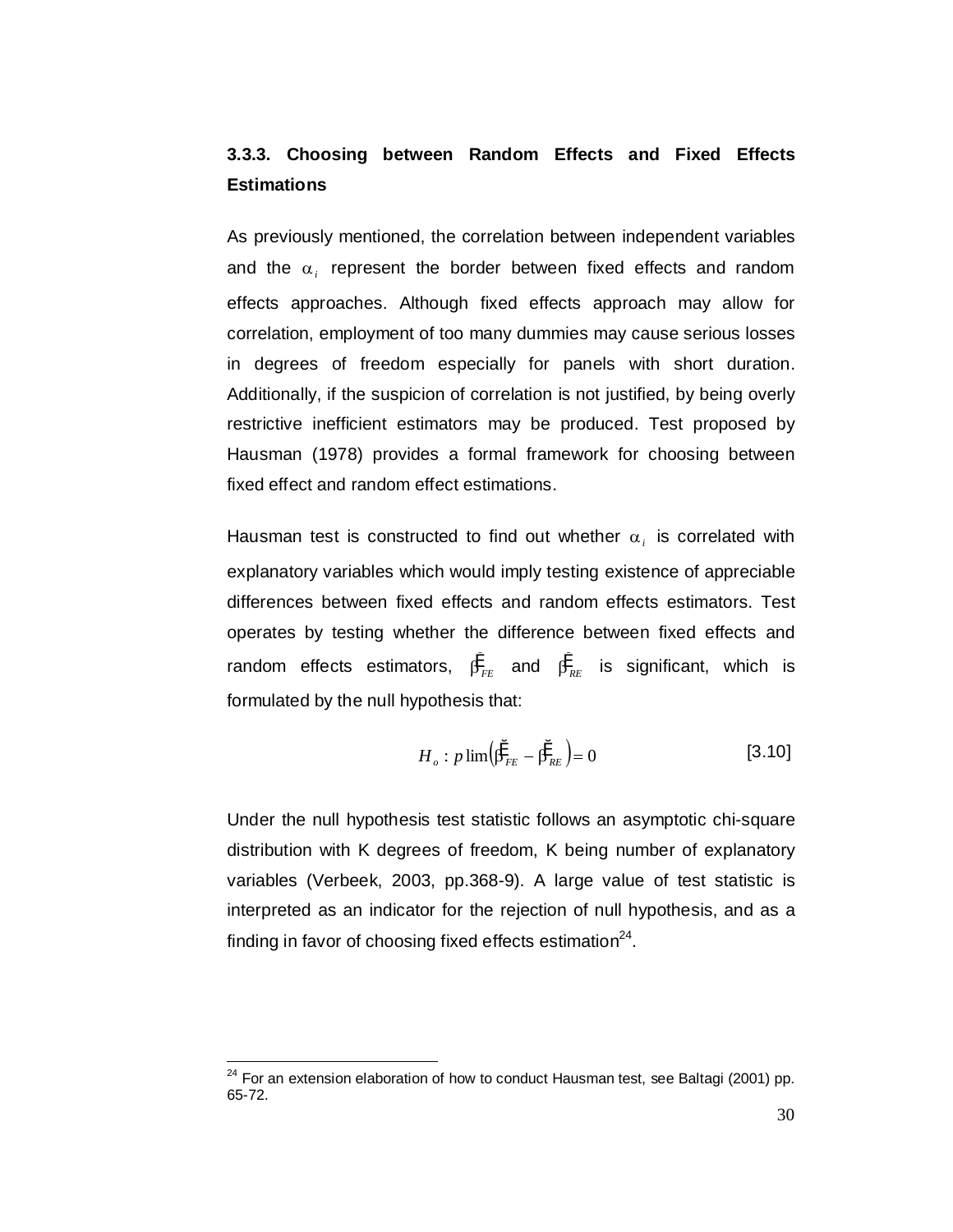## **CHAPTER 4**

#### **DYNAMIC FRAMEWORK**

In this chapter the aim is extending the static framework that is presented in the previous chapter into a dynamic one. For this purpose theoretical foundations of dynamic panel data models will be outlined.

As expressed before, panel data models provide a better ground for studying the dynamics of adjustment. Moreover, panel data tools make it easier to construct more complex models with more complicated patterns of behavior. Since many economic relations are naturally dynamic in nature, dynamic panel data models are particularly important to exploit the benefits of panel data.

In a dynamic model, it is suggested that behavior in any time period depends on the behavior in previous periods (Verbeek, 2003, p.377). A simple dynamic panel model may be constructed as follows:

$$
y_{it} = \delta y_{it-1} + x_{it}^{\prime} \beta + \varepsilon_{it}
$$
 [4.1]

In a static setting, the independent variables would correspond to the entire available information that is used in explaining  $y_{it}$ . Nevertheless, under dynamic modeling, inclusion of  $y_{ii-1}$  would imply integration of *"entire history of right hand side variables."* Thus, explanatory variables for the current period would *%epresent the effect of new information+* (Greene, 2003, 307).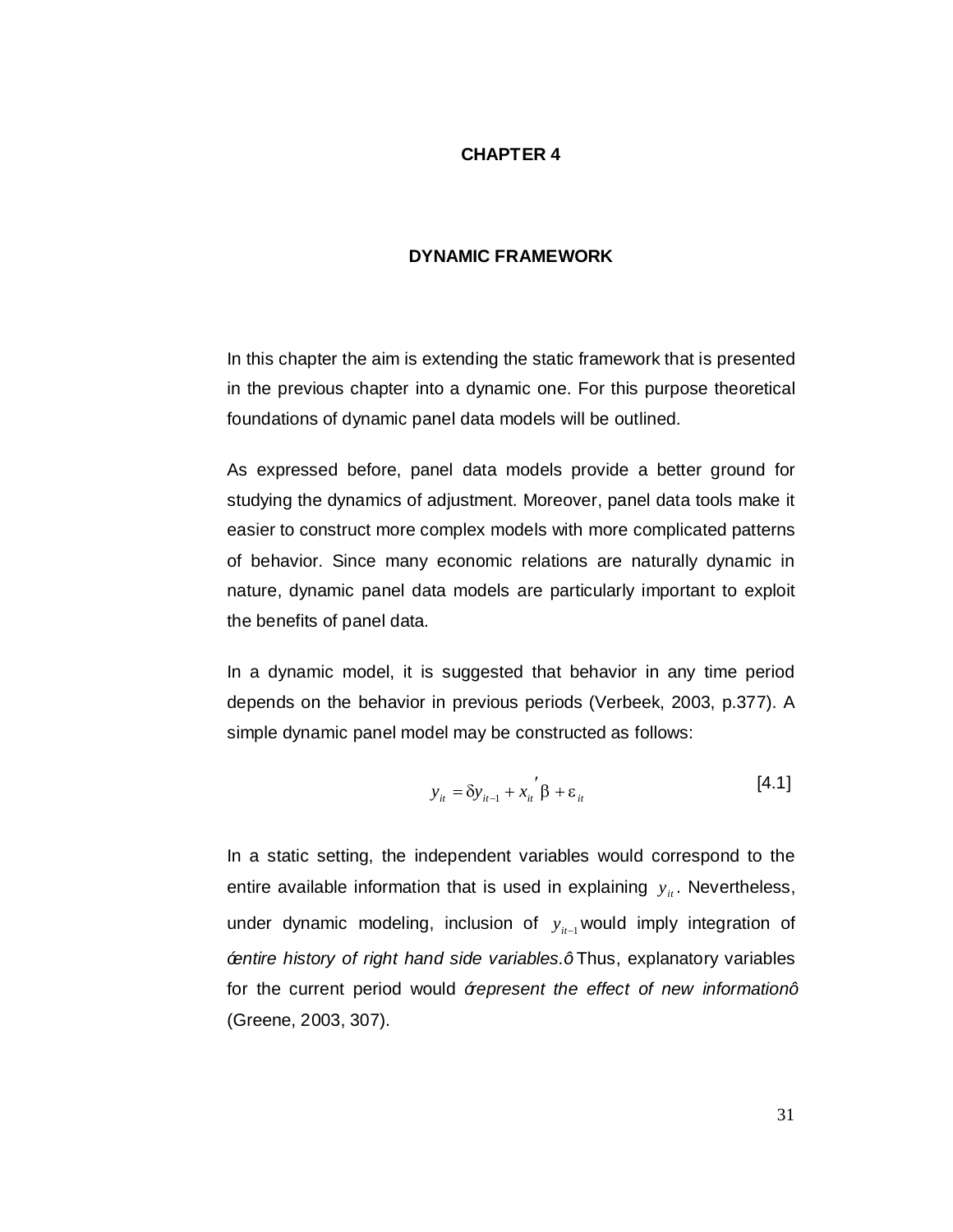Even tough it may be fairly beneficial to include a lagged variable to the model, in this process some problems arise as well. Considering the dynamic model:

$$
y_{ii} = \delta y_{i-1} + x_{ii}^{\prime} \beta + \alpha_i + \mu_{ii}
$$
 [4.2]

$$
y_{i t-1} = \delta y_{i t-2} + x_{i t} \beta + \alpha_{i} + \mu_{i t-1}
$$
 [4.3]

it immediately follows that time invariant variable  $\alpha_i$  is present in every time period, forming a dependency between error terms and the lagged value of the dependent variable, and causing inconsistency in estimators.

In realization of this, first reaction would be sweeping  $\alpha_i$  away. There are two alternative methods that can be employed for this purpose. First one is *time-demeaning:*

Let 
$$
\overline{y}_i = T^{-1} \sum_{t=1}^{N} y_{it}
$$
,  $\overline{x}_i = T^{-1} \sum_{t=1}^{N} x_{it}$  and  $\overline{\mu}_i = T^{-1} \sum_{t=1}^{N} y_{it}$ . This would imply:  

$$
y_{it} - \overline{y}_i = \delta (y_{it-1} - \overline{y}_i) + (x_{it} - \overline{x}_i)' \beta + (\mu_{it} - \overline{\mu}_i)
$$
 [4.4]

A second method is *first differencing* in the following sense:

$$
y_{it-1} - y_{it-2} = \delta(y_{it-1} - y_{it-2}) + (x'_{it} - x'_{it-1})\beta + (\mu_{it} - \mu_{it-1})
$$
 [4.5]

Even tough time-invariant variable has been swept out in both cases efficiently; there are other problems as well. Notice that regarding the time-demeaned equation, the mean of error terms  $\overline{\mu}$  includes error terms from each period. Thus, unless, *T*, time period under consideration approaches to infinity, this creates a correlation between regressors and error terms. Similarly, in first differencing  $(y_{i t-1} - y_{i t-2})$  is expected to be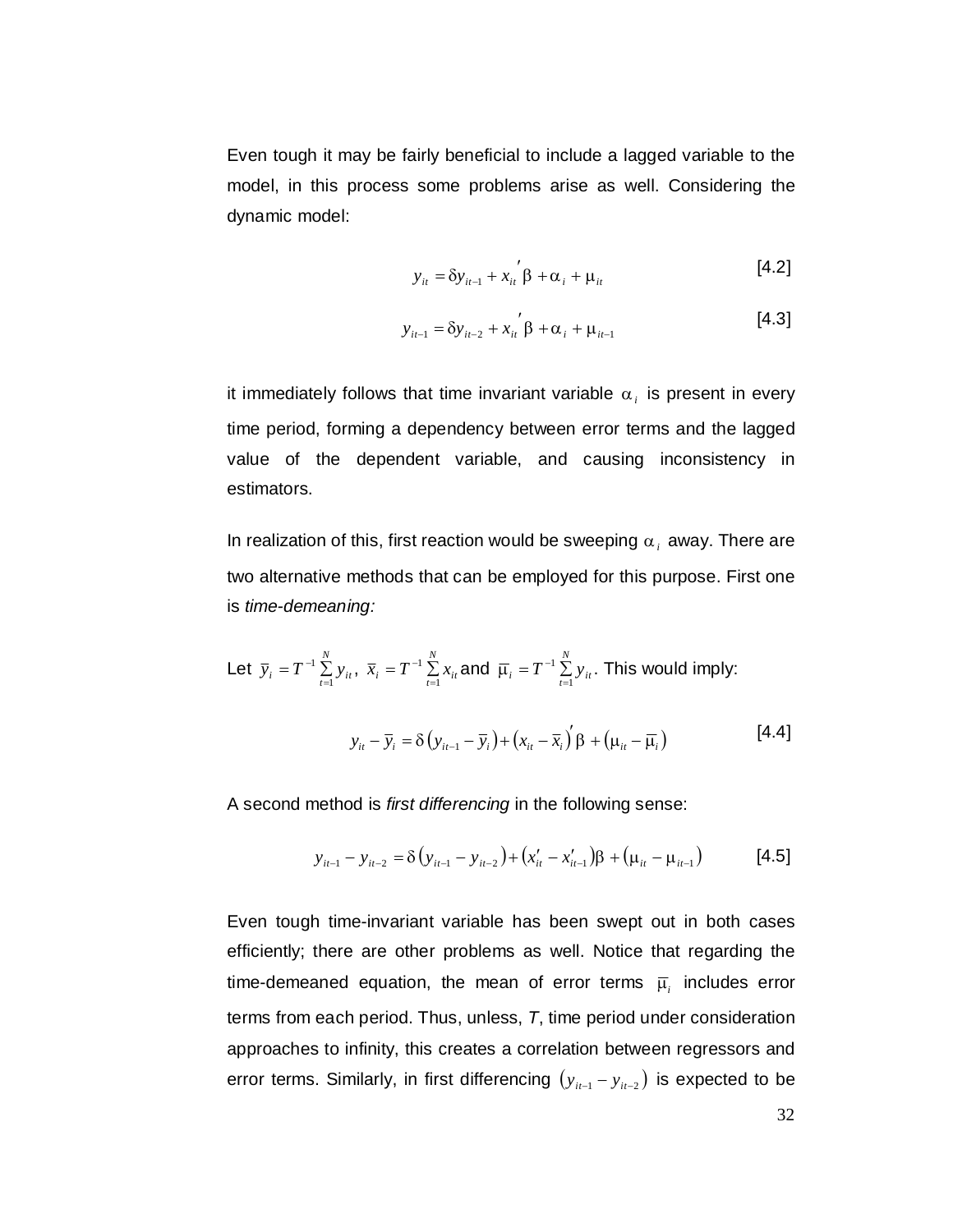correlated with  $(\mu_{i} - \mu_{i}$ . Therefore, in both cases the estimators are inconsistent with fixed and finite T values.

Nevertheless, alternative methods to overcome this problem have been devised as well. Finding an instrumental variable (IV) replacing  $(y_{i_{t-1}} - y_{i_{t-2}})$  would be favorable (Baltagi, 2001, pp.129-131). The IV that will be used should be uncorrelated with the error term structure,  $(\mu_{it} - \mu_{it-1})$  yet, should be correlated with  $(y_{it-1} - y_{it-2})$ .

### Fortunately,

*...in many cases panel data will provide internal instruments for regressors that are endogenous or subject to measurement error. That is transformations of the original variables can often be argued to be uncorrelated with the model's error term and correlated with the explanatory variables themselves and no external instruments are needed (Verbeek, 2008, 359).*

Various models have been suggested by previous research in deriving internal instruments in panel data applications. Arellano and Bond (1991), Arellano and Bover (1995), Ahn and Schmidt (1995), Blundell and Bond (1998) represent only some of the works in the field<sup>25</sup>. In this study, the analysis will be restricted to the studies of Arellano and Bond (1991), and Arrelano and Bover (1995).

In their study, Arellano and Bond (1991), attempt to devise new IVs. Consider the following model including lagged dependent variable as the sole regressor:

$$
y_{it} = \delta y_{it-1} + \varepsilon_{it} \tag{4.6}
$$

where  $\mu_{it} = \alpha_i + \mu_{it}$  holds. In difference form, the model transforms into:

 $25$  For an extensive discussion on studies in this field, see Baltagi (2003) pp.131-146.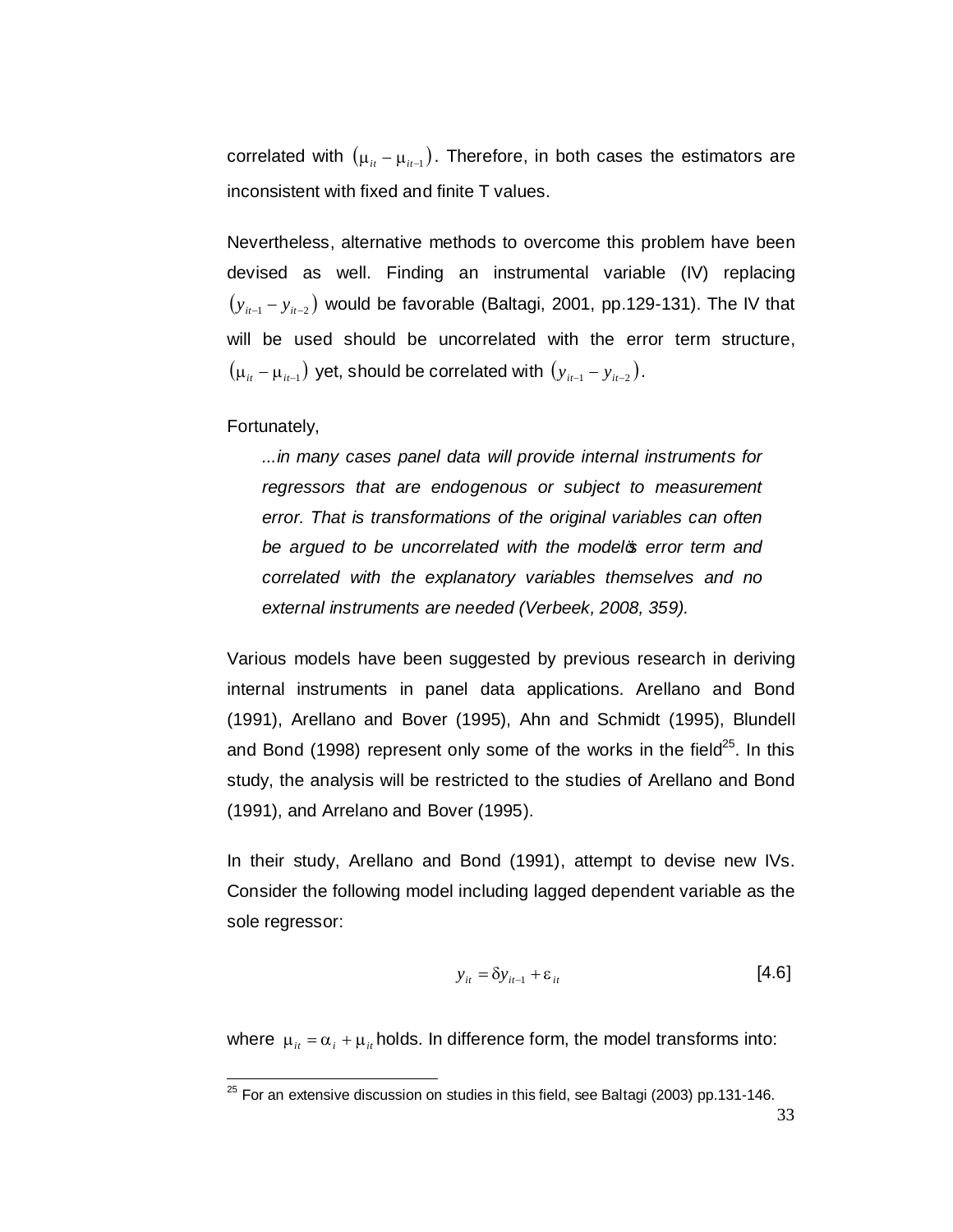$$
y_{it} - y_{it-1} = \delta(y_{it-1} - y_{it-2}) + (\mu_{it} - \mu_{it-1})
$$
 [4.7]

For the period  $t = 3$ , the model implies that:

$$
y_{i3} - y_{i2} = \delta (y_{i2} - y_{i1}) + (\mu_{i3} - \mu_{i2})
$$
 [4.8]

The problem for the above expression is the correlation between  $(y_{i2} - y_{i1})$  and  $(\mu_{i3} - \mu_{i2})$ . Therefore, the challenge is finding an instrument variable that will be correlated with the former expression, and uncorrelated with the latter one. A variable in this fashion may be  $y_{i1}$ .

For the period  $t = 4$  the expression will be:

$$
y_{i4} - y_{i3} = \delta (y_{i3} - y_{i2}) + (\mu_{i4} - \mu_{i2})
$$
 [4.9]

In this case, in addition to  $y_{i1}$ ,  $y_{i2}$  may also serve as an IV. Adding an extra variable in this fashion, in period t, the list of possible IVs extends to include  $(y_{i_1}, y_{i_2}, \ldots, y_{i_{t-2}})$ .

To express the same argument in more formal terms what Arellano and Bond (1991) suggests is introducing an extra moment condition, and extending the list of available regressors for every time period. As mentioned above, for  $t = 3$  one possible IV is  $y_{it}$ . This will require the fulfillment of the moment condition  $E[( \mu_{i3} - \mu_{i2}) y_{i1} ] = 0$ . Similarly, for the proceeding time period  $t = 4$ , the set of possible IVs extend to include *y*<sub>2</sub>. Thus, for this period in addition to  $E[(\mu_{i4} - \mu_{i3})y_{i1}] = 0$ ,  $E[(\mu_{i4} - \mu_{i3})y_{i2}] = 0$  should be satisfied as well. In general terms, for a sample of t periods, the moment conditions may be expressed as  $E[(Z_i')\Delta\mu_i] = 0$ , or,  $E[(Z_i')(\Delta y_i - \delta \Delta y_{i-1})] = 0$ , where  $Z_i$  is a diagonal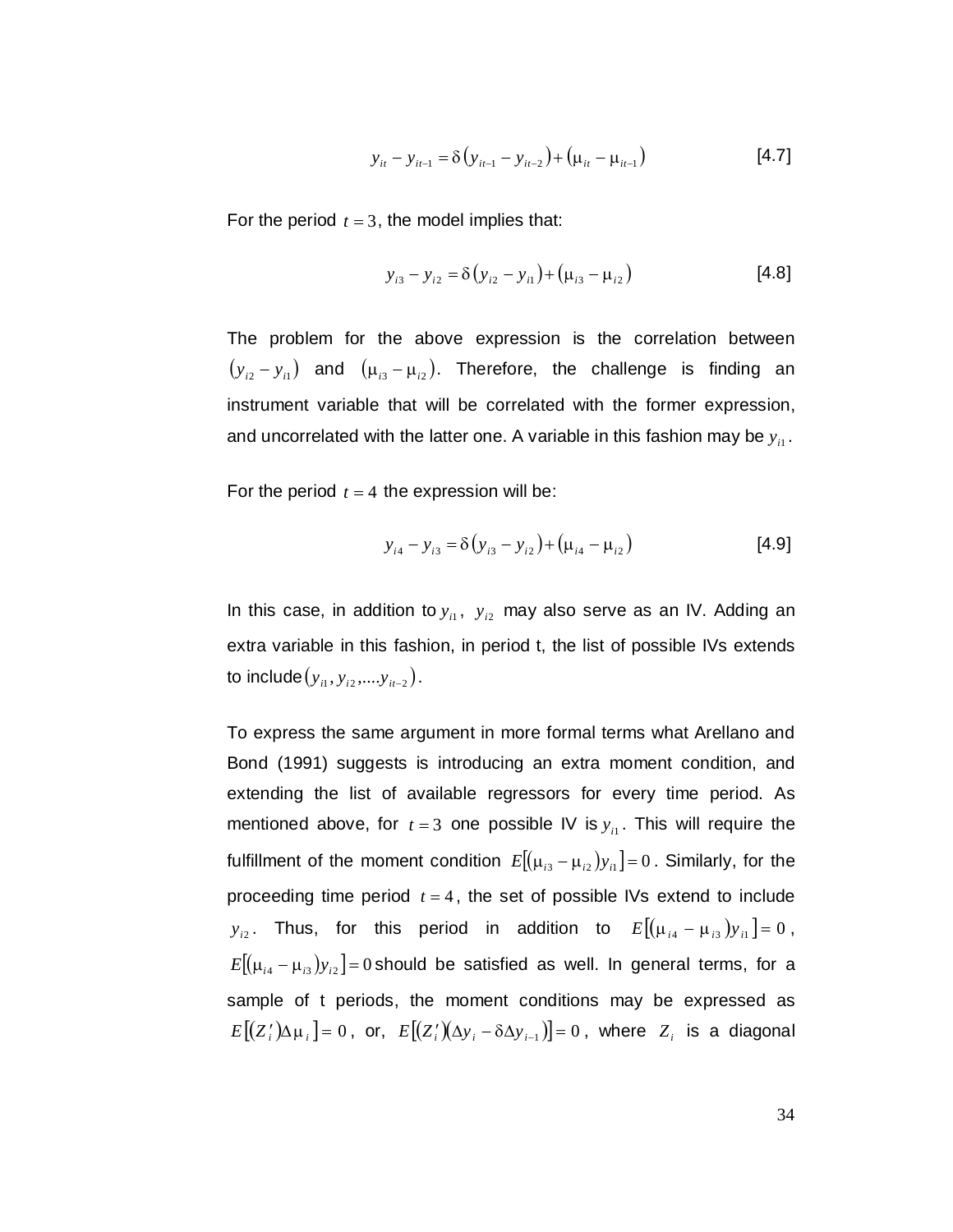matrix of  $(T-2)x(T-2)$  dimensions, composed of valid instruments for each period in respective row (Verbeek, 2003, 380).

The inclusion of exogenous variables does not make a significant change. If all explanatory variables are *strictly exogenous*; in the sense that  $E(x_i, \mu_i) = 0$  for all *t*, and  $s = 1, 2, ..., T$ , then all variables serve as valid instruments. On the other hand, if explanatory variables are *predetermined* rather then strictly exogenous, implying that the condition  $E(x_{i_t}, \mu_{i_s}) \neq 0$  for all  $s < t$ , and zero otherwise holds, then only  $(x_{i_1}, x_{i_2},..., x_{i_{t-1}})$  constitute the set of possible IVs for exogenous variables. This can be demonstrated as follows:

For the period  $t = 3$ ,

$$
y_{i3} - y_{i2} = \delta(y_{i2} - y_{i1}) + (x_{i3} - x_{i2}) + (\mu_{i3} - \mu_{i2})
$$
 [4.10]

while for  $t = 4$ 

$$
y_{i4} - y_{i3} = \delta(y_{i3} - y_{i2}) + (x_{i4} - x_{i3}) + (\mu_{i4} - \mu_{i3})
$$
 [4.11]

will hold. Therefore, for  $t = 3$ ,  $x_{i1}$ ,  $x_{i2}$  and for  $t = 4$ ,  $x_{i1}$ ,  $x_{i2}$ , and  $x_{i3}$  will be alternative IVs. Proceeding in this fashion, by adding an extra variable for each period,  $t - 1$  variables can be identified (Baltagi, 2001, pp.134-5).

Arellano and Bover (1995), attempt to extend the list of possible IVs. Also known as *forward orthogonal deviations* method,<sup>26</sup> and similar to Arellano and Bond (1991); method is devised to overcome the difficulties accompanying the utilization of a lagged endogenous variable, it focuses on panels where a linear relationship is suggested, the time period is moderate but number of observations is large, it is formulated to allow

<sup>26</sup> Alternatively, simply *orthogonal deviations.*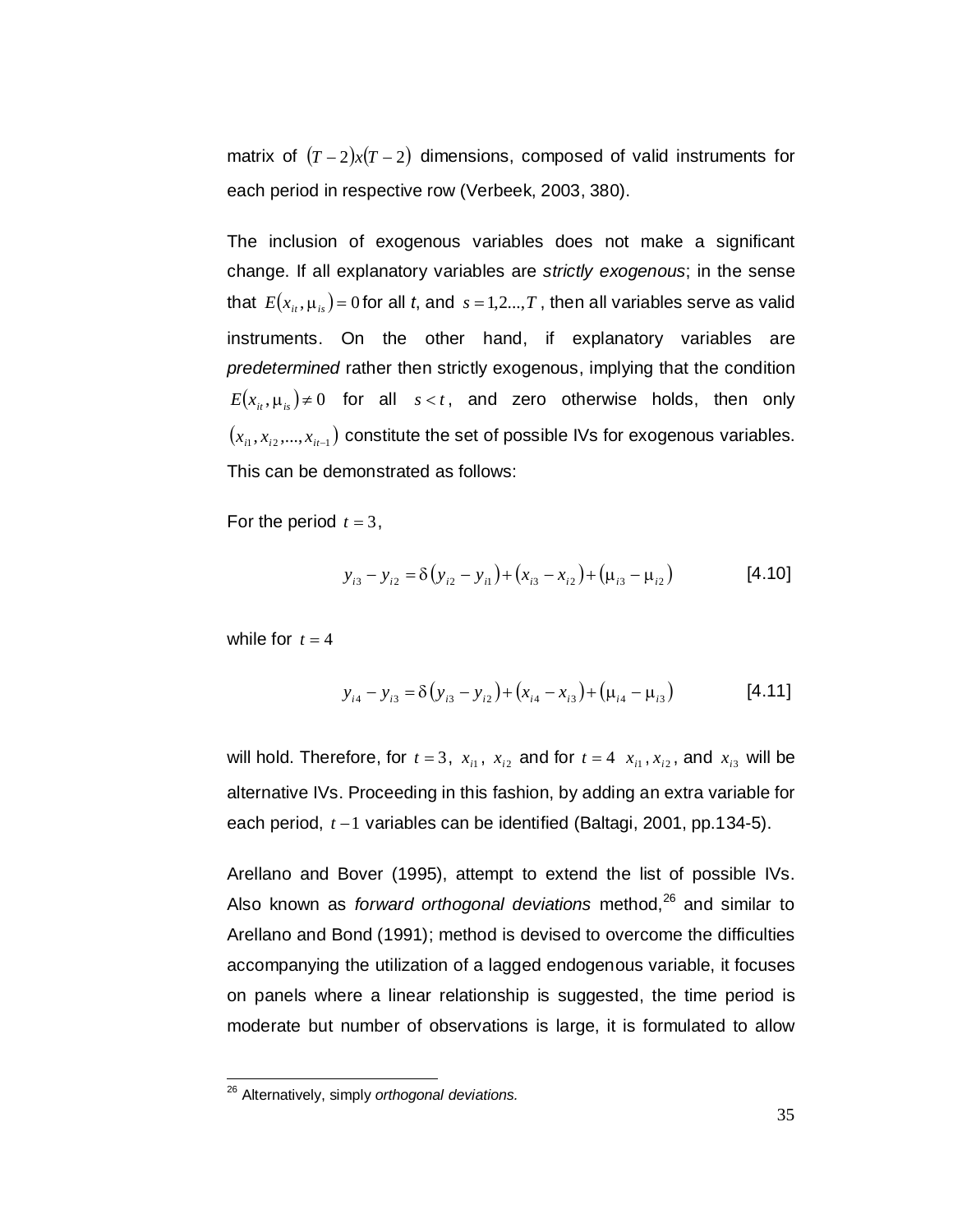inclusion of independent variables that may not be strictly exogenous (Roodman, 2006, 1).

The starting point is the idea that there may be additional information available, that has not been employed, but can be integrated into the analysis. Arrelano and Bover (1995) try to exploit that information by imposing additional moment conditions (Greene, 2003, 308). Since algebra involved in the estimation and derivation is fairly complex, the estimation process is not reproduced here mathematically. Nevertheless, it is worth noticing that main difference between Arellano and Bond (1991) and Arellano and Bover (1995) is related to the method of transformation used. As outlined above, Arellano and Bond (1991) use first differencing as the method of transformation, while Arellano and Bover (1995) use *% forward orthogonal deviations*.+ In the latter one, the transformation is maintained by subtracting the mean of all available future observations instead of subtracting earlier periods from each observation (Roodman, 2006, 19).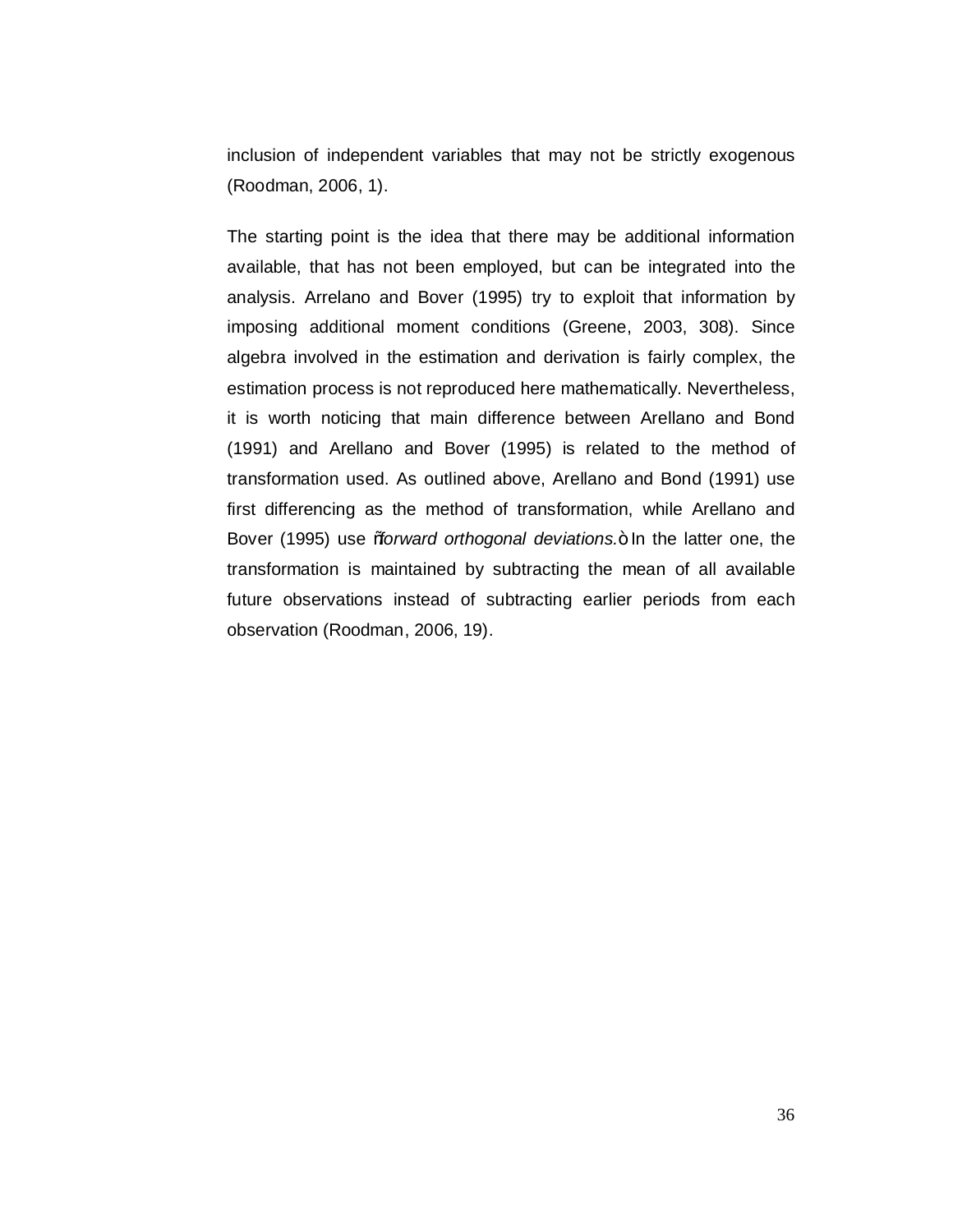## **CHAPTER 5**

## **EMPIRICAL FINDINIGS**

In this chapter the aim is making an empirical assessment of the Turkish manufacturing sector, building on the theoretical and empirical framework that have been outlined in the previous chapters. Section 5.1. introduces the data used, Section 5.2 presents the findings of both static and dynamic estimations, Section 5.3 interprets the results.

### **5.1. Presentation of the Data**

Data used in the empirical analysis is mainly obtained from Turkish Statistical Institute (TURKSTAT). The data covers 62 manufacturing sectors classified according to ISIC Rev 2, and includes sectoral prices, output index, real wage index, CR4, sectoral export and import revenues at 4-digit level, capacity utilization index at 3-digit level, and import prices at 2-digit level. The sectors covered by the data are provided in the Table A.2.

Two main difficulties appeared in handling the data set. The first difficulty was the classification mismatch at the 4-digit level between CR4 and rest of the data.

One practical problem encountered when dealing with sectoral competition is the fact that it is difficult to find a proper index measuring the level and/or nature of the competition in product markets (Frederic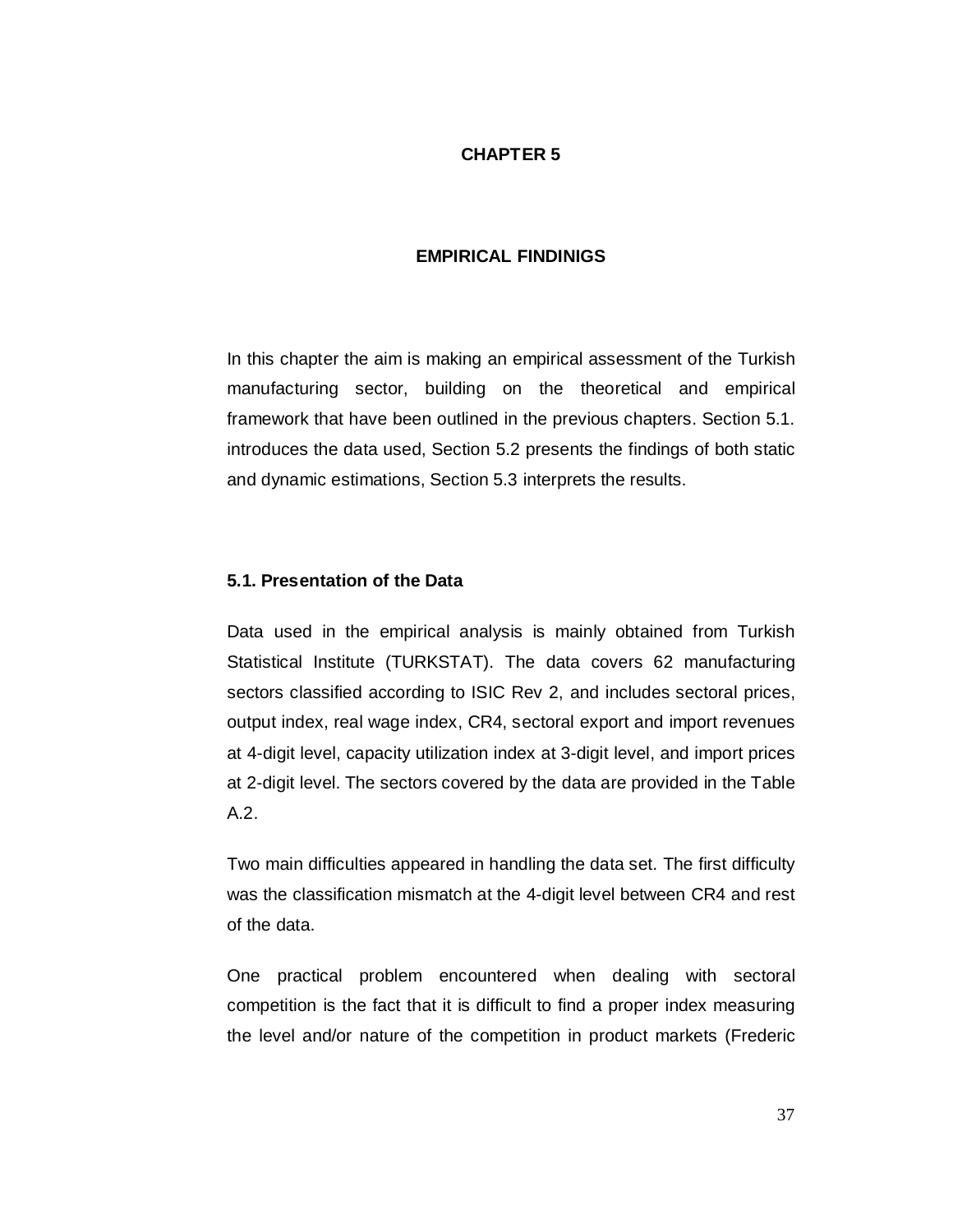$J^{27}$ , quoted in TCA, 2008, 35). Therefore the researcher is confined to use some proxies. Inspired from earlier studies<sup>28</sup>, and from the simple logic of construction, CR4 has been specified as the proxy for sectoral competition. Nevertheless, there was a mismatch between classification systems that had been used by TURKSTAT in the construction of the data sets. CR4 was constructed according to the *ISIC Rev. 2*, while, all other sectoral indices was constructed according to *ISIC Rev. 3*.

Since *ISIC Rev. 2* is the narrower classification, and there are some sectors in *ISIC Rev. 3* that has no counterpart in the former one, the narrower index is chosen as the basis for the study. For harmonization of two different classification systems *%conversion tables*+ provided by TURKSTAT are utilized<sup>29</sup>.

The second difficulty is related to the time-span. The data provided by TURKSTAT ends in year 2001. It should be kept in mind that, especially after 2001 crisis, Turkish economy has experienced a particular transformation. Many economic indicators some of which may be advocated to affect pricing decisions, have significantly improved and began to follow a more stable pattern compared to  $1990\,\mathrm{s}^{30}$ . Unfortunately, ceasing in 2001, the data acts as a constraint for the

<sup>&</sup>lt;sup>27</sup> The Chairman of the OECD Competition Commity.

<sup>&</sup>lt;sup>28</sup> Particularly, see Qualls (1981), Eckard (1981), Kivilcim et.al. (2000), Jones and Laudadio (1991).

 $29$  See Table A.3. Although, in many cases there is a single correspondence for a sector in both classification systems, there may also be multiple correspondences in *ISIC Rev. 3* for a sector classified under *ISIC Rev. 2.* In cases where there are various correspondences, there is a need for a general method of collapsing multiple classes into one class. In this study, the method used to overcome this difficulty is to take arithmetic averages of the relevant classes. The classes that are grouped together in this fashion are provided in Table A.4.

 $30$  For a comparison of pre-2001 and post 2001 economic indicators, see the remarks of Sureyya Serdengecti, the former governor of CBRT. Governoros presentations for the council of ministers for years 2004 and 2005 are particularly informative and available at http://www.cbrt.gov.tr/yeni/eng.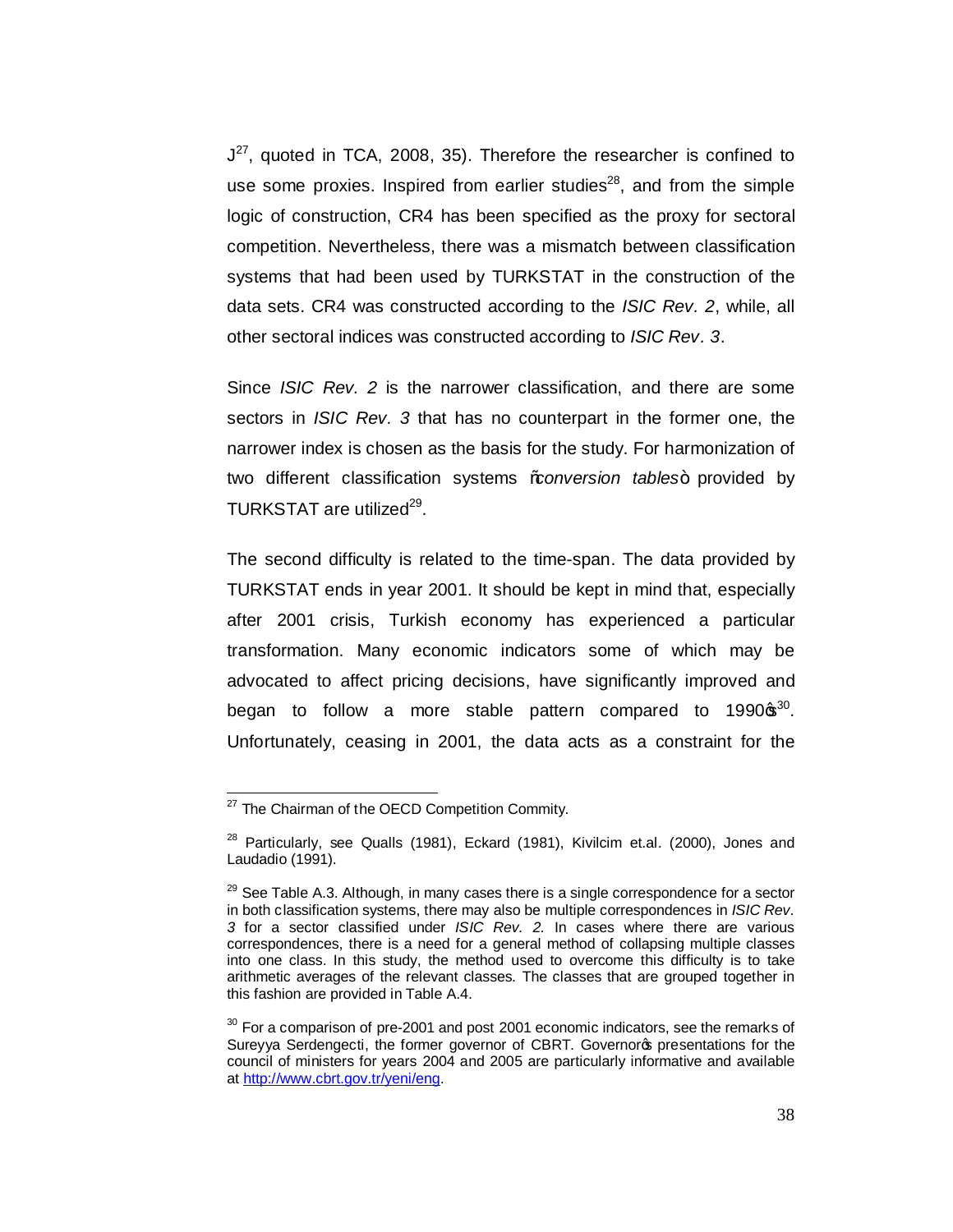purposes of including recent transformation in the economy to the analysis.

The data regarding pricing, capacity utilization, concentration spans the period of  $1988-2001^{31}$ , while output index and import prices are available after 1992 and 1995 respectively. Thus the analysis covers the overlapping period of 1995-2001. All 62 sectors, for which both price and CR4 data exist at 4-digit, are included in the analysis.

In identifying the variables that will be used, previous empirical studies are used as a starting point. Since, Sections 2.2 and 2.3 extensively discuss the earlier literature, Table 5.1 suffices to present an outline only.

| <b>Previous Work</b> | <b>Extend</b>                                                                                                | <b>Variables</b>                                                                                                                                                                                                                                                                |
|----------------------|--------------------------------------------------------------------------------------------------------------|---------------------------------------------------------------------------------------------------------------------------------------------------------------------------------------------------------------------------------------------------------------------------------|
| Qualls (1981)        | 1958-1972 period, 79<br>US 4-digit sectors.                                                                  | - Wage (Dependent)<br>- CR4<br>- Level of entry barriers<br>- Type of the good (durable<br>goods vs.<br>consumption<br>goods) produced<br>- Income elasticity.                                                                                                                  |
| Kivilcim (2000)      | 1980-1996 period, 29<br>Turkish manufacturing<br>sectors at three-digit<br>level, simultaneous<br>equations. | - PCM<br>- Concentration<br>- Real wage<br>- Openness<br>- Real investment                                                                                                                                                                                                      |
| <b>Yalcin (2000)</b> | 1983-1994 period,<br>Turkish manufacturing<br>sectors at the 4-digit<br>level.                               | - PCM (Dependent)<br>- Imports,<br>- Exports,<br>- Intra-industry trade,<br>- Minimum efficient scale<br>- Productivity<br>- Capital requirement<br>- Value added growth<br>- Advertisement<br>- Inflation<br>- Wage sale ratio<br>- Labor skills<br>- Research and development |

Table 5.1: A Synopsis on the Explanatory Variables Used in Previous Research

 $31$  Actually, data regarding concentration is available as early as 1980, yet pricing data is available only after 1987, and capacity utilization data is available only after 1988 at 3-digit level.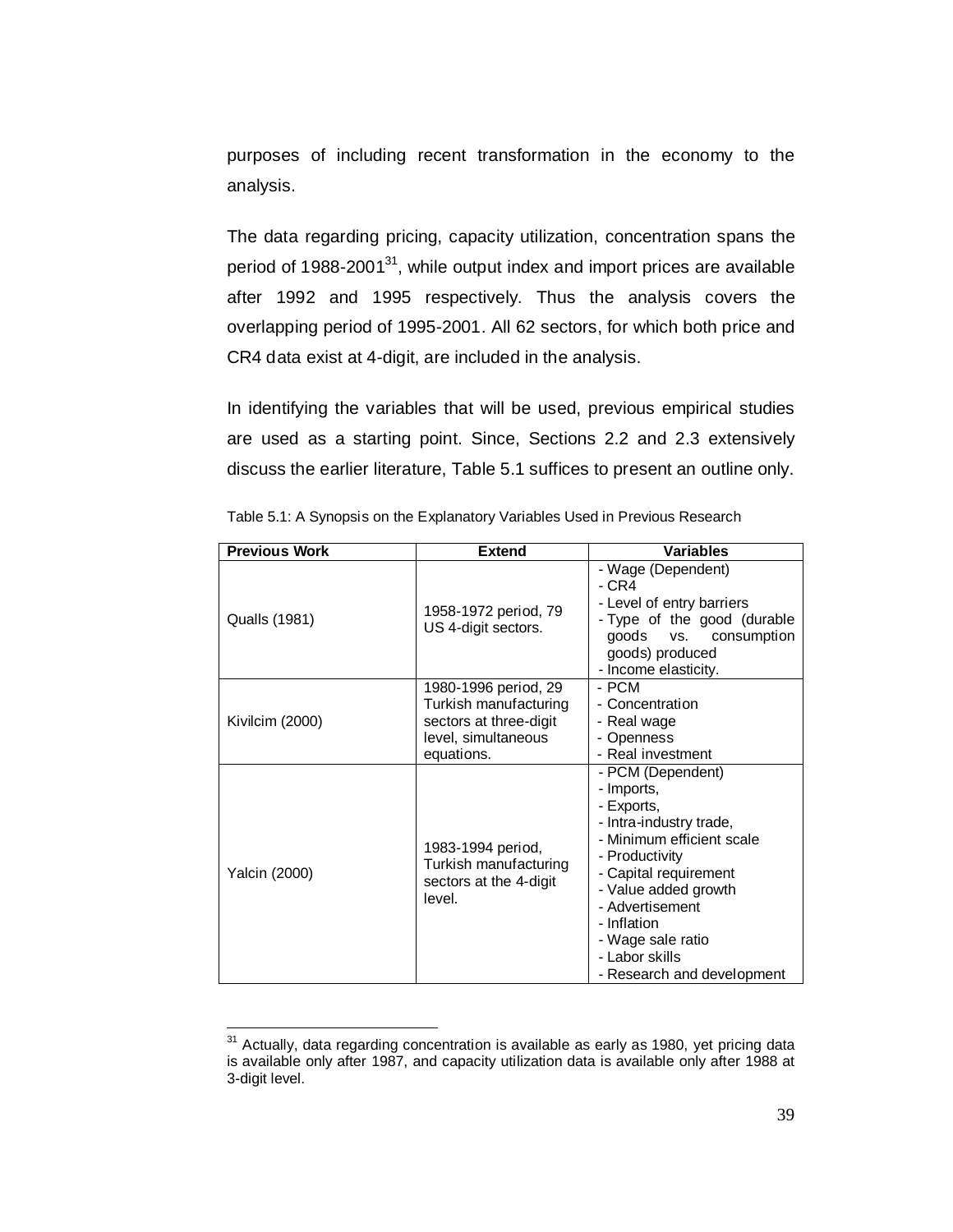#### Table 5.1: (Continued)

| Culha and Yalcin (2005)  | Firm level study<br>covering 1993-2003<br>period Turkish<br>manufacturing sectors<br>at 4-digit. | - PCM (Dependent)<br>- Output gap <sup>32</sup><br>- Market share<br>- Import penetration<br>- Interest income<br>- Export share<br>- Productivity<br>- Indebtedness<br>- Exchange rates |
|--------------------------|--------------------------------------------------------------------------------------------------|------------------------------------------------------------------------------------------------------------------------------------------------------------------------------------------|
| Neiss (2001)             | Cross-country study<br>covering OECD<br>countries and 1973-<br>1988 period.                      | - Inflation (Dependent)<br>- Openness<br>- Mark-up<br>- GDP growth<br>- Growth of per capita GDP<br>- Central bank independence                                                          |
| Cavelaars (2003)         | Cross-country study<br>covering OECD<br>countries and 1988-<br>2000 period.                      | - Inflation (Dependent)<br>- Mark-up<br>- Openness<br>- Size of the economy<br>- GDP per capita<br>- Fiscal balance<br>- Central bank independence                                       |
| Przybyla and Roma (2005) | Cross-country study<br>covering 15 EU<br>countries and 1980-<br>2000 period.                     | - Inflation (Dependent)<br>- Mark-up,<br>- Openness<br>- Money supply growth<br>- Growth of personal income<br>- Output growth                                                           |
| CBRT Survey (2005)       | Survey results<br>regarding pricing<br>behavior of Turkish<br>manufacturing firms.               | - Imported raw materials<br>- Domestic raw materials<br>- Labor<br>- Energy prices<br>- Exchange rate shocks<br>- Changes in demand.                                                     |

Table 5.2 presents the variables that are used in this study inspired from previous work and taking the primary goal of this thesis into consideration.

 $32$  Output gap and import penetration are measured at sectoral level, while all other variables (except exchange rate) are measur ed at firm level.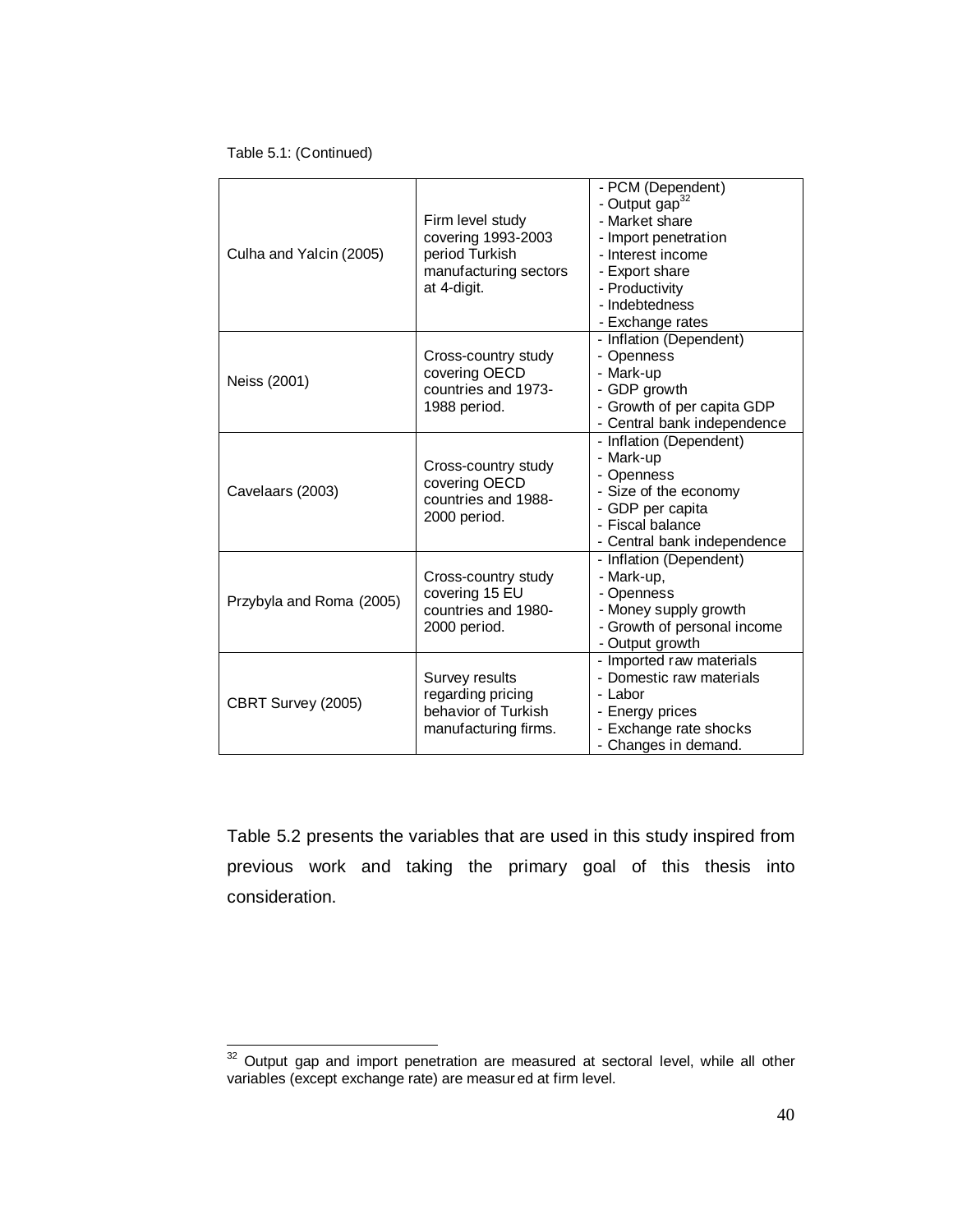Table 5.2: The Variables Used in the Study

| Variable <sup>33</sup>      | <b>Abbreviation</b> | <b>Content</b>                                                                                                                    |
|-----------------------------|---------------------|-----------------------------------------------------------------------------------------------------------------------------------|
| <b>PRICE</b>                | <b>PRICE</b>        | Sectoral prices at 4-digit level                                                                                                  |
| <b>CONCENTRATION RATIO</b>  | CR4                 | Sectoral concentration at 4-digit<br>level. Computed by summation of<br>market shares of the top four firms<br>in the market.     |
| <b>ENERGY PRICE</b>         | P ENERGY            | Energy prices.                                                                                                                    |
| <b>IMPORT PRICE</b>         | P_IMPORT            | Price index for imported goods at 2-<br>digit level.                                                                              |
| <b>IMPORT VOLUME</b>        | <b>IMPORT</b>       | Total revenue of sectoral imports at<br>the 4-digit level measured in TL                                                          |
| <b>EXPORT VOLUME</b>        | <b>EXPORT</b>       | Total revenue of sectoral exports at<br>the 4-digit level measured in TL                                                          |
| <b>OUTPUT LEVEL</b>         | <b>OUTPUT</b>       | Sectoral production index at the 4-<br>digit level.                                                                               |
| <b>CAPACITY UTILIZATION</b> | <b>CAPUT</b>        | Sectoral capacity utilization index at<br>the 3-digit level.                                                                      |
| <b>REAL WAGE</b>            | <b>WAGE</b>         | Sectoral hourly real wage index at<br>the 4-digit level.                                                                          |
| <b>NOMINAL WAGE</b>         | N_WAGE              | Nominal<br>wage, computed<br>by<br>inflating sectoral hourly real wage<br>index at the 4-digit level<br>by<br>consumer inflation, |
| <b>REAL PRICE</b>           | R_PRICE             | Deviation of sectoral prices from<br>CPI or WSPI at the 4-digit level                                                             |
| <b>REAL IMPORT PRICE</b>    | RP_PRICE            | Price index for imported goods at<br>two-digit level deflated by real<br>effective exchange rate <sup>34</sup> .                  |
| <b>REAL ENERGY PRICE</b>    | RP_ENERGY           | Deviation of energy prices from<br>changes in CPI or WSPI at the 4-<br>digit level.                                               |
| REAL EXPORT <sup>35</sup>   | R EXPORT            | Sectoral<br>real exports at 4-digit<br>$level36$ .                                                                                |
| <b>REAL IMPORT</b>          | R IMPORT            | Sectoral real imports at 4-digit level.                                                                                           |

After deciding the variables that will be used, these variables have been tested for stationarity. To this end, Fisher ADF, and Fisher PP statistics have been used. Table 5.3 and 5.4 summarizes the results of panel unit

<sup>&</sup>lt;sup>33</sup> All variables, are used in log deviation form. All sectoral variables are constructed in ISIC Rev. 2. *%*-1)+ representation implies one period lagged values of relevant variables.

 $34$  Provided by CBRT, Electronical Data Dissemination System.

 $35$  Export and import figures are presented in national currency, thus CPI is chosen as the tool for transformation to real values.

<sup>&</sup>lt;sup>36</sup> Both CPI and WSPI are used in the transformation of nominal export and import values into real ones.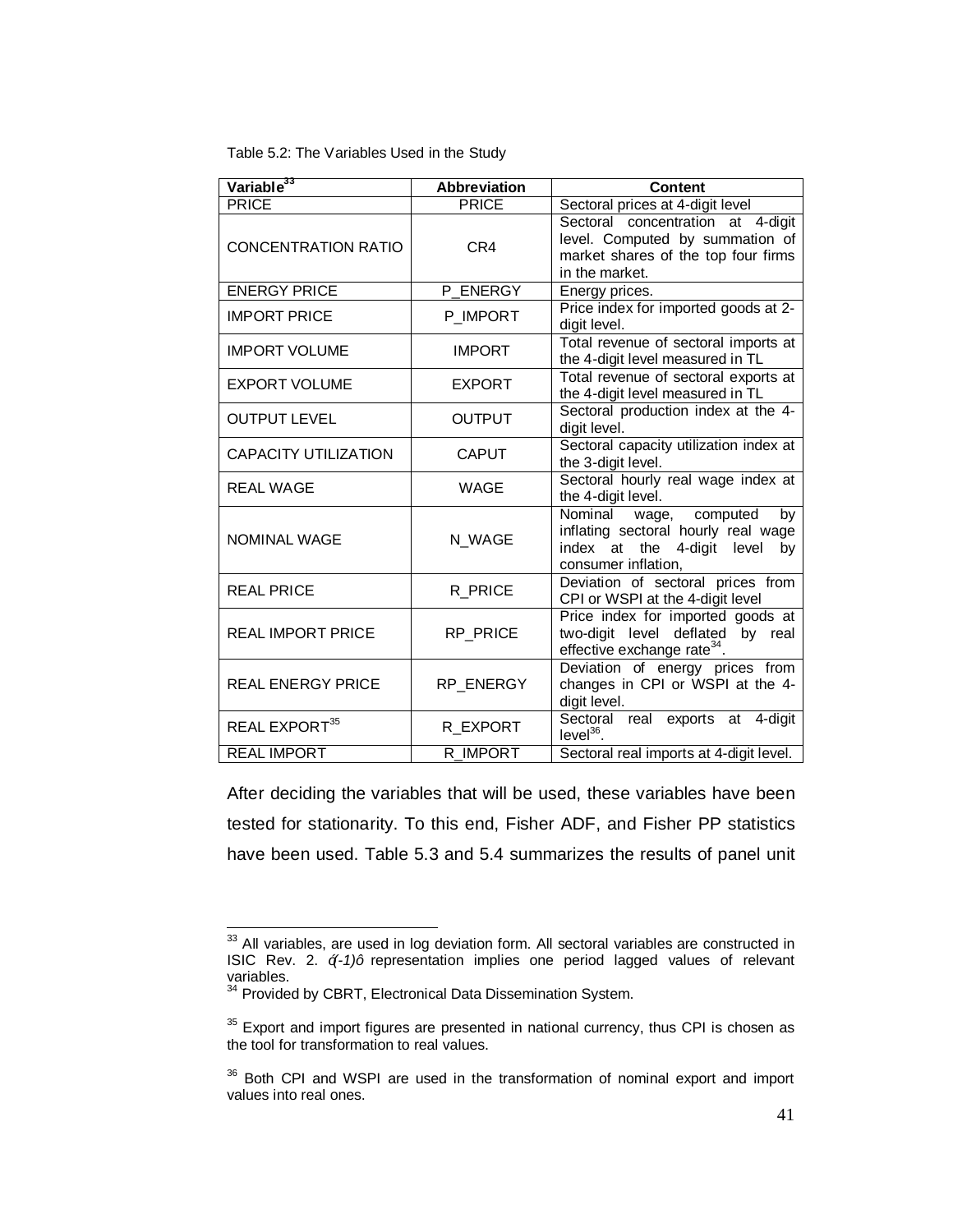root tests. According to test results, series do not exhibit unit root and are stationary.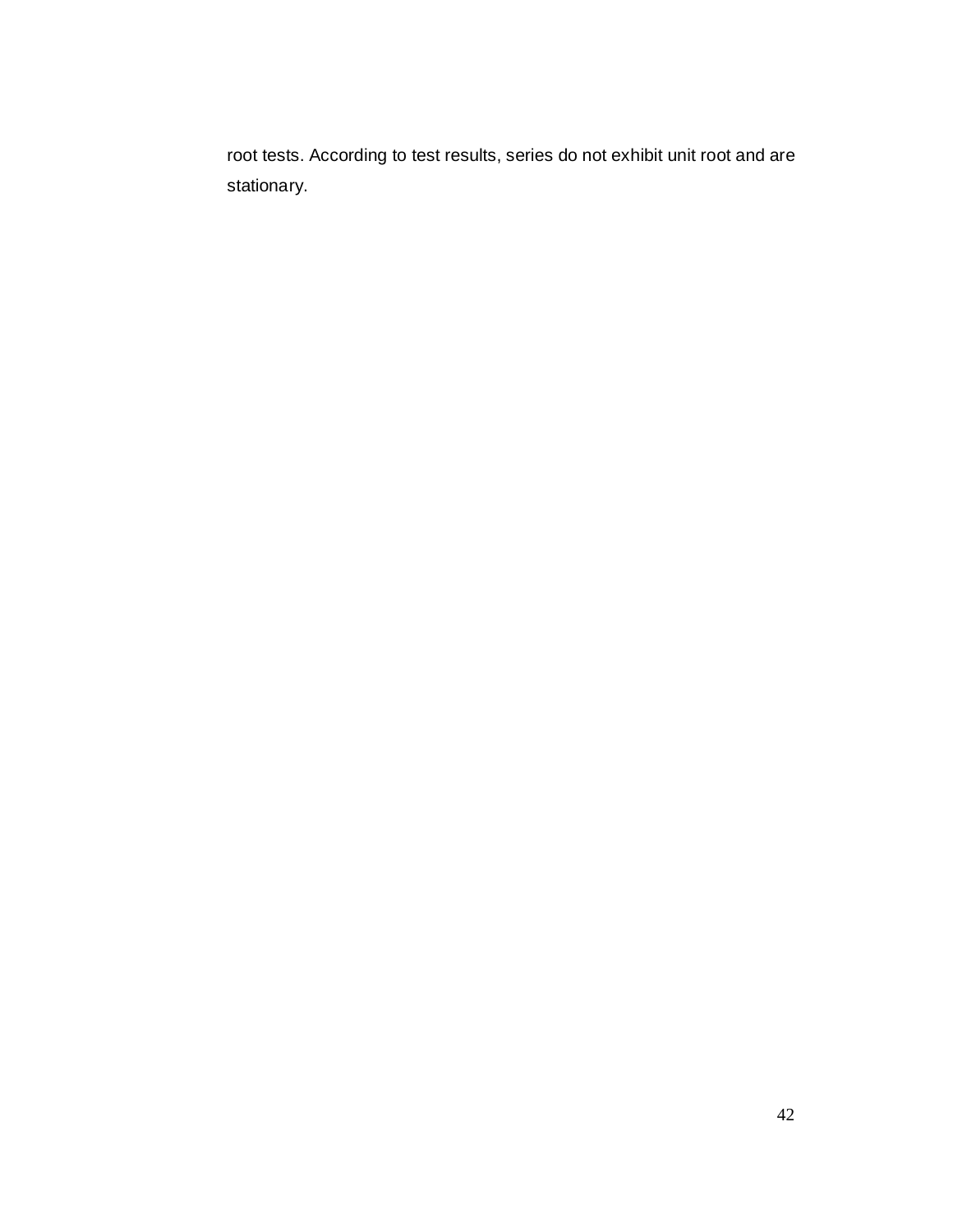| <b>ADF</b> |     | CR4           | <b>PRICE</b> | <b>RP ENERG</b> | <b>WAGE</b> | <b>R EXPOR</b> | <b>R IMPOR</b> | <b>RP IMPOR</b> | <b>REER</b> | <b>OUTPUT</b> | <b>CAPUT</b> |
|------------|-----|---------------|--------------|-----------------|-------------|----------------|----------------|-----------------|-------------|---------------|--------------|
|            |     |               |              |                 |             |                |                |                 |             |               |              |
| Int.       | St. | 261.16<br>∩** | 527.049*     | 283.880**       | 467.477*    | 537.728**      | 674.292**      | 282.862**       | 620.836*    | 360.467*      | 646.258*     |
|            | P-  | 0.0000        | 0.0000       | 0.0000          | 0.0000      | 0.0000         | 0.0000         | 0.0000          | 0.0000      | 0.0000        | 0.0000       |
|            | val |               |              |                 |             |                |                |                 |             |               |              |
| Int.       | St. | 248.52        | 387.270      | 160.645         | 422.639     | 444.286        | 468.512        | 127.316         | 428.267     | 271.142       | 502.215      |
| & tr       |     |               |              |                 |             |                |                |                 |             |               |              |
|            | Р.  | 0.0000        | 0.0000       | 0.0149          | 0.0000      | 0.0000         | 0.0000         | $0.4009^{37}$   | 0.0000      | 0.0000        | 0.0000       |
|            | val |               |              |                 |             |                |                |                 |             |               |              |

Table 5.3: ADF Unit Root Test Results

Notes: \* and \*\* indicates level of significance at 10 % level, and 5 % level respectively. A low p-value or a high test statistic implies rejection of the null hypothesis that series exhibit unit root. Lag lengths are determined automatically by Eviews 5.1.

Table 5.4: PP Unit Root Test Results

| <b>PP</b> |     | CR4       | <b>PRICE</b> | <b>ENERGY</b><br><b>RP</b> | <b>WAGE</b> | R EXPORT  | <b>R IMPORT</b> | <b>IMPORT</b><br>Р | <b>REER</b> | <b>OUTPUT</b> | <b>CAPUT</b> |
|-----------|-----|-----------|--------------|----------------------------|-------------|-----------|-----------------|--------------------|-------------|---------------|--------------|
| Int.      | St. | 267.228** | 667.862**    | 264.400**                  | 616.988**   | 766.722** | 971.889**       | 383.816**          | 653.558**   | 462.114**     | 934.150**    |
|           | P.  | 0.0000    | 0.0000       | 0.0000                     | 0.0000      | 0.0000    | 0.0000          | 0.0000             | 0.0000      | 0.0000        | 0.0000       |
|           | val |           |              |                            |             |           |                 |                    |             |               |              |
| Int.8     | St. | 323.749** | 640.370**    | 141.691                    | 536.203**   | 821.316** | 907.576**       | 227.676**          | 448.408**   | 427.624**     | 880.095**    |
| tr.       | P.  | 0.0000    | 0.0000       | $0,1322^{38}$              | 0.0000      | 0.0000    | 0.0000          | 0.0000             | 0.0000      | 0.0000        | 0.0000       |
|           | val |           |              |                            |             |           |                 |                    |             |               |              |

Notes: \* and \*\* indicates level of significance at 10 % level, and 5 % level respectively. A low p-value or a high test statistic implies rejection of the null hypothesis that series exhibit unit root. Lag lengths are determined automatically by Eviews 5.1.

<sup>&</sup>lt;sup>37</sup> Choi Z statistic has a p-value of 0.1130, which is slightly above 10 % threshold. Nevertheless, note that three other tests suggest stationarity.

<sup>38</sup> Choi Z statistic has a p-value of 0.0001.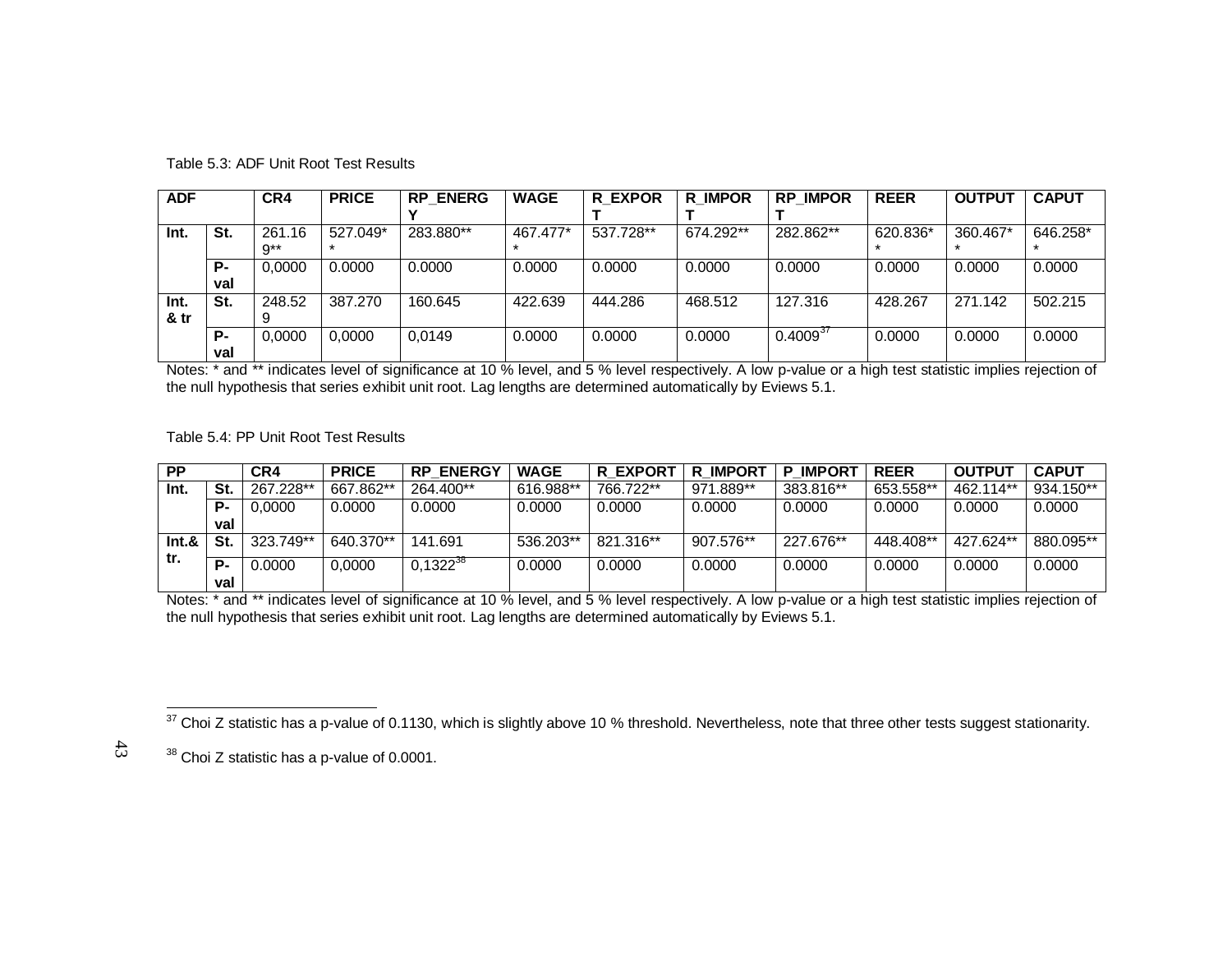## **5.2. Estimations**

#### **5.2.1. Findings of the Static Models**

In this section a primary model basing on the idea of explaining divergence of annual price changes in any sector from changes in consumer price index is employed. The aim is identifying the variables that should be accounted for in explaining price increases in one sector in excess or short of increases in consumer price index (CPI), and finding out whether changes in competition as represented by concentration is significant in elucidating sectoral price deviations. In addition to CR4; exports, imports, real wages, capacity utilization rate, output, import prices at the sectoral level, and energy prices and a crisis-dummy for the year 2001 are used as explanatory variables. The model may be represented by the following expression in the unrestricted form:

## $U(r \text{ } p \text{ } r \text{ } c) = (c r 4, r p \text{ } \text{ } e \text{ } n \text{ } e \text{ } g \text{ } v$ , wage, output, caput, r  $\text{ } e \text{ } x \text{ } p \text{ } o \text{ } r \text{ } t$ ,  $r \text{ } \text{ } m \text{ } p \text{ } o \text{ } r \text{ } r$ ,  $r \text{ } p \text{ } \text{ } m \text{ } p \text{ } o \text{ } r \text{ } t$

Nevertheless, in addition to the primary model two alternative models have also been estimated. In the first of two alternatives a similar logic is used, yet in this case transformation of nominal values into real ones is done by Wholesale Price Index (WSPI). In this setting, the sources of deviations of sectoral prices from WSPI instead of CPI, and the impact of concentration changes are analyzed.

As a second alternative, another model in which nominal variables are not transformed into real ones is constructed. In this case, no state invariant variables such as real effective exchange rate or energy prices are used. The effects of these variables are captured by period dummies.

In all three models, estimations have been conducted by both fixed effects and random effects techniques.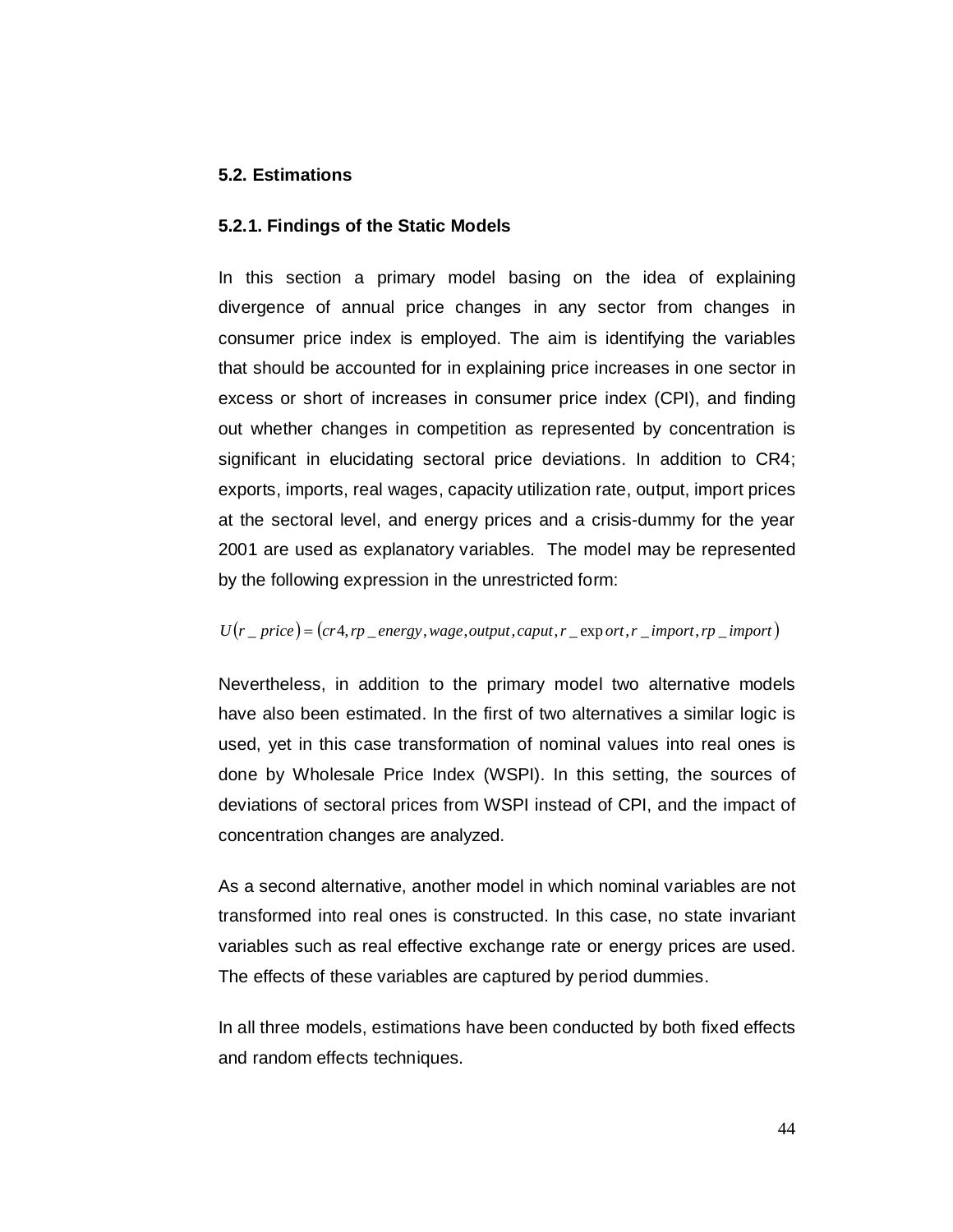The results of the primary model are presented in Table 5.5, and of alternative models are presented in Table B.1 and Table B.2 in the unrestricted form.

|                  |             | <b>Fixed Effects</b> |          | <b>Random Effects</b> |        |         |
|------------------|-------------|----------------------|----------|-----------------------|--------|---------|
|                  |             |                      |          |                       | Std.   |         |
| <b>Variable</b>  | Coef.       | Std. Error           | p Ë val. | Coef.                 | Error  | p Ë val |
| C                | $-0.0028$   | 0.0117               | 0.8132   | 0.0018                | 0.0119 | 0.8767  |
| CR4              | $-0.0488$   | 0.0797               | 0.5408   | $-0.0197$             | 0.0688 | 0.7750  |
| $CR4(-1)$        | $-0.0302$   | 0.0756               | 0.6900   | 0.0094                | 0.0646 | 0.8846  |
| <b>RP_ENERGY</b> | 0.9181**    | 0.0475               | 0.0000   | 0.9285**              | 0.0393 | 0.0000  |
| <b>WAGE</b>      | $-0.0869$   | 0.0653               | 0.1837   | $-0.0677$             | 0.0552 | 0.2207  |
| $WAGE(-1)$       | $-0.1655**$ | 0.0612               | 0.0072   | $-0.1490**$           | 0.0516 | 0.0041  |
| <b>R EXPORT</b>  | $0.1033**$  | 0.0279               | 0.0002   | $0.0927**$            | 0.0241 | 0.0001  |
| R EXPORT(-1)     | $-0.0433**$ | 0.0193               | 0.0256   | $-0.0467**$           | 0.0174 | 0.0076  |
| <b>R_IMPORT</b>  | $0.0353**$  | 0.0145               | 0.0155   | $0.0291**$            | 0.0123 | 0.0182  |
| R_IMPORT(-1)     | $-0.0396**$ | 0.0143               | 0.0058   | $-0.0445**$           | 0.0126 | 0.0005  |
| <b>RP IMPORT</b> | 0.2684**    | 0.0991               | 0.0071   | 0.2953**              | 0.0853 | 0.0006  |
| <b>OUTPUT</b>    | 0.0118      | 0.0452               | 0.7941   | 0.0156                | 0.0359 | 0.6639  |
| <b>CAPUT</b>     | 0.0622      | 0.1361               | 0.6480   | 0.0706                | 0.1146 | 0.5383  |
| OUTPUT(-1)       | $-0.0681$   | 0.0538               | 0.2061   | $-0.0581$             | 0.0416 | 0.1640  |
| CAPUT(-1)        | $-0.0786$   | 0.1423               | 0.5814   | $-0.0658$             | 0.1180 | 0.5774  |
| D2001            | $-0.1943**$ | 0.0424               | 0.0000   | $-0.1984**$           | 0.0379 | 0.0000  |

Table 5.5: Primary Static Model in Unrestricted Form

Notes: \* and \*\* indicates level of significance at 10 % level, and 5 % level respectively. Corrected standard errors are used. Both estimations cover 1995-2001 period and 62 Manufacturing Sectors classified according to ISIC Rev.2. Sectoral prices, energy prices, export and import revenues are deflated by CPI.

It is worthy of note that although there are some small differences in size and signs of the coefficients corresponding to fixed and random effects models, these seem to be negligible. Nevertheless, both fixed and random effects estimations clearly include variables that should be omitted, as evident from high p-values.

Various models have been estimated in all three different forms, the findings indicate that primary model outperforms the alternative models. After dropping the insignificant variables, the results presented in Table 6 are obtained.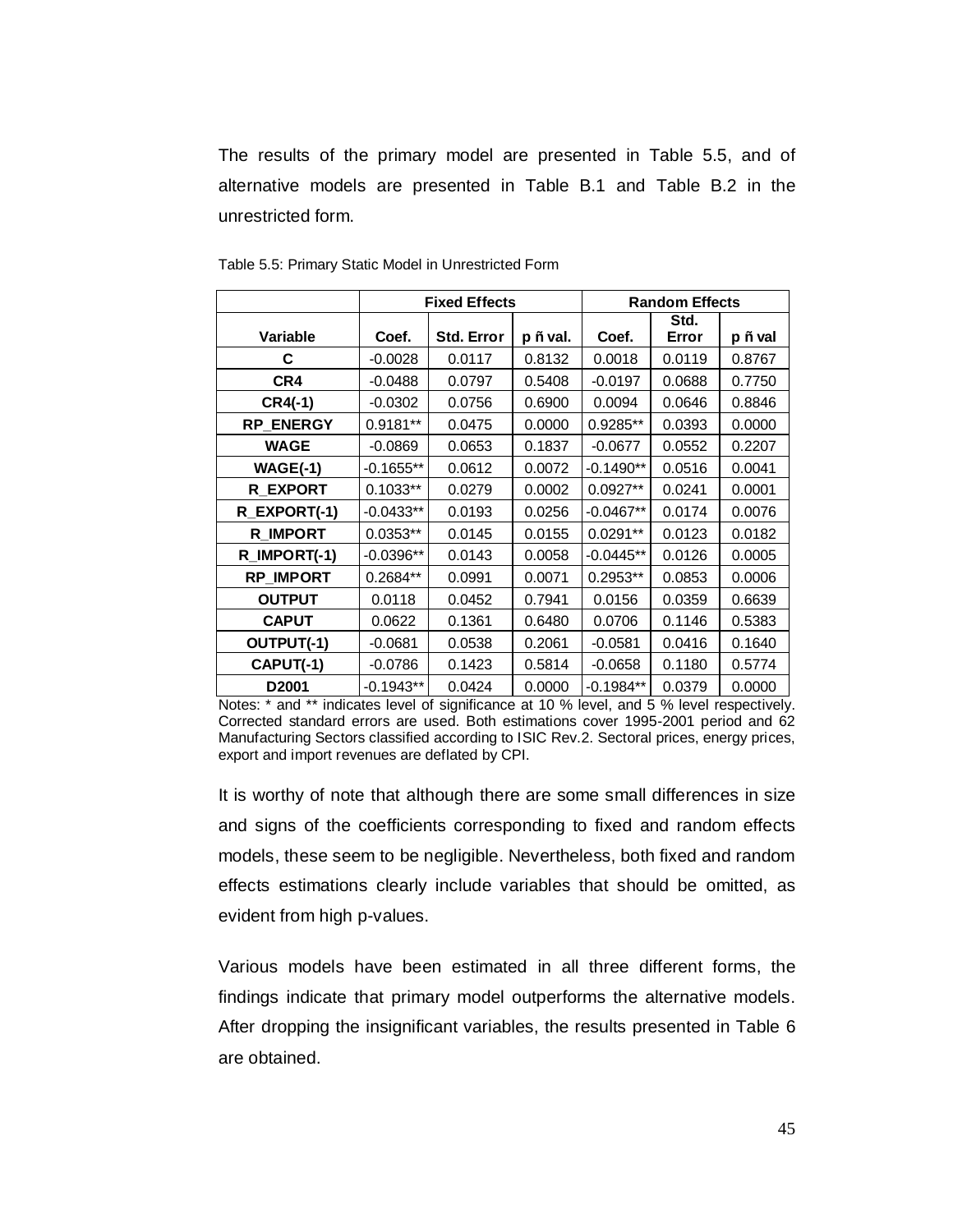|                   |             | <b>Fixed Effects</b> |          | <b>Random Effects</b> |               |         |
|-------------------|-------------|----------------------|----------|-----------------------|---------------|---------|
| Variable          | Coef.       | <b>Std. Error</b>    | p Ë val. | Coef.                 | Std.<br>Error | P Ë val |
|                   |             |                      |          |                       |               |         |
| С                 | 0.0020      | 0.0100               | 0.8460   | 0.0033                | 0.0105        | 0.7512  |
| CR4               | $-0.0364$   | 0.0801               | 0.6501   | $-0.0232$             | 0.0706        | 0.7421  |
| RP_ENERGY         | 1.0103**    | 0.0274               | 0.0000   | 1.0084**              | 0.0249        | 0.0000  |
| $WAGE(-1)$        | $-0.1948*$  | 0.0591               | 0.0011   | $-0.1807*$            | 0.0516        | 0.0005  |
| R EXPORT(-1)      | $-0.0199**$ | 0.0118               | 0.0920   | $-0.0188*$            | 0.0100        | 0.0607  |
| <b>R_IMPORT</b>   | $0.0287**$  | 0.0133               | 0.0319   | $0.0254**$            | 0.0116        | 0.0283  |
| R_IMPORT(-1)      | $-0.0459**$ | 0.0150               | 0.0023   | $-0.0492**$           | 0.0132        | 0.0002  |
| <b>RP IMPORT</b>  | $0.2666**$  | 0.0925               | 0.0042   | $0.2737**$            | 0.0815        | 0.0009  |
| D <sub>2001</sub> | $-0.1854**$ | 0.0389               | 0.0000   | $-0.1884**$           | 0.0350        | 0.0000  |

Table 5.6: Primary Static Model in the Restricted Form

Notes: \* and \*\* indicates level of significance at 10 % level, and 5 % level respectively. Corrected standard errors are used. Both estimations cover 1995-2001 period and 62 Manufacturing Sectors classified according to ISIC Rev.2. Sectoral prices, energy prices, export and import revenues are deflated by CPI.

### **5.2.2. Findings of Dynamic Models**

In the dynamic setting, structure of the analysis remained the same. Similar to the static setting, a primary model basing on the idea of explaining divergence of annual price changes in any sector from changes in consumer price index is used with the aim of identifying the variables that should be accounted for in explaining price increases in one sector in excess or short of increases in CPI. In addition to CR4, exports, imports, real wages, capacity utilization rate, output, import prices and energy prices, and one lagged value of the dependent variable is also included to the model.

In dynamic setting, in addition to the primary model, two alternative models have been estimated. In the first of two alternatives, transformation of nominal values into real ones is maintained by WSPI meaning that, the sources of deviation of sectoral price changes from changes in WSPI instead of CPI is analyzed. In the second alternative, nominal variables are not transformed into real ones, and no state invariant variables are used. In all three cases, estimations have been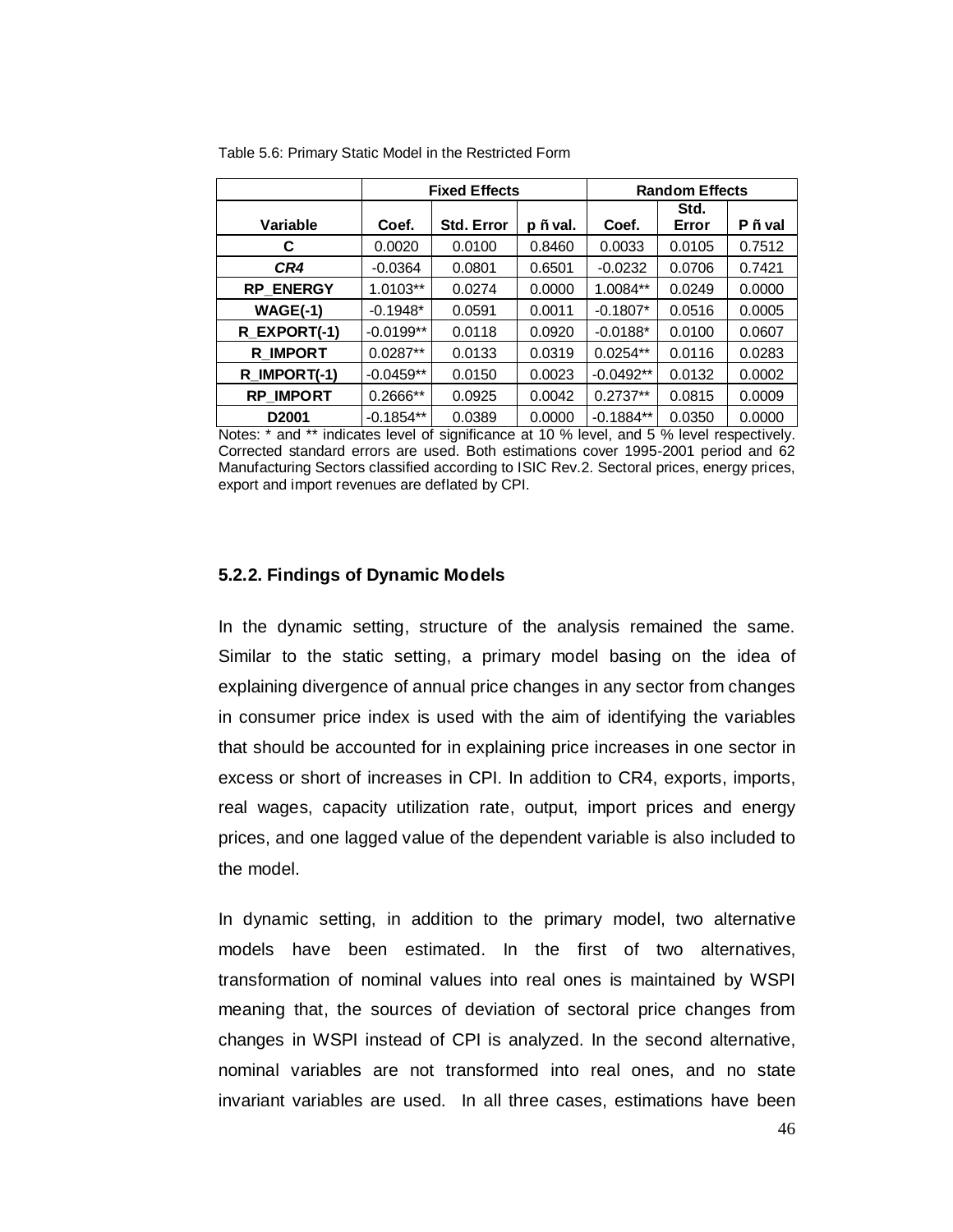carried on by both Arellano and Bond (1991) – first difference and Arellano and Bover (1995) - orthogonal deviation variable transformation techniques.

Table 5.6 summarizes the results of the primary model in unrestricted form, while respective results for alternative models are presented in Table B.3 and Table B.4. Findings indicate that models include variables that should have been omitted, however, in contrast to the static case, the performances of the primary model and the alternative models are comparable.

|                  |             | <b>First Differences</b> |        | <b>Orthogonal Deviations</b> |          |        |
|------------------|-------------|--------------------------|--------|------------------------------|----------|--------|
| Variable         | Coef.       | Std. Err.                | p-val  | Coef.                        | Std. Err | p-val  |
| PRICE(-1)        | $-0.2016**$ | 0.0227                   | 0.0000 | $-0.1988**$                  | 0.0223   | 0.0000 |
| CR4              | $-0.0891**$ | 0.0346                   | 0.0105 | $-0.0224$                    | 0.0323   | 0.4884 |
| $CR4(-1)$        | $-0.0905*$  | 0.0502                   | 0.0723 | $-0.0646$                    | 0.0500   | 0.1979 |
| <b>RP ENERGY</b> | $0.8911**$  | 0.2118                   | 0.0000 | 0.4925**                     | 0.2251   | 0.0294 |
| <b>WAGE</b>      | $-0.1174**$ | 0.0542                   | 0.0309 | $-0.0373$                    | 0.0553   | 0.4998 |
| <b>WAGE(-1)</b>  | $-0.1120**$ | 0.0428                   | 0.0093 | $-0.0772*$                   | 0.0450   | 0.0874 |
| <b>EXPORT</b>    | $0.0392*$   | 0.0211                   | 0.0637 | 0.0188                       | 0.0176   | 0.2872 |
| EXPORT(-1)       | $-0.0074$   | 0.0175                   | 0.6710 | $-0.0093$                    | 0.0159   | 0.5605 |
| <b>IMPORT</b>    | 0.0048      | 0.0094                   | 0.6106 | 0.0074                       | 0.0096   | 0.4416 |
| IMPORT(-1)       | $0.0144*$   | 0.0073                   | 0.0508 | 0.0100                       | 0.0062   | 0.1091 |
| <b>RP_IMPORT</b> | $0.1137**$  | 0.0450                   | 0.0119 | $0.1433**$                   | 0.0412   | 0.0006 |
| <b>OUTPUT</b>    | 0.0039      | 0.0246                   | 0.8742 | $-0.0044$                    | 0.0222   | 0.8434 |
| OUTPUT(-1)       | $-0.0049$   | 0.0368                   | 0.8934 | $-0.0305$                    | 0.0386   | 0.4294 |
| <b>CAPUT</b>     | 0.1100      | 0.0749                   | 0.1430 | 0.0141                       | 0.0685   | 0.8375 |
| CAPUT(-1)        | $0.1257**$  | 0.0591                   | 0.0340 | $0.1468**$                   | 0.0514   | 0.0046 |
| 1996             | $-0.4749**$ | 0.0465                   | 0.0000 | $-0.5561**$                  | 0.0516   | 0.0000 |
| 1997             | $-0.1531**$ | 0.0420                   | 0.0003 | $-0.0583$                    | 0.0448   | 0.1941 |
| 1998             | $-0.1756$   | 0.1537                   | 0.2541 | 0.1385                       | 0.1715   | 0.4199 |
| 1999             | $-0.0869*$  | 0.0510                   | 0.0890 | 0.0167                       | 0.0633   | 0.7915 |
| 2000             | $-0.1393**$ | 0.0404                   | 0.0006 | $-0.0435$                    | 0.0503   | 0.3875 |
| 2001             | $-0.2016**$ | 0.0227                   | 0.0000 | $-0.1988**$                  | 0.0223   | 0.0000 |

Table 5.7: Primary Dynamic Model in Unrestricted Form

Notes: \* and \*\* indicates level of significance at 10 % level, and 5 % level respectively. Corrected standard errors are used. Both estimations cover 1995-2001 period and 62 Manufacturing Sectors classified according to ISIC Rev.2. Sectoral prices, energy prices, export and import revenues are deflated by CPI.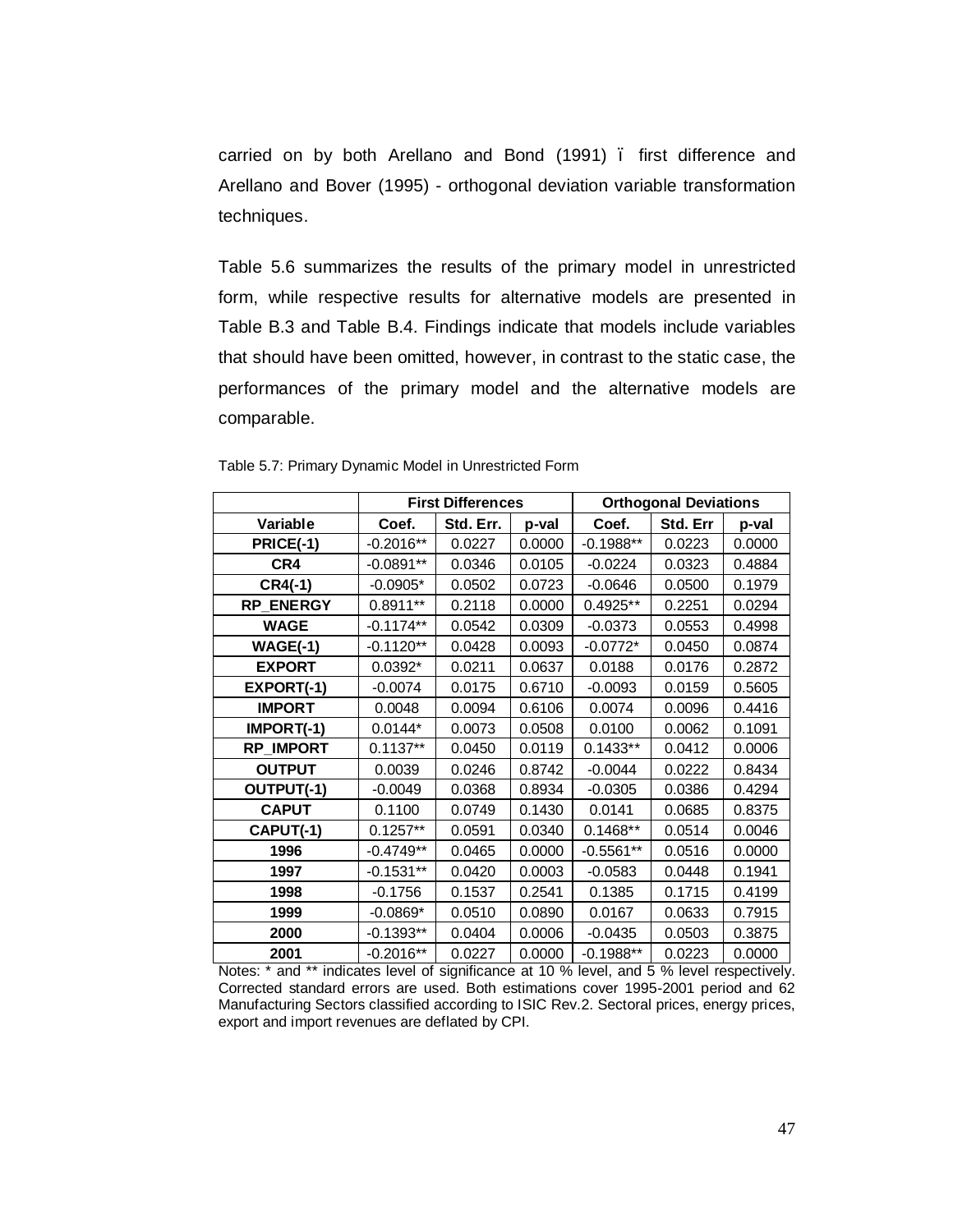Table 5.7 represents the restricted version of the primary model, while, corresponding forms of alternative models are presented in Table B.5, B.6, B.7, and B.8.

|                  |             | <b>Orthogonal Deviations</b> |         | <b>First Difference</b> |             |           |         |
|------------------|-------------|------------------------------|---------|-------------------------|-------------|-----------|---------|
| Variable         | Coef.       | Std. Err                     | p - val | Variable                | Coef.       | Std. Err. | p - val |
| PRICE(-1)        | $-0.1853**$ | 0.0241                       | 0.0000  | PRICE(-1)               | $-0.2089**$ | 0.0150    | 0.0000  |
| CR4              | $-0.0783**$ | 0.0232                       | 0.0008  | $CR4(-1)$               | $-0.0376*$  | 0.0210    | 0.0747  |
| $CR4(-1)$        | $-0.0792**$ | 0.0320                       | 0.0137  | <b>RP_ENERGY</b>        | $0.3199**$  | 0.0948    | 0.0008  |
| <b>RP ENERGY</b> | 0.9164**    | 0.1948                       | 0.0000  | $WAGE(-1)$              | $-0.0623**$ | 0.0160    | 0.0001  |
| <b>WAGE</b>      | $-0.1033**$ | 0.0442                       | 0.0199  | IMPORT(-1)              | $0.0075**$  | 0.0035    | 0.0316  |
| $WAGE(-1)$       | $-0.1062**$ | 0.0313                       | 0.0008  | <b>RP_IMPORT</b>        | $0.1233**$  | 0.0233    | 0.0000  |
| IMPORT(-1)       | $0.0120**$  | 0.0058                       | 0.0387  | CAPUT(-1)               | $0.1170**$  | 0.0295    | 0.0001  |
| <b>RP IMPORT</b> | $0.0861**$  | 0.0308                       | 0.0055  | 1996                    | $-0.6149**$ | 0.0235    | 0.0000  |
| CAPUT(-1)        | $0.1225**$  | 0.0396                       | 0.0021  | 1997                    | $-0.0398*$  | 0.0209    | 0.0574  |
| <b>CAPUT</b>     | $0.1013**$  | 0.0492                       | 0.0403  | 1998                    | $0.2721**$  | 0.0748    | 0.0003  |
| 1996             | $-0.5001**$ | 0.0450                       | 0.0000  | 1999                    | 0.0501      | 0.0337    | 0.1381  |
| 1997             | $-0.1453**$ | 0.0358                       | 0.0001  | 2000                    | $-0.0138$   | 0.0263    | 0.5994  |
| 1998             | $-0.1809$   | 0.1438                       | 0.2094  | 2001                    | $-0.0010$   | 0.0496    | 0.9845  |
| 1999             | $-0.1264**$ | 0.0464                       | 0.0068  |                         |             |           |         |
| 2000             | $-0.1506**$ | 0.0355                       | 0.0000  |                         |             |           |         |
| 2001             | $-0.3146**$ | 0.1034                       | 0.0025  |                         |             |           |         |

Table 5.8: Primary Dynamic Model in Restricted Form

Notes: \* and \*\* indicates level of significance at 10 % level, and 5 % level respectively. Corrected standard errors are used. Both estimations cover 1995-2001 period and 62 Manufacturing Sectors classified according to ISIC Rev.2. Sectoral prices, energy prices, export and import revenues are deflated by CPI.

## **5.2.3. Assessment of Empirical Findings**

In this section, the empirical findings obtained in the preceding sections will be assessed. However, it should be warned that although the results make theoretical sense as outlined below, the short time dimension of the data set, and relatively unstable nature of the period should be taken into consideration when interpreting the results. It is possible that in a more stable period or in an analysis with a longer time dimension, the results may differ significantly.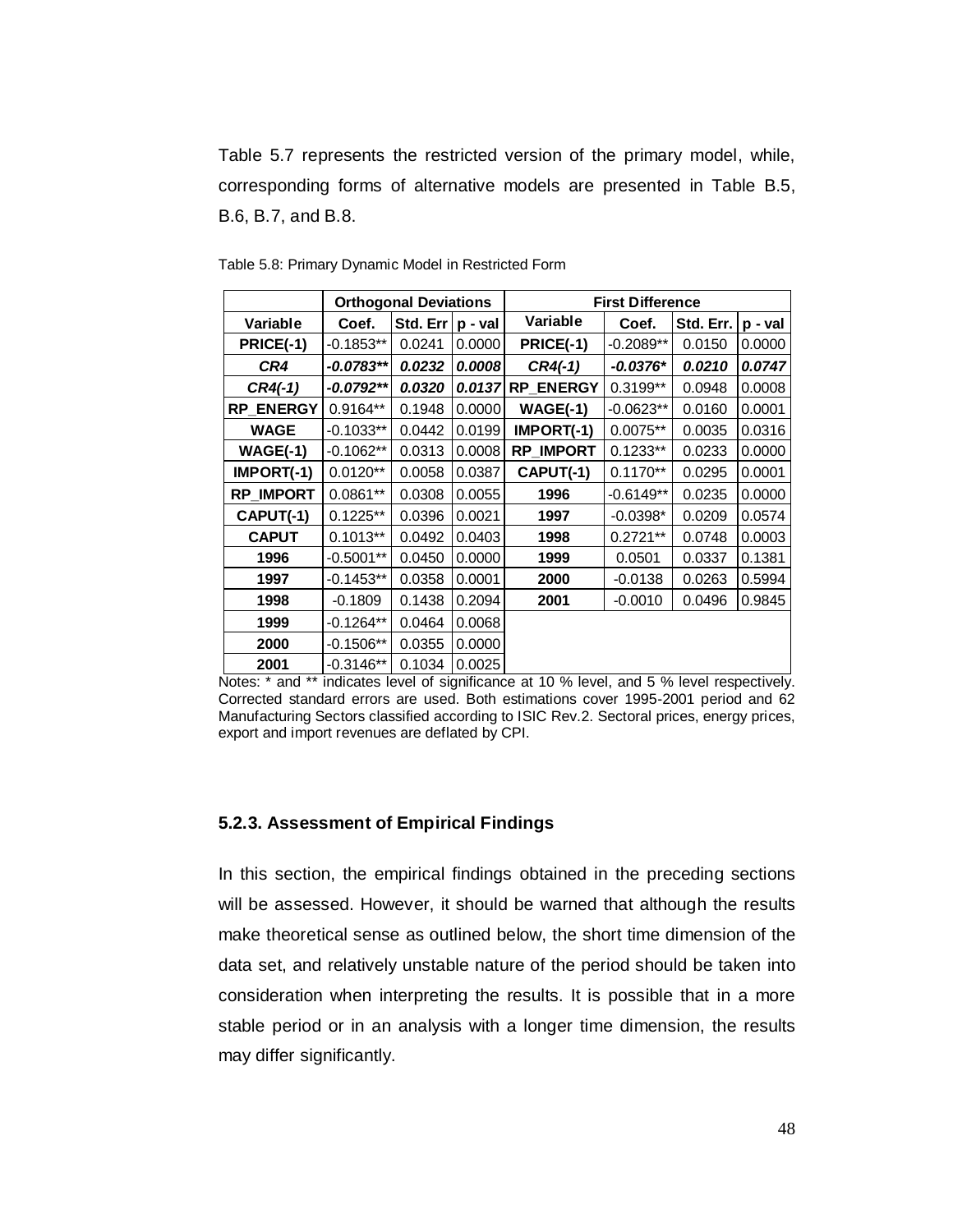An increase in import prices or energy prices is expected to contribute to the deviation of sectoral prices from both CPI, and WSPI, thus to the inflationary pressures. As CBRT survey suggests, energy and imported inputs are important cost elements in Turkish manufacturing industry. For firms, facing cost increases it may be reasonable to increase prices faster then CPI. The results of the estimations confirm that increases in energy prices and/or import prices contribute to inflationary tendencies in manufacturing sectors.

Regarding sectoral exports, it is possible to find a relation in both directions. Sectoral exports may be contributing to disinflationary process by the transmission of cost efficiencies, a possible result of competing at the international level. More efficient production should imply lower sectoral inflation. On the other hand, it is also possible that foreign demand may be diverting the resources away from domestic markets, which may be reflected as greater deviations of sectoral prices from CPI, and may contribute to the inflationary pressures. Static analysis suggests that sectoral exports reduce inflationary pressures, while dynamic analysis suggest changes in sectoral exports is insignificant.

The situation is similarly vague for sectoral imports and inflation as well. One possible impact of sectoral imports on inflation is the so-called % mport disciplining effect+, which suggests that domestic producers, facing foreign competition as a result of new entries to the market may be tempted to curb mark-ups and/or may be forced to operate more efficiently. In both cases, inflationary pressures may be expected to decrease; nevertheless, the nature of the imported goods is particularly important for this outcome. If major part of imports is composed of investment goods, inputs, and intermediary goods, which are more complementary in nature, then increases in imports may contribute to the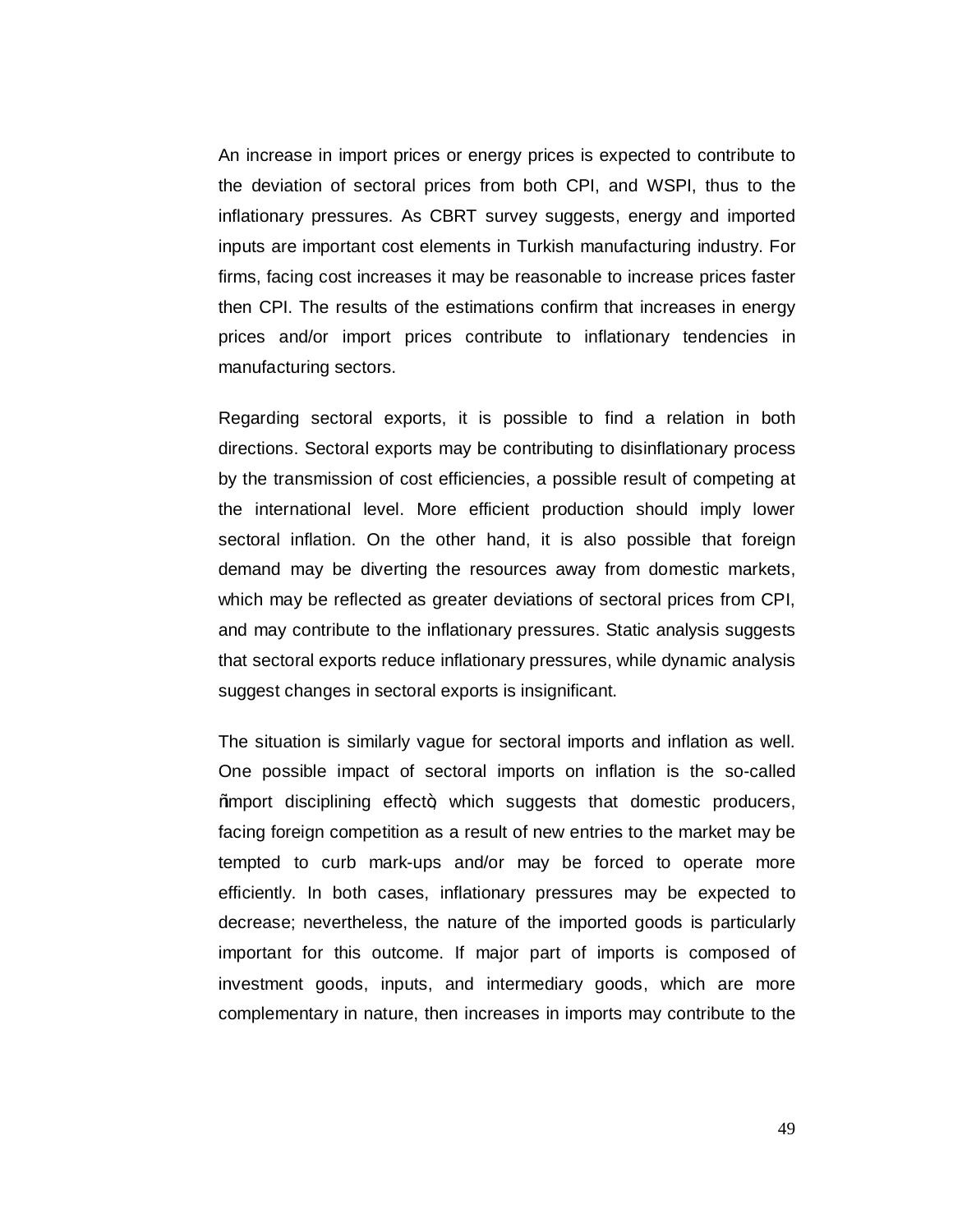inflationary pressures<sup>39</sup>. Moreover, it should be kept in mind that empirical studies focusing on the impact of trade liberalization in Turkey<sup>40</sup> suggest that, constraining impact of imports on sectoral mark-ups have been limited and in many cases unpredictable. Therefore, finding both a negative or positive relation between sectoral imports and inflationary pressures can be advocated to have theoretical validity. Findings of the study, suggest a positive relation between sectoral imports and inflationary pressures.

Sectoral capacity utilization is expected to be positively related to the deviation of sectoral prices from inflation indices. An increase in capacity utilization may be interpreted as an increase in demand faced by the producer thus as an increased willingness of the consumers to pay more. Similarly, as more costly inputs and factors of production began to be utilized in the production process increased capacity utilization may lead to increased unit costs. The static analysis suggests that capacity utilization has been insignificant in explaining inflationary tendencies; however, in all three settings dynamic findings indicate that sectoral capacity utilization is contributing to the deviation of sectoral prices from inflation indices, and to the inflationary pressures.

Regarding the lagged value of the dependent variable, results suggest that in explaining deviation of changes in sectoral price indices from CPI, the deviation in the previous period is explanatory. This result seems to confirm the findings of the CBRT Survey that a considerable amount of the manufacturing firms is exhibiting some sort of indexation behavior in their pricing strategies. Sectoral deviations from CPI in one direction are matched by an opposing deviation in the next period, a phenomenon that may be interpreted as CPI might have served as an anchor in this period.

 $39$  For Turkey this does not seem to be a remote possibility, as, imported final goods make up only 6-12 percent of the total imports in 1995-2001. See www.turkstat.gov.tr.

 $40$  In particular, see, Culha and Yalcin (2005), Kivilcim et. al., (2000), and Yalcin (2000). For a summary of these studies, see pp.17-19.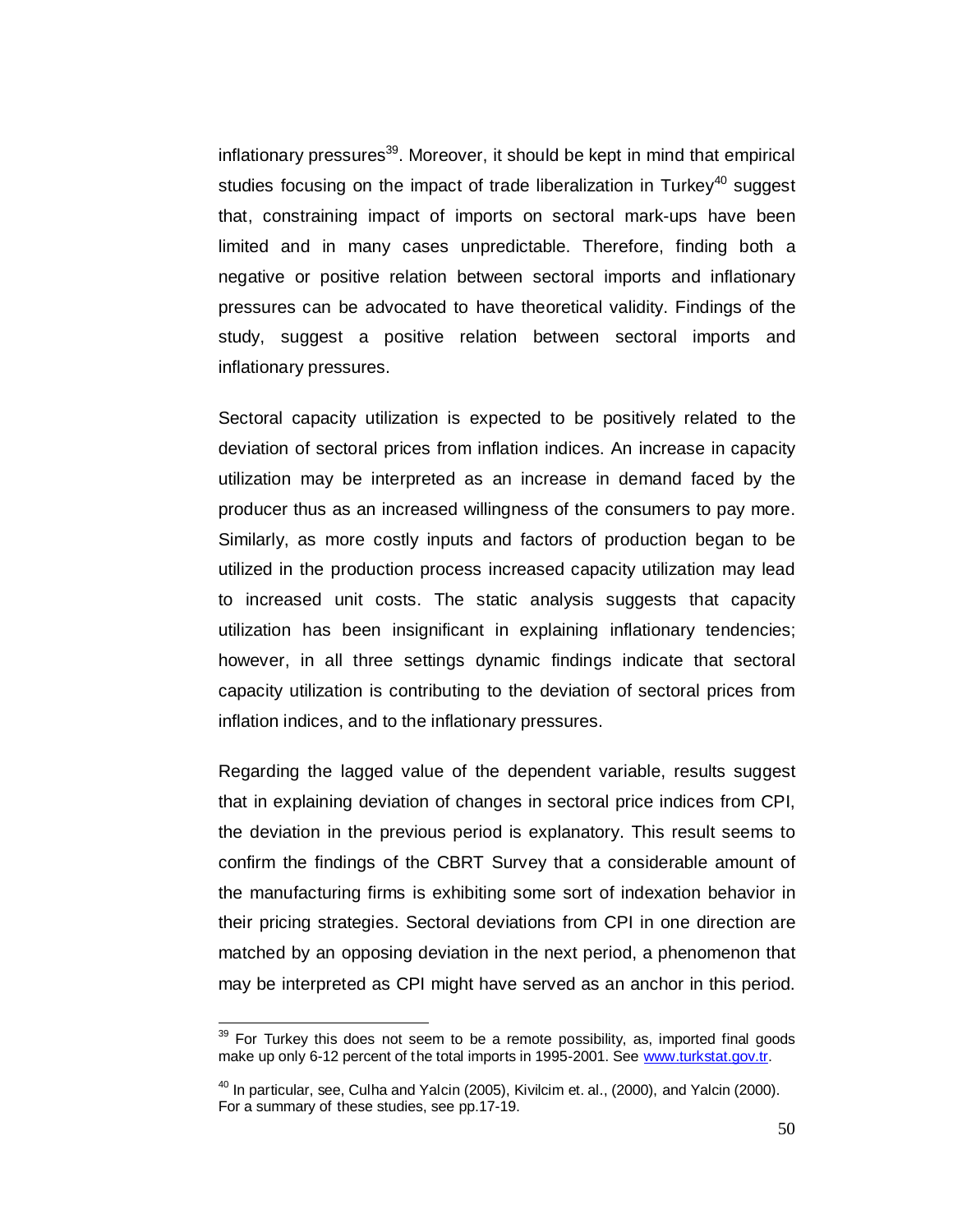Firms, realizing that they are increasing prices faster than CPI, may be tempted to make price increases in short of the CPI increases, while, firms increasing prices slower then CPI may be compelled to make price increases in excess of increases in CPI in the subsequent period. In all three dynamic settings the relation between lagged value and actual value persists.

Finally and most importantly for the purposes of this thesis, static findings indicate that changes in CR4 is insignificant in explaining deviation of sectoral prices from consumer price index. No significant relation has been found in static framework under both fixed and random effects estimations. On the other hand, in dynamic framework, a significant relation between changes in sectoral concentration and inflation is found. Results imply that sectoral prices tend to deviate from CPI increasingly as concentration decreases. This finding does not change in all three different settings and in both methods of variable transformations; first difference and orthogonal deviations. Since CR4 is the concentration index chosen in this study, results suggest that increases in competition are accompanied by greater deviations from CPI. The findings imply that in Turkish manufacturing industry, enhancing competition contributes to the inflationary pressures. This outcome presents a contrast with the predictions of the DIT, which suggests that enhancing competition may be a viable tool in fighting inflation.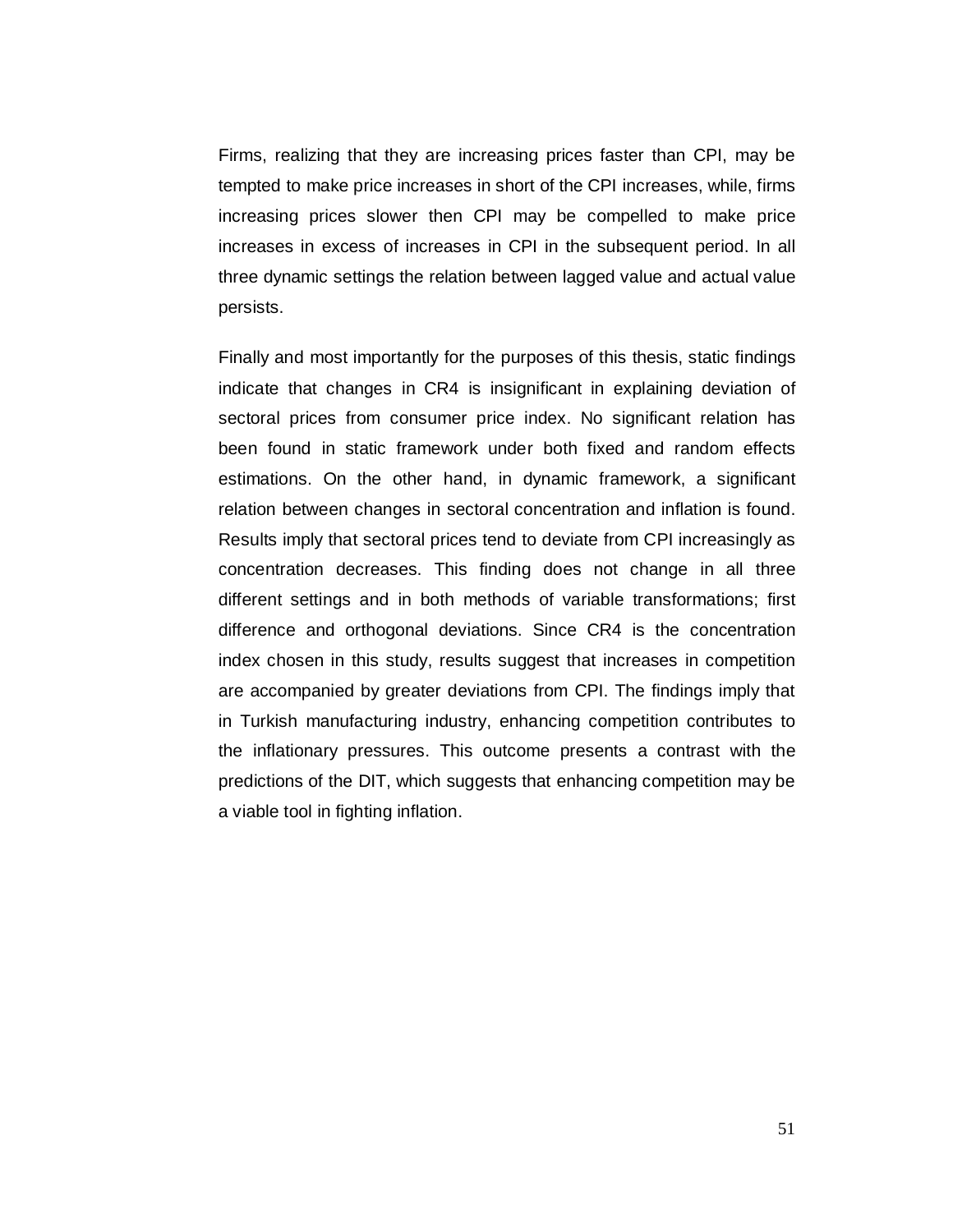## **CHAPTER 6**

#### **CONCLUSION**

Inspired from the policy recommendations and the apparent consensus of the domestic policy makers on the possibility of attaining lower levels of inflation by enhancing competition, this thesis is oriented to explore the impact of sectoral competition on inflation in Turkey.

To this end, first the theoretical framework and previous empirical research is explored. Later, basing on the preceding studies focusing both on the nature of the relation between inflation and competition and on the determinants of the pricing behavior in Turkey, a static panel data analysis is conducted. Both fixed effects and random effects estimations give similar results with the implication that the changes in the level of sectoral competition is insignificant in explaining differences in deviations of sectoral prices from CPI. Next, empirical analysis has been expanded into a dynamic setting. It turns out that sectoral competition level and inflation is related in a fashion contrary to the expectations behind the policy recommendations. The results suggest that as sectoral competition increases, the deviation of sectoral inflation from CPI increases.

Nevertheless, it should be recalled that the empirical analysis covers a relatively short period of 1995 – 2001, a period characterized by economic instability and stop-go cycles. Therefore, in a more stable economic period, as currently being experienced, or in an analysis with a longer time dimension, the results may differ significantly. Conducting a similar research when more contemporary data is available, might be particularly insightful.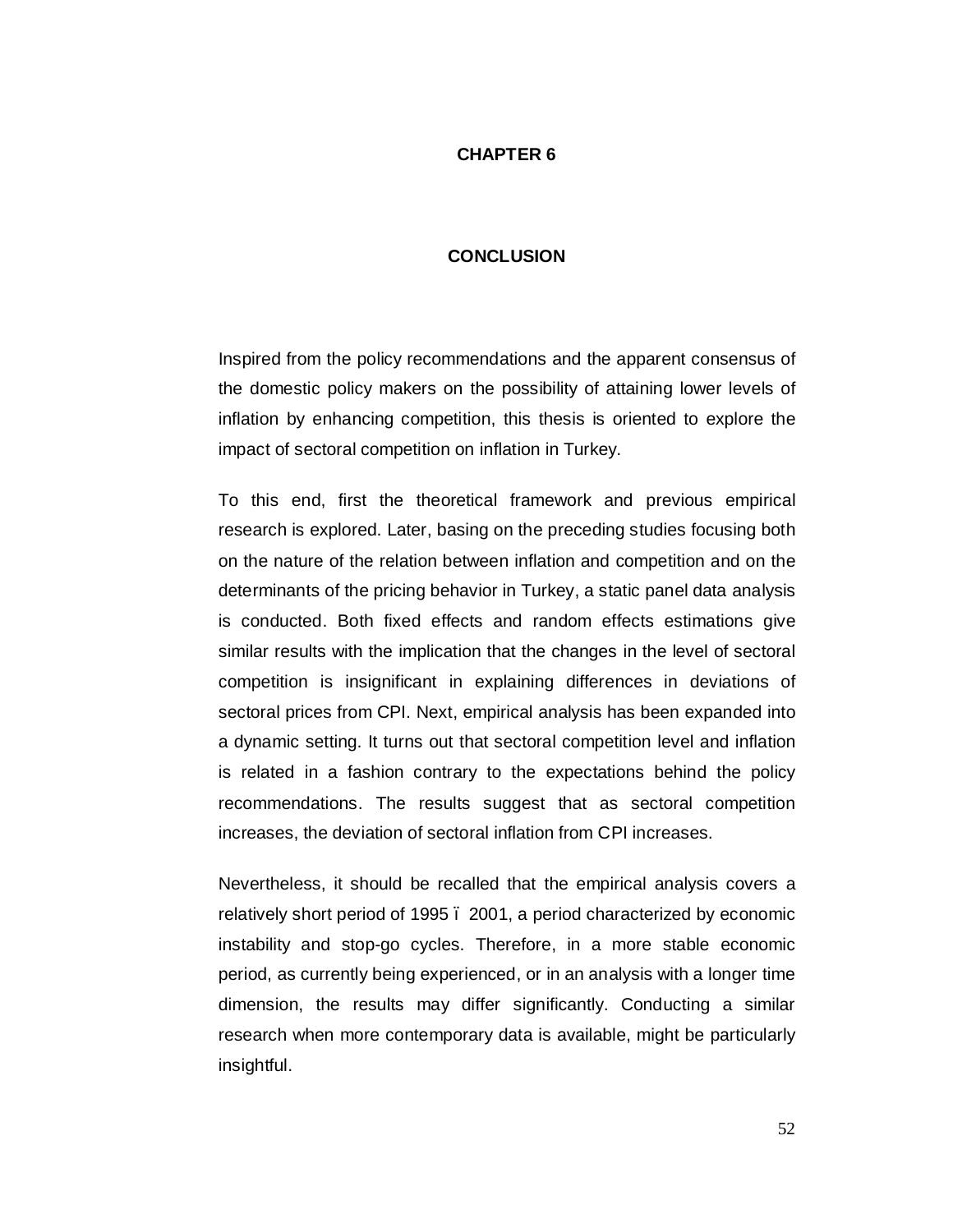#### **REFERENCES**

Ahn C.S. and Schmidt P. (1995) Efficient Estimation of Models for Dynamic Panel Data, *Journal of Econometrics*, Volume 68, pp.5-27.

Andres J., Ortega E., and Valles J. (2008) Competition and Inflation Differentials in the EMU, *Journal of Economic Dynamics and Control,* 32, pp. 848-74.

Arellano M. and Bond S. (1991) Some Tests of Specification for Panel Data: Monte Carlo Evidence and an Application to Employment Equations, *Review of Economic Studies,* 58, 277-97.

Arellano M and Bover O. (1995) Another Look at the Instrumental Variables Estimation to Error-Component Models, *Journal of Econometrics,* 68, 29-51.

Barro R. J., and Gordon D. B. (1983) A Positive Theory of Monetary Policy in a Natural Rate Model, *Journal of Political Economy,* 91(4), pp. 589-610.

Baltagi B. H., (2002) *Econometric Analysis of Panel Data,* John Wiley and Sons, West Sussex.

Benabou R., (1988) Search, Price Setting and Inflation, *Review of Economic Studies*, 55, pp.353-376.

Benabou R., (1992) Inflation and Efficiency in Search Markets, *Review of Economic Studies*, 59, pp.299-329.

Blundell and Bond (1998) Initial conditions and Moment Restrictions in Dynamic Panel Data Models, *Journal of Econometrics*, 87, 115-143.

Caglayan M., Filiztekin A., Rauh M. T. (2008) Inflation, Price Dispersion, and Market Structure, *European Economic Review* 52 pp. 1187-1208.

Cavelaars, P. A. (2003) Does Competition Enhancement Have Permanent Inflation Effects?, *Kyklos*, Vol. 56, pp. 69-94.

Chen N., Imbs J. M., and Scott, A. (2004) Competition, Globalization, and the Decline of Inflation, *CEPR Discussion Paper,* No. 6495.

Choi, I. (1999) Unit Root Test for Panel Data, *Kookmin University Department of Economics Working Paper.*

Coricelli F. (2007) Inflation Inertia, Monetary Policy and Market Competition: Tarantelli Revisited, in *Social Pacts, Employment and*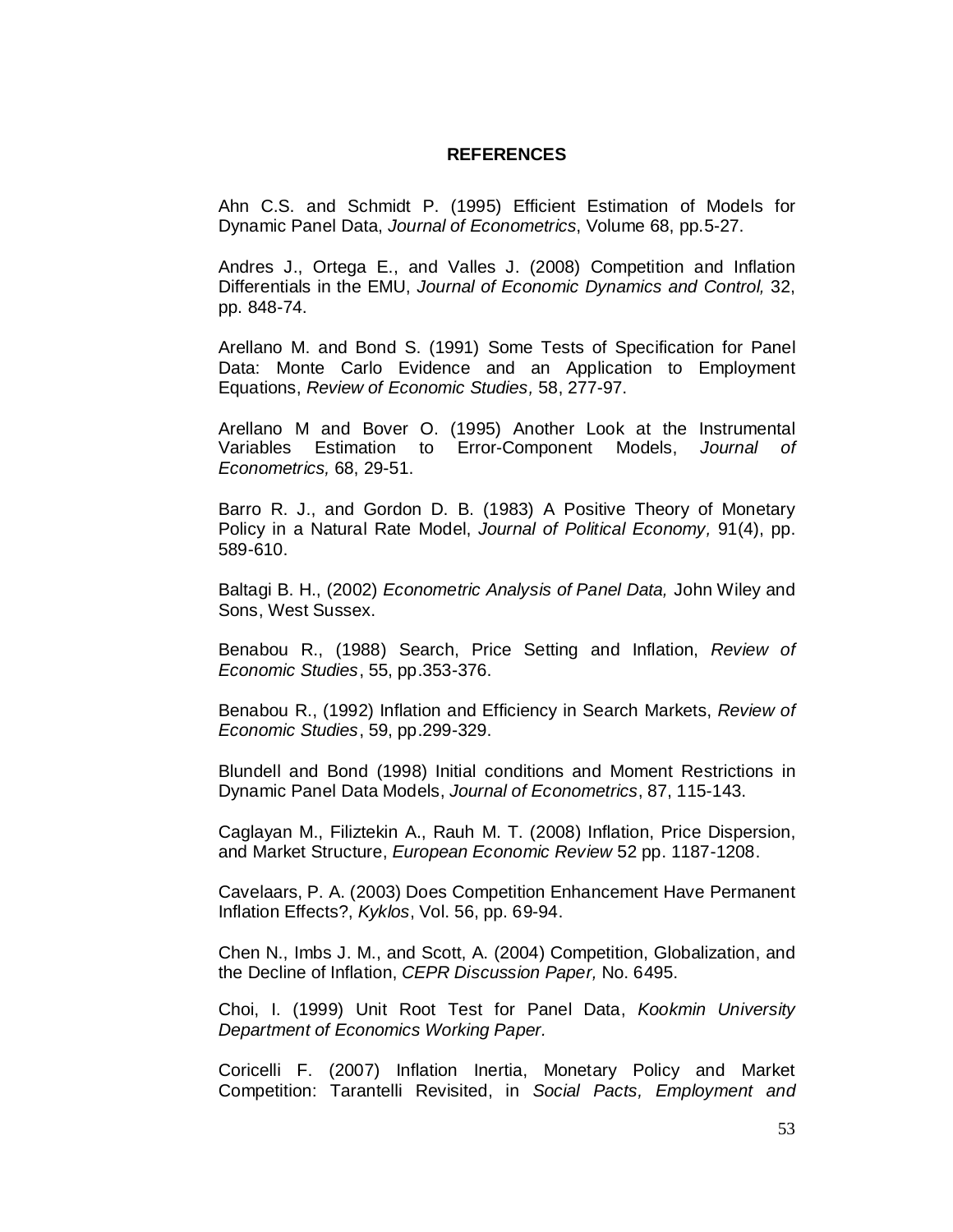*Growth A Reappraisal of Ezio Tarantelli's Thought,* AIEL Series in Labor Economics pp. 255-72.

Culha A., and Yalcin C. (2005) The Determinants of the Price Cost Margins of the Manufacturing Firms in Turkey *CBRT Research and Monetary Policy Department Working Paper* No: 05/15.

Eckard, W. E. (1981) Concentration Changes and Inflation: Some Evidence, *Journal of Political Economy*, Vol.89, No. 5, pp. 1044-1051.

Gisser M. and Johnson R.N. (1978) A note on inflation and concentration, *Journal of Political Economy*, 1979, Vol. 87, No: 6, pp. 1377-82.

Greene, W. H. (2003) *Econometric Analysis,* Pearson Education Inc., New Jersey.

Gujarati D. N. (2003) *Basic Econometrics,* McGraw Hill, New York.

Hall S., Walsh M. and Yates A. (2000) Are UK Companies Price Sticky, *Oxford Economic Papers* 52, pp. 425-46.

Hadri K. (1999) Testing the Null Hypothesis of Stationarity against the Alternative of a Unit Root in a Panel Data with Serially Correlated Errors, Manuscripts, *Department of Economics and Accounting, University of Liverpool*.

Hausman, J.A. (1975) Specification Tests in Econometrics, *Econometrica,*  46, 1251-71.

Im K.S., Paseran M.H., and Shin Y. (1997) Testing for Unit Roots in Heterogenous, Manuscript, *Department of Applied Economics, University of Cambridge.*

Jones J.C.H. and Laudadio L. (1990) Price Rigidity, Inflation and, Market Concentration: Some Canadian Evidence From the 1970<sub>\$</sub>, *Applied Economics,* 22, pp. 1625-34.

Karadas E., Mutluer D., Barlas O. Y., Aysoy C. (2006) *Türkiyegle malat Sanayindeki Firmaların Fiyatlama Davranışı*, TCMB Ara tırma ve Para Politikas<sup>2</sup> Genel Müdürlü ü Çal<sup>2</sup> ma Tebli i No: 06/02.

Kee L. H., and Hoekman B. (2007) Imports and Competition Law as Market Disciplines, *European Economic Review,* 51, pp. 831-68.

Keynes, J. M. (1936) *The General Theory of Employment Interest and Money,* Palgrave Macmillan, London.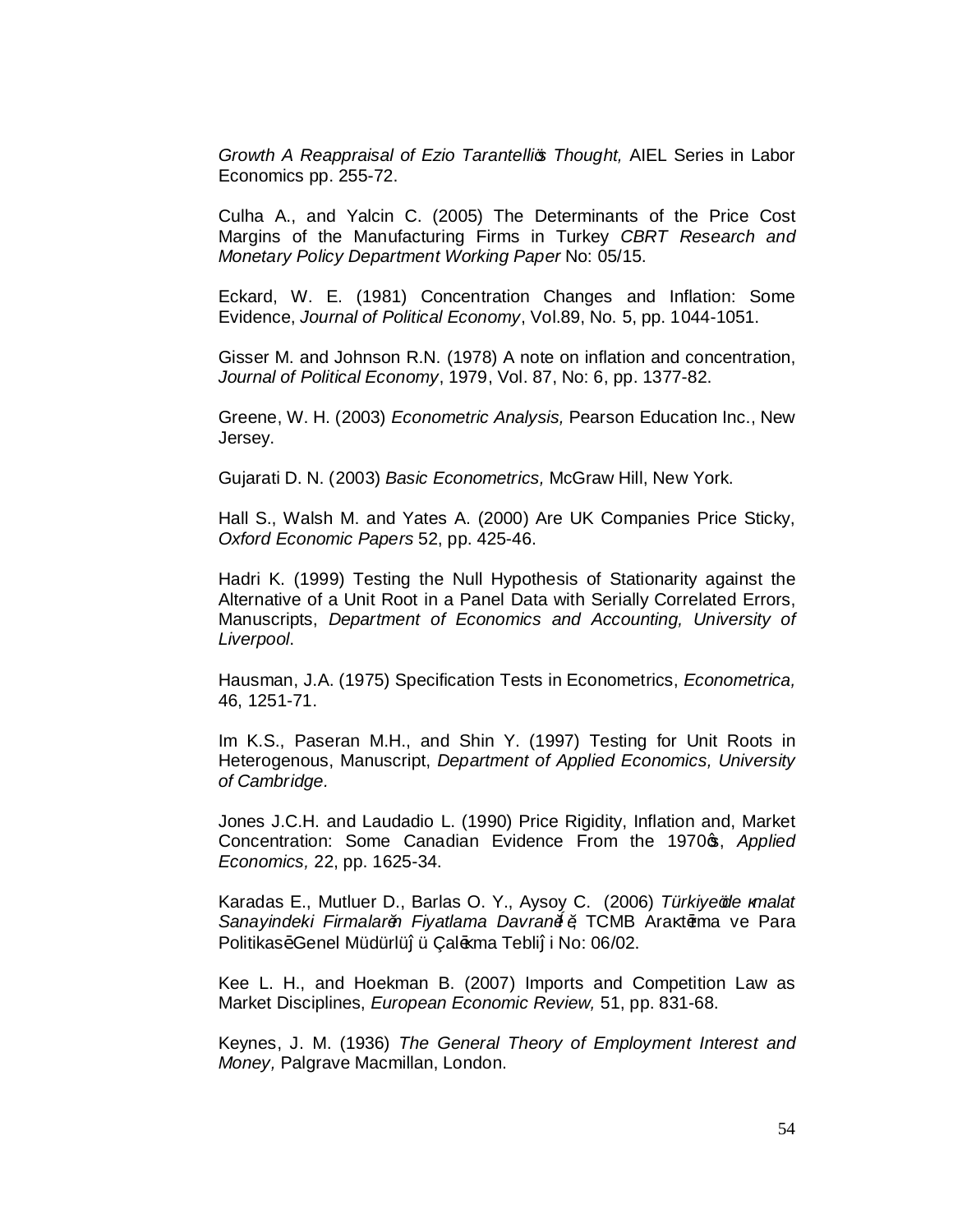Kivilcim M. Ö., Voyvoda E., Yeldan E. (2000) On the Patterns of Trade Liberalization Oligopolistic Concentration and Profitability: Reflections from Post-1980 Turkish Manufacturing, *Bilkent University Department of Economics Departmental Working Papers,* WP 0012.

Kydland F. E. and Prescott E. C. (1977) Rules Rather than Discretion: The Inconsistency of Optimal Plans, *Journal of Political Economy*, 85 (3), pp. 473-492.

Levin A. and Lin C.F. (1992) Unit Root Test in Panel Data: Asymptotic and Finite Sample Properties, *Discussion Paper,* #92–93 (University of California at San Diego).

Maddala G.S. and Wu S. (1999) A Comparative Study of Unit Root Tests with Panel Data and a New Sample Test, *Oxford Bulletin of Economics and Statistics,* 61, 631-652.

Motta M. (2005), *Competition Policy, Theory and Practice,* Cambridge University Press, New York.

Neiss K. S. (2001) The Mark-up and Inflation: Evidence in OECD Countries, *Canadian Journal of Economics,* Vol. 34, No. 2, pp. 570-87.

OECD (2006) OECD Economic Surveys: Turkey 2006, *OECD Publishing* Vol. 2006/15 October.

Przybyla M. and Roma M. (2005) Does Product Market Competition Reduce Inflation, *ECB Working Papers*, No.453.

Roodman D. (2006) How to Do Xtabond2: An introduction to *Differenceg* and 'System' GMM in Stata, *Center for Global Development Working Paper,* No:103.

Qualls P. D. (1981) Cyclical Wage Flexibility, Inflation, and Industrial Structure: An Alternative View and Some Evidence, *The Journal of Industrial Economic*s, Vol. 29, No.4, pp. 345-56.

Turkish Competition Authority (TCA) (2008) *Makro Ekonomik Hedeflere Ula mada Rekabet Politikası Uygulamalarının Rolü,* Rekabet Kurumu Yay<sup>2</sup>nlar<sup>2</sup>, No: 212.

Verbeek M. (2008) *A Guide to Modern Econometrics,* John Wiley and Sons, West Sussex, England.

Yalcin C. (2000) Price Cost Margins and Trade Liberalization Turkish Manufacturing Industry: A Panel Data Analysis, *Türkiye Cumhuriyet Merkez Bankası Ara tırma Genel Müdürlü ü*.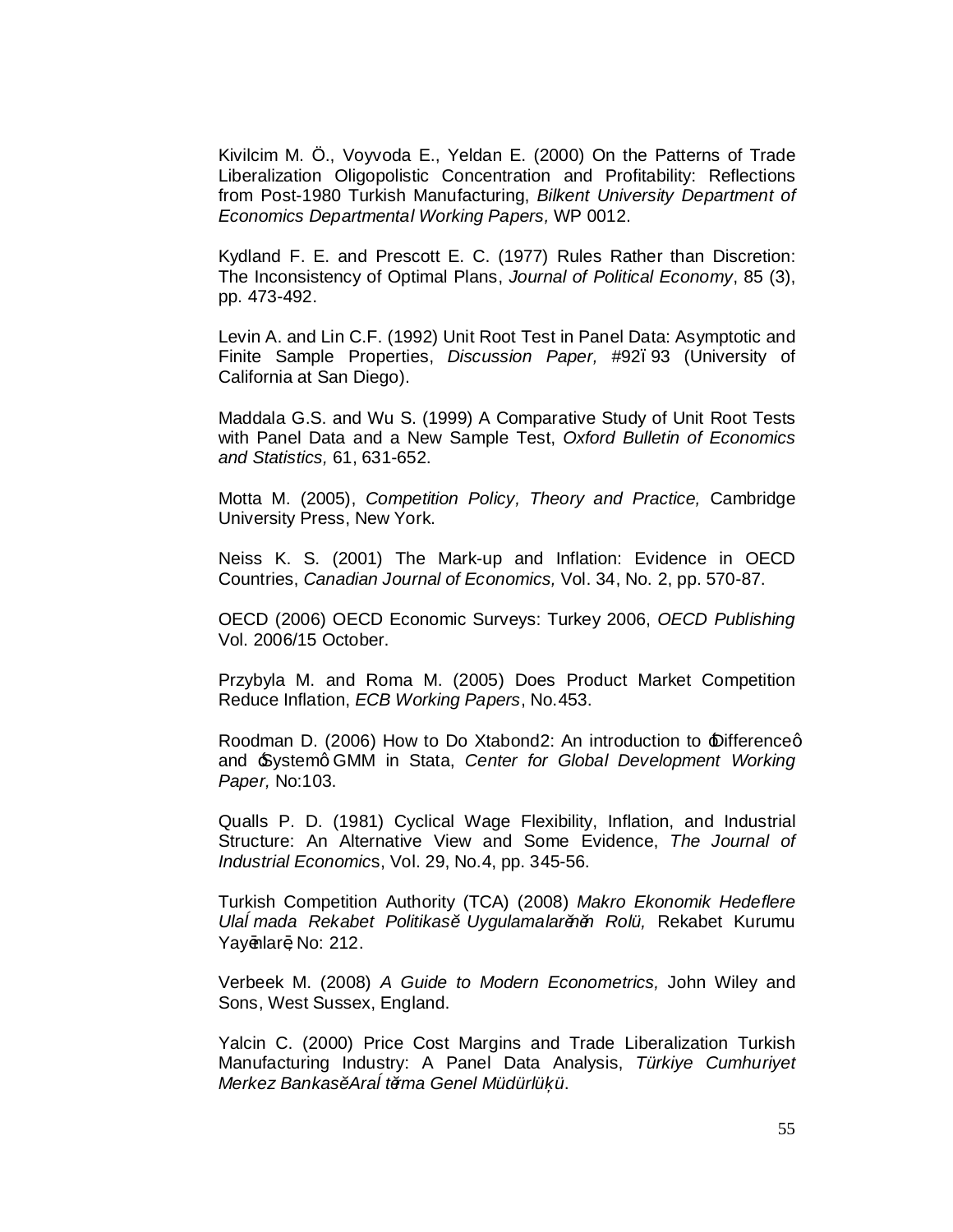## **APPENDICES**

## **APPENDIX A**

Table A.1: Theories on the Nature of the Relation Between Inflation and Competition

| Theories implying that enhanced<br>competition in the markets will be<br>accompanied by lower inflation. |                                                              | Theories implying that enhanced<br>competition in the markets may not be<br>accompanied by lower inflation. |                                                                              |  |  |
|----------------------------------------------------------------------------------------------------------|--------------------------------------------------------------|-------------------------------------------------------------------------------------------------------------|------------------------------------------------------------------------------|--|--|
| Theory                                                                                                   | Study                                                        | Theory                                                                                                      | Study                                                                        |  |  |
| Dynamic<br>inconsistency theory<br>. Monetary policy<br>channel                                          | Kydland and<br>Prescott (1977)<br>Barro and Gordon<br>(1983) | Customer market<br>theory                                                                                   | Benabou (1988),<br>(1992)<br>Jones and Laudadio<br>(2000)                    |  |  |
| Political economy of<br>concentration                                                                    | Cavelaars (2003)                                             | Eckard (1981)                                                                                               | Competition via<br>innovation                                                |  |  |
| Anticipated and<br>repeated shocks in<br>customer markets                                                | Jones and<br>Laudadio (2000)                                 | <b>Qualls (1981)</b><br>Coricelli (2007)                                                                    | Market structure,<br>wage inflation and<br>coordination<br>problems          |  |  |
| Concentrated<br>industry wage<br>stability hypothesis                                                    | Qualls (1981)                                                | Cavelaars (2003)                                                                                            | High interest rates,<br>high inflation and<br>the direction of<br>causality. |  |  |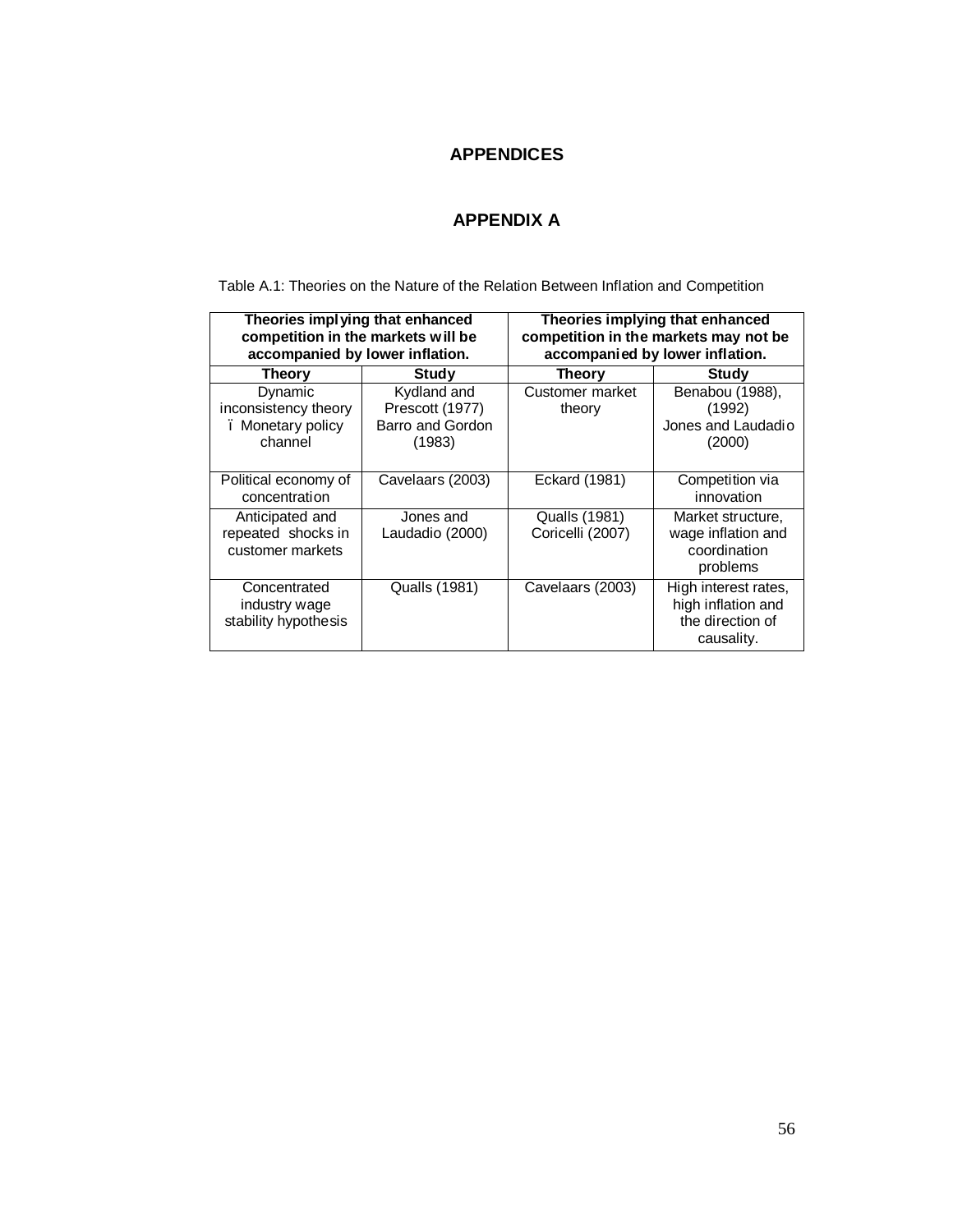| 3111         | Slaughtering, preparing and preserving meat                                                                |
|--------------|------------------------------------------------------------------------------------------------------------|
| 3112         | Manufacture of dairy products                                                                              |
| 3113         | Canning and preserving of fruits and vegetables                                                            |
| 3115         | Manufacture of vegetable and animal oils and fats                                                          |
| 3116         | Grain mill products                                                                                        |
| 3117         | Manufacture of bakery products                                                                             |
| 3118         | Sugar factories and refineries                                                                             |
| 3119         | Manufacture of cocoa, chocolate and sugar confectionery                                                    |
| 3121         | Manufacture of food products not elsewhere classified                                                      |
| 3122         | Manufacture of prepared animal feeds                                                                       |
| 3131         | Distilling, rectifying and blending spirits                                                                |
| 3132         | Wine industries                                                                                            |
| 3133         | Malt liquors and malt                                                                                      |
| 3134         | Soft drinks and carbonated waters industries                                                               |
| 3140         | Tobacco manufactures                                                                                       |
| 3211         | Spinning, weaving and finishing textiles                                                                   |
| 3212         | Manufacture of made up textile goods except wearing apparel                                                |
| 3213         | Knitting mills                                                                                             |
| 3219         | Manufacture of textiles not elsewhere classified                                                           |
| 3231         | Tanneries and leather finishing                                                                            |
|              | Manufacture of products of leather and leather substitutes, except footwear                                |
| 3233         | and wearing apparel<br>Manufacture of footwear, except vulcanized or moulded rubber or plastic             |
|              |                                                                                                            |
|              | footwear                                                                                                   |
| 3240<br>3311 |                                                                                                            |
| 3320         | Sawmills, planing and other wood mills                                                                     |
| 3411         | Manufacture of furniture and fixtures, except primarily of metal                                           |
| 3412         | Manufacture of pulp, paper and paperboard                                                                  |
| 3419         | Manufacture of containers and boxes of paper and paperboard                                                |
| 3420         | Manufacture of pulp, paper and paperboard articles not elsewhere classified                                |
| 3511         | Printing, publishing and allied industries<br>Manufacture of basic industrial chemicals except fertilizers |
| 3512         | Manufacture of fertilizers and pesticides                                                                  |
|              | Manufacture of synthetic resins, plastic materials and man made fibres except                              |
| 3513         | glass                                                                                                      |
| 3522         | Manufacture of drugs and medicines                                                                         |
|              | Manufacture of soap and cleaning preparations, perfumes, cosmetics and                                     |
| 3523         | other toilet preparations                                                                                  |
| 3529         | Manufacture of chemical products not elsewhere classified                                                  |
| 3530         | Petroleum refineries                                                                                       |
| 3551         | Tyre and tube industries                                                                                   |
| 3559         | Manufacture of rubber products not elsewhere classified                                                    |
| 3610         | Manufacture of pottery, china and earthenware                                                              |
| 3620         | Manufacture of glass and glass products                                                                    |
| 3691         | Manufacture of structural clay products                                                                    |
| 3692<br>3710 | Manufacture of cement, lime and plaster<br>Iron and steel basic industries                                 |

Table A.2: Manufacturing Sectors at the 4-digit Level for ISIC Rev.2 Classification<sup>41</sup>

<sup>41</sup> Source: United Nations Statistics Division, available at: http://unstats.un.org/unsd/cr/registry/regcst.asp?Cl=8&Lg=1.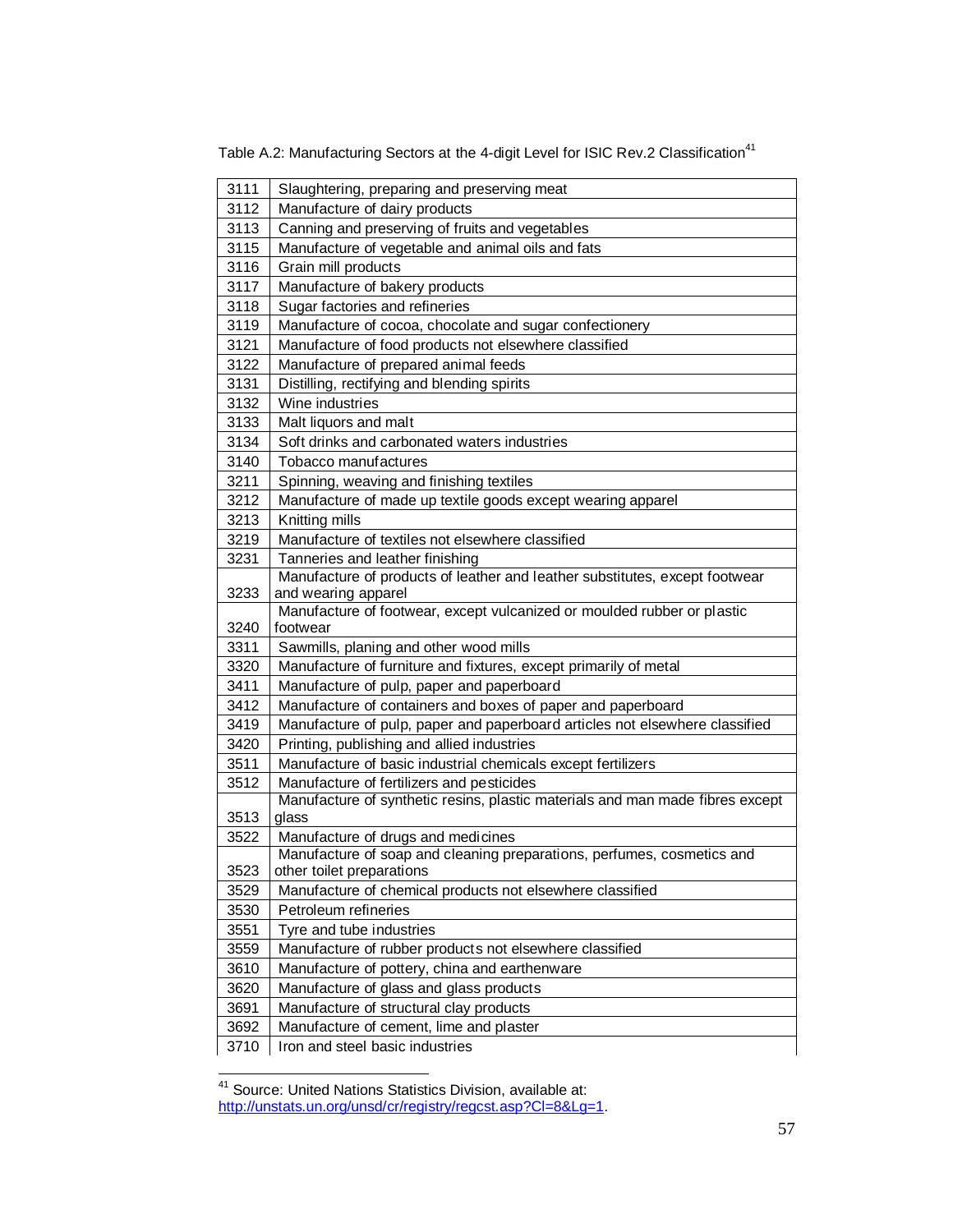Table A.2 (Continued)

| 3720 | Non ferrous metal basic industries                                          |
|------|-----------------------------------------------------------------------------|
| 3811 | Manufacture of cutlery, hand tools and general hardware                     |
| 3812 | Manufacture of furniture and fixtures primarily of metal                    |
| 3813 | Manufacture of structural metal products                                    |
|      | Manufacture of fabricated metal products except machinery and equipment not |
| 3819 | elsewhere classified                                                        |
| 3821 | Manufacture of engines and turbines                                         |
| 3822 | Manufacture of agricultural machinery and equipment                         |
| 3823 | Manufacture of metal and wood working machinery                             |
|      | Manufacture of special industrial machinery and equipment except metal and  |
| 3824 | wood working machinery                                                      |
| 3825 | Manufacture of office, computing and accounting machinery                   |
| 3829 | Machinery and equipment except electrical not elsewhere classified          |
| 3831 | Manufacture of electrical industrial machinery and apparatus                |
| 3832 | Manufacture of radio, television and communication equipment and apparatus  |
| 3833 | Manufacture of electrical appliances and housewares                         |
| 3839 | Manufacture of electrical apparatus and supplies not elsewhere classified   |
| 3843 | Manufacture of motor vehicles                                               |
| 3844 | Manufacture of motorcycles and bicycles                                     |
|      | Manufacture of professional and scientific, and measuring and controlling   |
| 3851 | equipment not elsewhere classified                                          |
| 3852 | Manufacture of photographic and optical goods                               |
| 3909 | Manufacturing industries not elsewhere classified                           |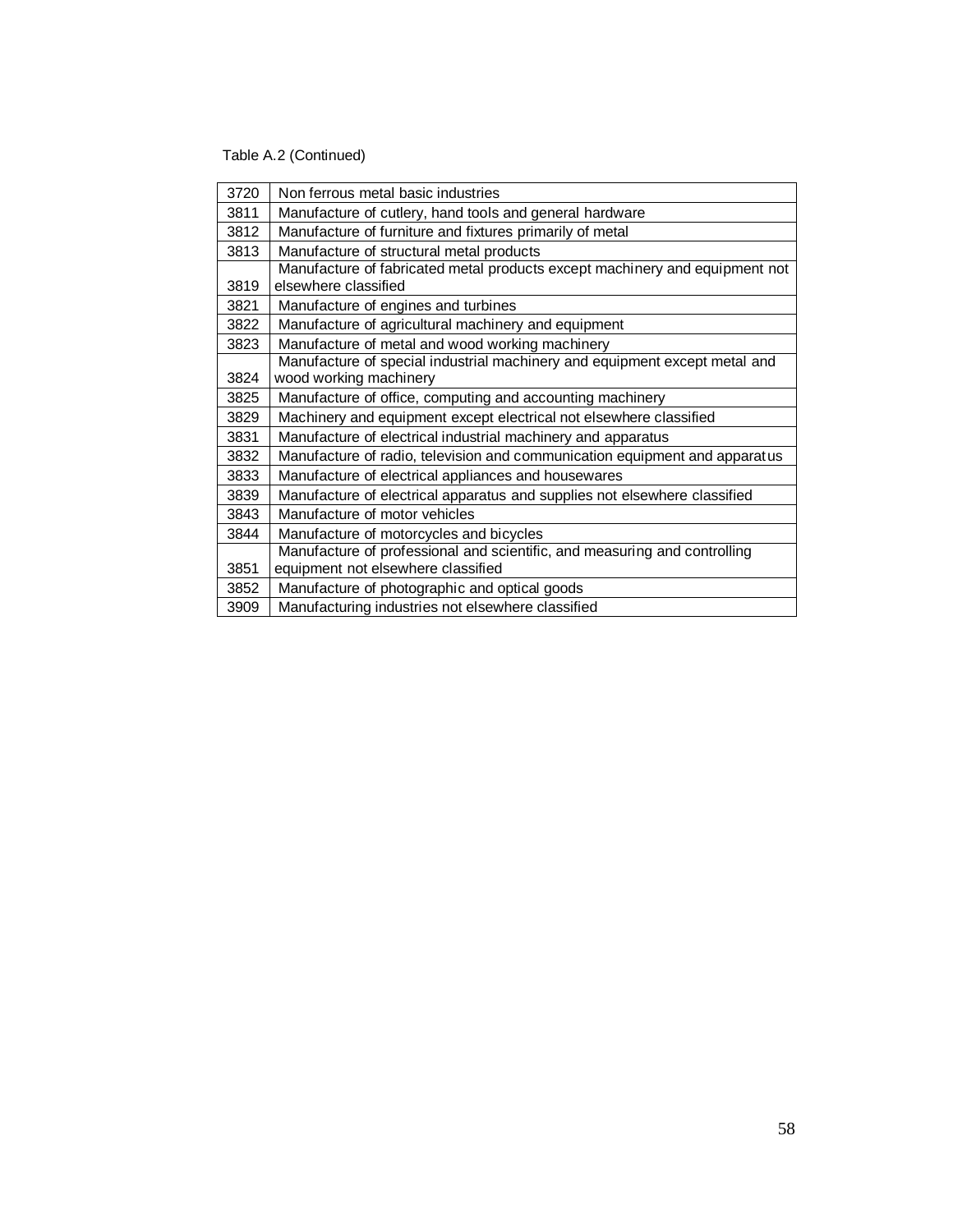| Rev.2 | Rev. 3 | Rev.2 | Rev. 3 | Rev.2 | Rev. 3 | Rev.2 | Rev. 3 |
|-------|--------|-------|--------|-------|--------|-------|--------|
| 3111  | 1511   | 3411  | 2101   | 3699  | 2699   | 3839  | 3190   |
| 3114  | 1512   | 3419  | 2101   | 3710  | 2710   | 3832  | 3210   |
| 3113  | 1513   | 3412  | 2102   | 3720  | 2720   | 3832  | 3220   |
| 3115  | 1514   | 3419  | 2109   | 3710  | 2731   | 3832  | 3230   |
| 3112  | 1520   | 3420  | 2211   | 3720  | 2732   | 3851  | 3311   |
| 3116  | 1531   | 3420  | 2212   | 3813  | 2811   | 3851  | 3312   |
| 3121  | 1532   | 3420  | 2213   | 3819  | 2812   | 3831  | 3313   |
| 3122  | 1533   | 3420  | 2219   | 3819  | 2813   | 3851  | 3313   |
| 3117  | 1541   | 3420  | 2221   | 3819  | 2891   | 3852  | 3320   |
| 3118  | 1542   | 3420  | 2222   | 3819  | 2892   | 3853  | 3330   |
| 3119  | 1543   | 9414  | 2230   | 3811  | 2893   | 3843  | 3410   |
| 3117  | 1544   | 3540  | 2310   | 3812  | 2899   | 3843  | 3420   |
| 3121  | 1549   | 3530  | 2320   | 3819  | 2899   | 3843  | 3430   |
| 3131  | 1551   | 3511  | 2330   | 3821  | 2911   | 3841  | 3511   |
| 3132  | 1552   | 3511  | 2411   | 3829  | 2912   | 3841  | 3512   |
| 3133  | 1553   | 3512  | 2412   | 3829  | 2913   | 3842  | 3520   |
| 3134  | 1554   | 3513  | 2413   | 3819  | 2914   | 3845  | 3530   |
| 3140  | 1600   | 3512  | 2421   | 3829  | 2914   | 3844  | 3591   |
| 3211  | 1711   | 3521  | 2422   | 3824  | 2915   | 3844  | 3592   |
| 3211  | 1712   | 3529  | 2422   | 3829  | 2919   | 3849  | 3592   |
| 3212  | 1721   | 3522  | 2423   | 3822  | 2921   | 3849  | 3599   |
| 3214  | 1722   | 3523  | 2424   | 3823  | 2922   | 3320  | 3610   |
| 3215  | 1723   | 3529  | 2429   | 3823  | 2923   | 3812  | 3610   |
| 3219  | 1729   | 3513  | 2430   | 3824  | 2924   | 3901  | 3691   |
| 3213  | 1730   | 3551  | 2511   | 3824  | 2925   | 3902  | 3692   |
| 3220  | 1810   | 3559  | 2519   | 3824  | 2926   | 3903  | 3693   |
| 3232  | 1820   | 3320  | 2520   | 3829  | 2927   | 3909  | 3694   |
| 3231  | 1911   | 3560  | 2520   | 3824  | 2929   | 3909  | 3699   |
| 3233  | 1912   | 3620  | 2610   | 3829  | 2929   | 3319  | 2029   |
| 3240  | 1920   | 3610  | 2691   | 3833  | 2930   | 3320  | 2029   |
| 3311  | 2010   | 3610  | 2692   | 3825  | 3000   | 3699  | 2695   |
| 3311  | 2021   | 3691  | 2692   | 3831  | 3110   | 3699  | 2696   |

Table A.3: The Correspondence of the Manufacturing Sectors Classified within ISIC Rev. 2 in ISIC Rev. 3**<sup>42</sup>**

<sup>42</sup> The conversion table is provided by TURKSTAT, www.turkstat.gov.tr.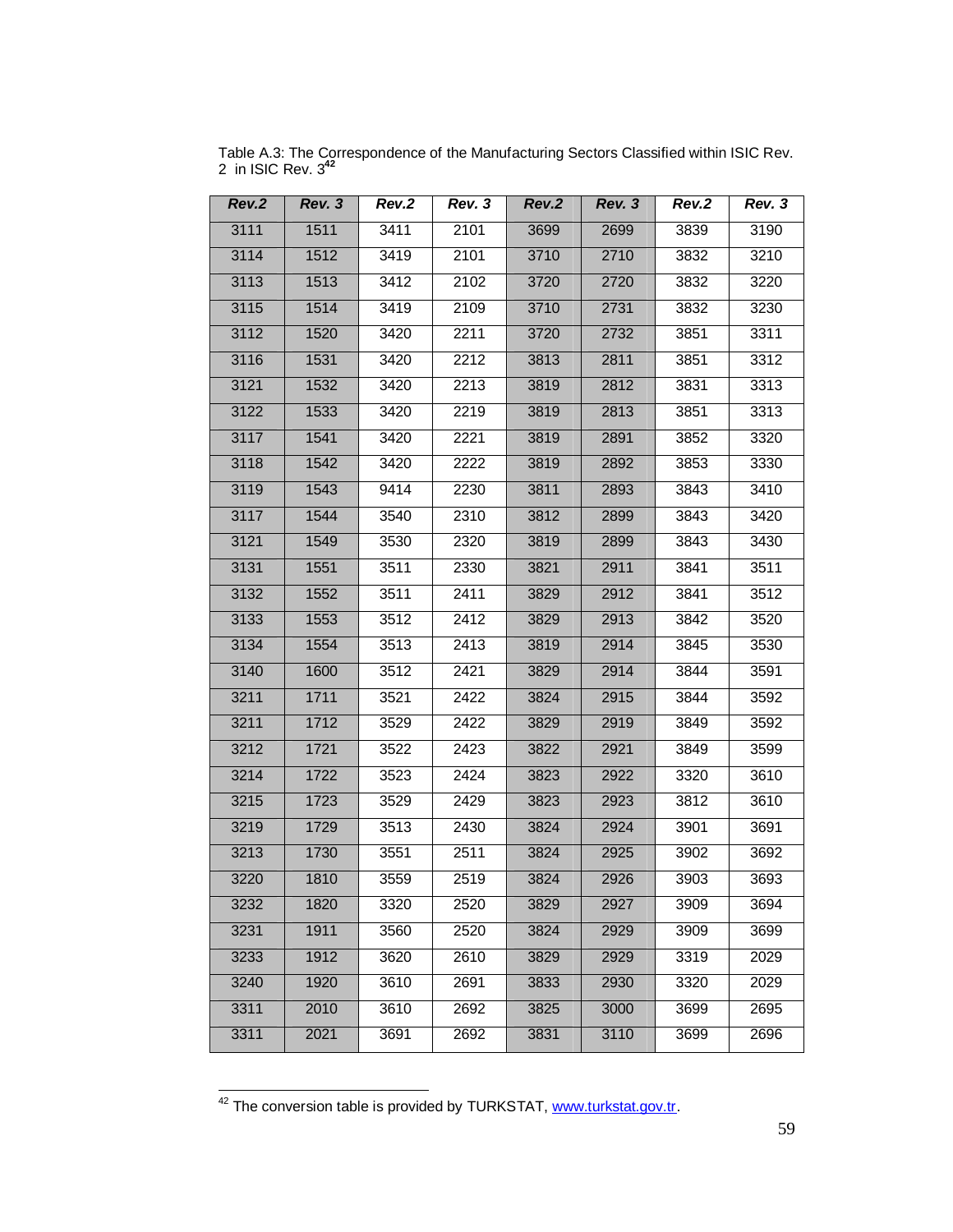Table A.3. (Continued)

| 3311 | 2022 | 3691 | 2693 | 3831 | 3120 | 3839 | 3140 |
|------|------|------|------|------|------|------|------|
| 3312 | 2023 | 3692 | 2694 | 3839 | 3130 | 3839 | 3150 |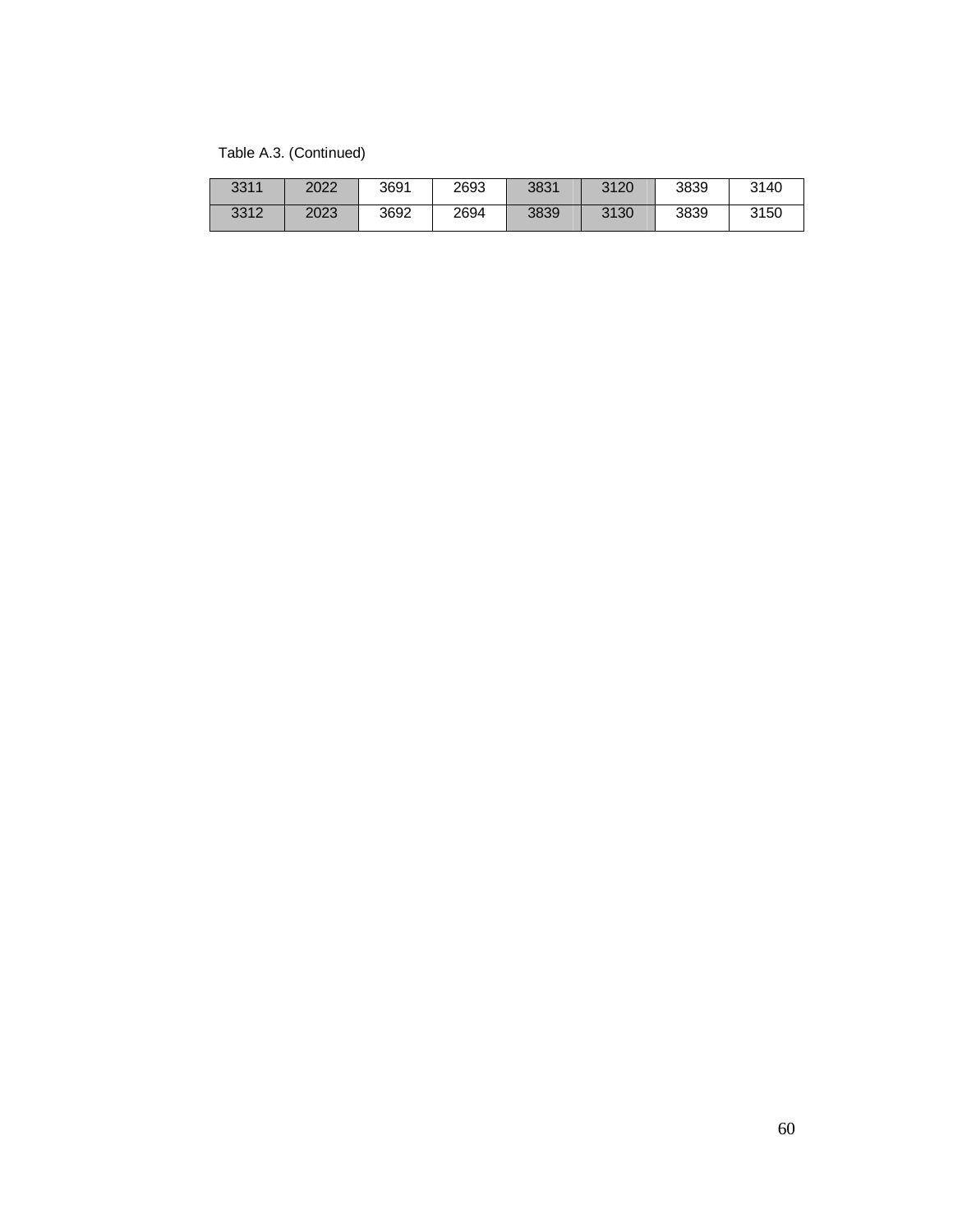| Rev.2 | Rev. 3 | Rev.2 | Rev. 3 | Rev.2 | Rev. 3 | Rev.2        | Rev. 3 |
|-------|--------|-------|--------|-------|--------|--------------|--------|
| 3117  | 1541   | 3513  | 2413   | 3823  | 2922   |              | 3230   |
|       | 1544   |       | 2430   |       | 2923   |              | 3130   |
| 3121  | 1532   | 3529  | 2422   | 3824  | 2915   | 3839         | 3140   |
|       | 1549   |       | 2429   |       | 2924   |              | 3150   |
| 3211  | 1711   | 3610  | 2691   |       | 2925   |              | 3190   |
|       | 1712   |       | 2692   |       | 2926   | 3843         | 3410   |
|       | 2010   | 3691  | 2692   |       | 2929   |              | 3420   |
| 3311  | 2021   |       | 2693   | 3829  | 2912   |              | 3430   |
|       | 2022   | 3710  | 2710   |       | 2913   | 3844<br>3851 | 3591   |
|       | 2029   |       | 2731   |       | 2914   |              | 3592   |
| 3320  | 2520   | 3812  | 2899   |       | 2919   |              | 3311   |
|       | 3610   |       | 3610   |       | 2927   |              | 3312   |
| 3419  | 2101   | 3819  | 2812   |       | 2929   |              | 3313   |
|       | 2109   |       | 2813   | 3831  | 3110   | 3909         | 3694   |
| 3511  | 2330   |       | 2891   |       | 3120   |              | 3699   |
|       | 2411   |       | 2892   |       | 3313   |              | 3230   |
| 3512  | 2412   |       | 2899   | 3832  | 3210   |              |        |
|       | 2421   |       | 2914   |       | 3220   |              |        |

Table A.4: Sectors in ISIC Rev. 2 with Multiple Correspondences in ISIC Rev. 3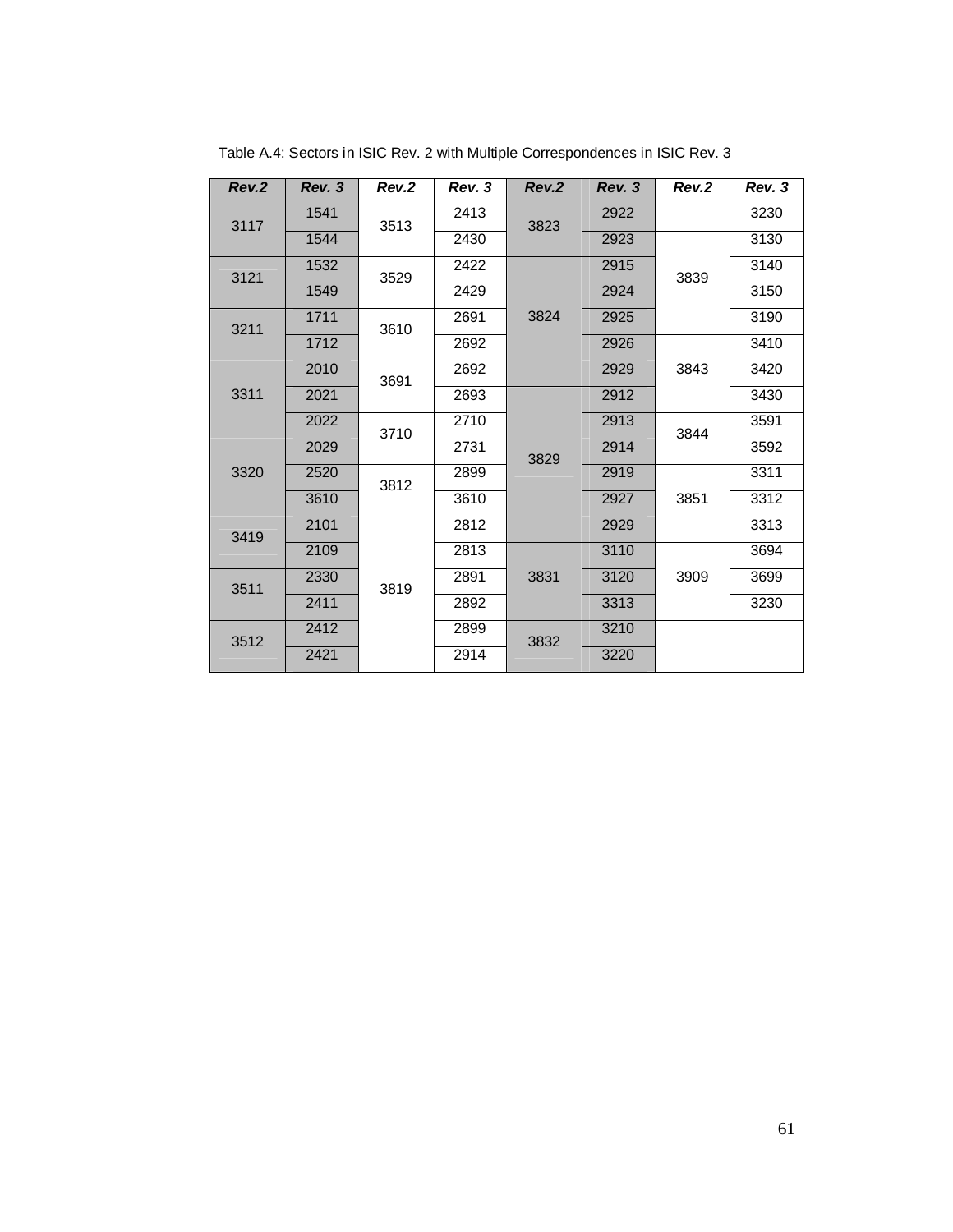## **APPENDIX B**

|                   | <b>Fixed Effects</b> |           |         | <b>Random Effects</b> |           |          |
|-------------------|----------------------|-----------|---------|-----------------------|-----------|----------|
| Variable          | Coef.                | Std. Err. | p Eval. | Coef.                 | Std. Err. | p E val. |
| C                 | $-0.0094$            | 0.0102    | 0.3588  | $-0.0045$             | 0.0101    | 0.6572   |
| CR4               | $-0.0092$            | 0.0640    | 0.8860  | 0.0121                | 0.0555    | 0.8268   |
| CR4(-1)           | $-0.0305$            | 0.0675    | 0.6515  | $-0.0017$             | 0.0571    | 0.9757   |
| <b>RP ENERGY</b>  | $-0.0077$            | 0.0622    | 0.9011  | $-0.0028$             | 0.0569    | 0.9601   |
| <b>WAGE</b>       | 0.0167               | 0.0530    | 0.7537  | 0.0166                | 0.0467    | 0.7232   |
| $WAGE(-1)$        | $-0.0299$            | 0.0492    | 0.5432  | $-0.0236$             | 0.0415    | 0.5701   |
| <b>R EXPORT</b>   | 0.0032               | 0.0232    | 0.8899  | $-0.0046$             | 0.0204    | 0.8207   |
| R EXPORT(-1)      | $-0.0135$            | 0.0202    | 0.5032  | $-0.0172$             | 0.0182    | 0.3464   |
| <b>R IMPORT</b>   | 0.0042               | 0.0117    | 0.7220  | $-0.0021$             | 0.0096    | 0.8266   |
| R_IMPORT(-1)      | $-0.0019$            | 0.0119    | 0.8759  | $-0.0069$             | 0.0103    | 0.5035   |
| <b>OUTPUT</b>     | $-0.0293$            | 0.0379    | 0.4404  | $-0.0144$             | 0.0305    | 0.6371   |
| <b>RP IMPORT</b>  | 0.0156               | 0.0783    | 0.8424  | 0.0405                | 0.0671    | 0.5462   |
| <b>CAPUT</b>      | $-0.0345$            | 0.1027    | 0.7368  | $-0.0148$             | 0.0874    | 0.8655   |
| OUTPUT(-1)        | $-0.0721$            | 0.0440    | 0.1024  | $-0.0506$             | 0.0334    | 0.1309   |
| CAPUT(-1)         | $-0.0286$            | 0.1105    | 0.7962  | $-0.0006$             | 0.0914    | 0.9945   |
| D <sub>2001</sub> | 0.0435               | 0.0359    | 0.2269  | 0.0369                | 0.0323    | 0.2549   |

Table B.1: Results of the Static Estimations Done by WSPI Transformation: Unrestricted Models

Notes: \* and \*\* indicates level of significance at 10 % level, and 5 % level respectively. Corrected standard errors are used. Both estimations cover 1995-2001 period and 62 Manufacturing Sectors classified according to ISIC Rev.2. Sectoral prices, energy prices, export and import revenues are deflated by WSPI.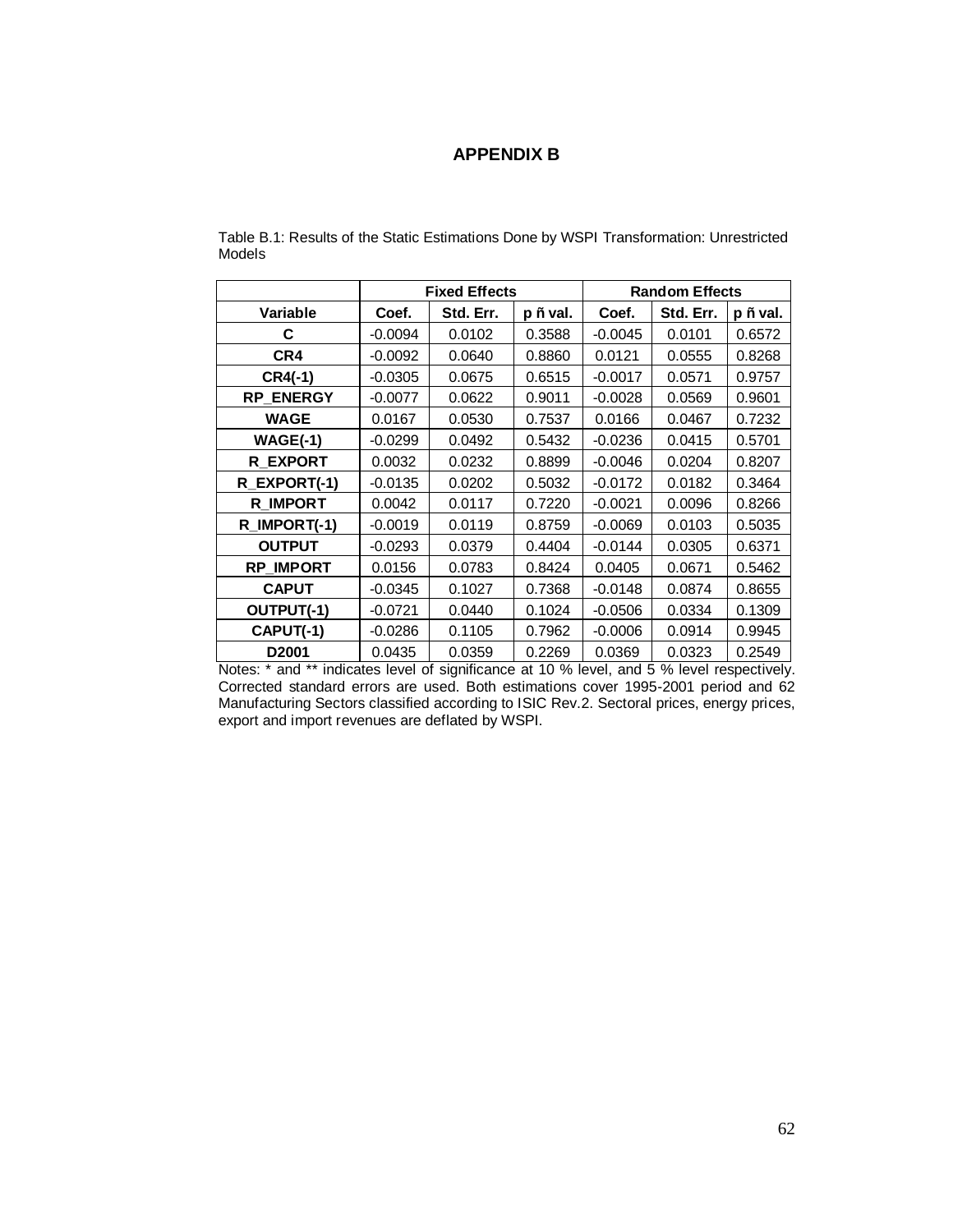|               | <b>Fixed Effects</b> |           |          | <b>Random Effects</b> |           |          |
|---------------|----------------------|-----------|----------|-----------------------|-----------|----------|
| Variable      | Coef.                | Std. Err. | p Ë val. | Coef.                 | Std. Err. | p Ë val. |
| С             | 0.5800               | 0.0661    | 0.0000   | 0.5778                | 0.0536    | 0.0000   |
| CR4           | $-0.0481$            | 0.0599    | 0.4228   | $-0.0214$             | 0.0522    | 0.6818   |
| $CR4(-1)$     | $-0.0619$            | 0.0649    | 0.3410   | $-0.0272$             | 0.0554    | 0.6234   |
| <b>OUTPUT</b> | 0.0037               | 0.0362    | 0.9191   | $-0.0020$             | 0.0288    | 0.9456   |
| OUTPUT(-1)    | $-0.0121$            | 0.0427    | 0.7774   | $-0.0146$             | 0.0319    | 0.6479   |
| <b>CAPUT</b>  | 0.0393               | 0.1034    | 0.7044   | 0.0298                | 0.0872    | 0.7327   |
| CAPUT(-1)     | 0.1614               | 0.1117    | 0.1495   | 0.1675                | 0.0913    | 0.0673   |
| <b>N_WAGE</b> | $-0.0649$            | 0.0530    | 0.2212   | $-0.0444$             | 0.0450    | 0.3252   |
| N_WAGE(-1)    | $-0.0785$            | 0.0525    | 0.1360   | $-0.0576$             | 0.0441    | 0.1921   |
| <b>IMPORT</b> | 0.0095               | 0.0114    | 0.4088   | 0.0036                | 0.0094    | 0.7039   |
| IMPORT(-1)    | 0.0031               | 0.0115    | 0.7899   | $-0.0026$             | 0.0100    | 0.7917   |
| <b>EXPORT</b> | 0.0067               | 0.0223    | 0.7643   | 0.0009                | 0.0196    | 0.9646   |
| EXPORT(-1)    | $-0.0146$            | 0.0200    | 0.4659   | $-0.0191$             | 0.0180    | 0.2907   |
| P_MPORT       | 0.0595               | 0.0924    | 0.5201   | 0.0641                | 0.0798    | 0.4222   |
| 1996          | 0.0474               | 0.0560    | 0.3978   | 0.0329                | 0.0504    | 0.5135   |
| 1997          | 0.1713               | 0.0539    | 0.0016   | 0.1540                | 0.0483    | 0.0015   |
| 1998          | $-0.0969$            | 0.0432    | 0.0256   | $-0.0942$             | 0.0378    | 0.0130   |
| 1999          | $-0.0470$            | 0.0527    | 0.3736   | $-0.0484$             | 0.0460    | 0.2937   |
| 2000          | $-0.2102$            | 0.0401    | 0.0000   | $-0.2202$             | 0.0351    | 0.0000   |
| 2001          | 0.1107               | 0.0478    | 0.0213   | 0.1099                | 0.0424    | 0.0098   |

Table B.2: Results of the Static Estimations Done by Nominal Variables: Unrestricted Models

Notes: \* and \*\* indicates level of significance at 10 % level, and 5 % level respectively. Corrected standard errors are used. Both estimations cover 1995-2001 period and 62 Manufacturing Sectors classified according to ISIC Rev.2.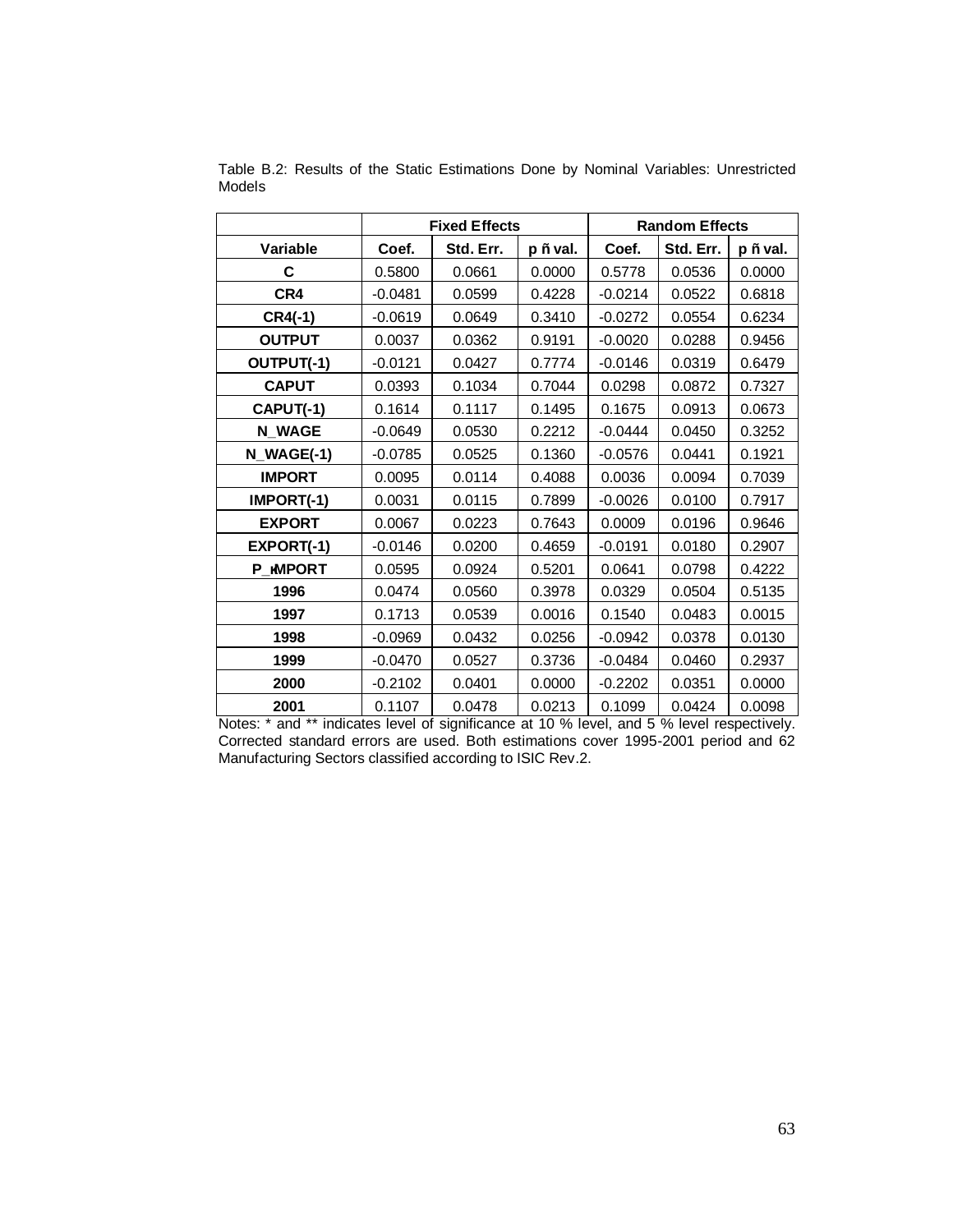|                 | <b>First Differences</b> |           | <b>Orthogonal Deviations</b> |             |           |          |
|-----------------|--------------------------|-----------|------------------------------|-------------|-----------|----------|
| Variable        | Coef.                    | Std. Err. | $p \nleftrightarrow$ val.    | Coef.       | Std. Err. | p Ë val. |
| PRICE(-1)       | $-0.2194**$              | 0.0262    | 0.0000                       | $-0.2243**$ | 0.0211    | 0.0000   |
| CR4             | $-0.1128**$              | 0.0391    | 0.0042                       | $-0.0625$   | 0.0418    | 0.1358   |
| $CR4(-1)$       | $-0.1450**$              | 0.0555    | 0.0094                       | $-0.0722$   | 0.0499    | 0.1493   |
| <b>OUTPUT</b>   | $-0.0067$                | 0.0321    | 0.8342                       | $-0.0105$   | 0.0240    | 0.6617   |
| OUTPUT(-1)      | $-0.0002$                | 0.0387    | 0.9952                       | $-0.0569$   | 0.0447    | 0.2040   |
| <b>CAPUT</b>    | $0.2327**$               | 0.0986    | 0.0188                       | 0.0416      | 0.0884    | 0.6384   |
| CAPUT(-1)       | $0.1908**$               | 0.0713    | 0.0079                       | $0.1594**$  | 0.0731    | 0.0299   |
| <b>N_WAGE</b>   | $-0.1543**$              | 0.0407    | 0.0002                       | $-0.0487$   | 0.0539    | 0.3671   |
| $N$ WAGE(-1)    | $-0.0899**$              | 0.0312    | 0.0042                       | $-0.0655**$ | 0.0234    | 0.0055   |
| <b>IMPORT</b>   | $-0.0053$                | 0.0133    | 0.6883                       | 0.0102      | 0.0107    | 0.3424   |
| $IMPORT(-1)$    | $-0.0080$                | 0.0089    | 0.3691                       | 0.0097      | 0.0120    | 0.4174   |
| <b>EXPORT</b>   | $0.0661**$               | 0.0240    | 0.0061                       | $0.0441*$   | 0.0264    | 0.0959   |
| EXPORT(-1)      | $-0.0853**$              | 0.0227    | 0.0002                       | $-0.0096$   | 0.0274    | 0.7270   |
| <b>P_IMPORT</b> | $0.1892**$               | 0.0647    | 0.0037                       | $0.1704**$  | 0.0611    | 0.0056   |
| 1996            | $-0.0087$                | 0.0266    | 0.7434                       | $-0.0201$   | 0.0301    | 0.5056   |
| 1997            | $0.0737**$               | 0.0250    | 0.0034                       | $0.1087**$  | 0.0264    | 0.0000   |
| 1998            | $-0.2118**$              | 0.0303    | 0.0000                       | $-0.1246**$ | 0.0462    | 0.0073   |
| 1999            | $-0.1753**$              | 0.0254    | 0.0000                       | $-0.1162**$ | 0.0329    | 0.0005   |
| 2000            | $-0.3487**$              | 0.0270    | 0.0000                       | $-0.2612**$ | 0.0421    | 0.0000   |
| 2001            | $-0.1028**$              | 0.0286    | 0.0004                       | $-0.0002$   | 0.0462    | 0.9972   |

Table B.3: Results of the Dynamic Estimations Done by Nominal Variables: Unrestricted Models

Notes: \* and \*\* indicates level of significance at 10 % level, and 5 % level respectively. Corrected standard errors are used. Both estimations cover 1995-2001 period and 62 Manufacturing Sectors classified according to ISIC Rev.2.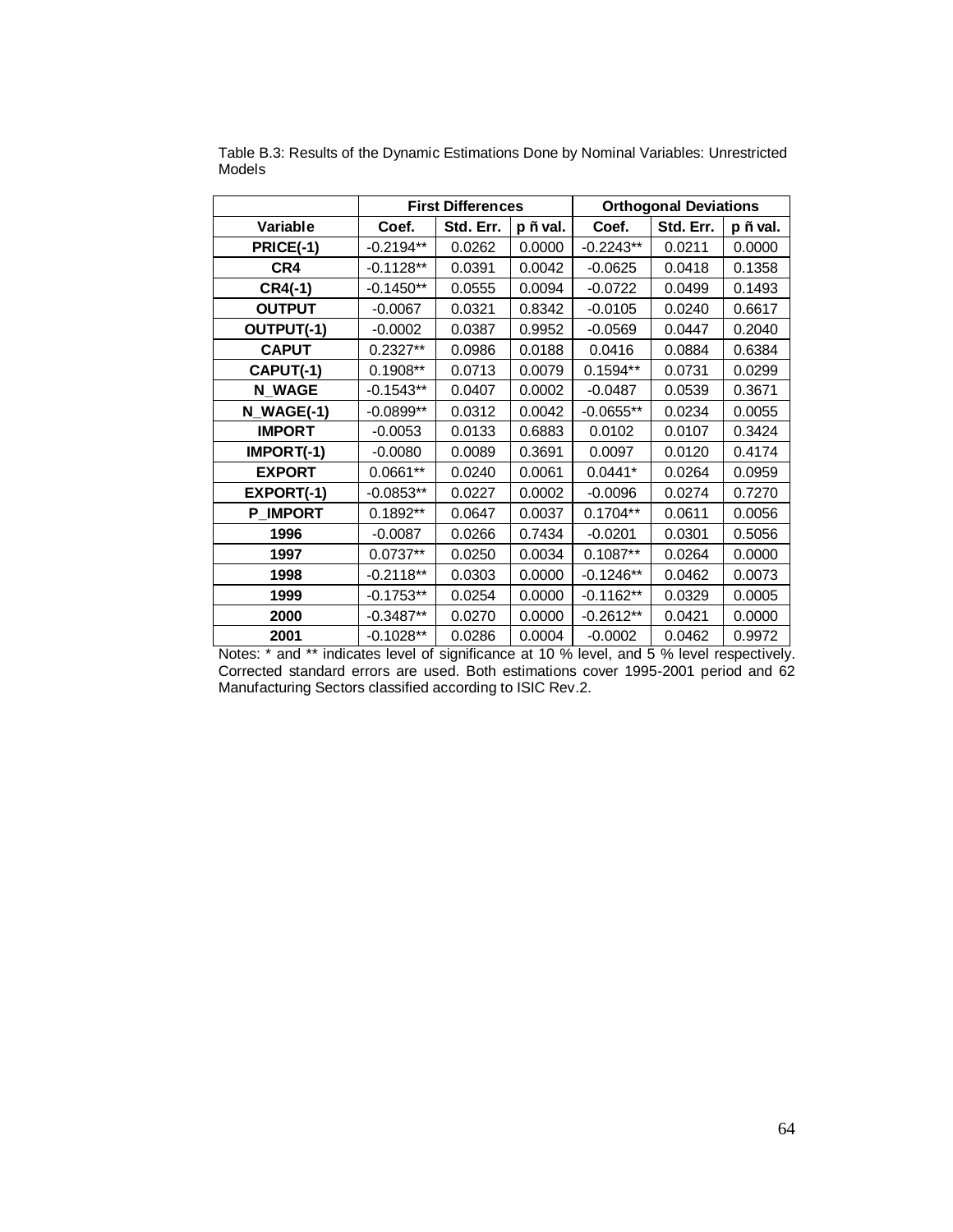|                  | <b>First Difference</b> |           | <b>Orthogonal Deviation</b> |           |            |          |
|------------------|-------------------------|-----------|-----------------------------|-----------|------------|----------|
| Variable         | Coef.                   | Std. Err. | p Ë val.                    | Coef.     | Std. Err.  | p Ë val. |
| PRICE(-1)        | $-0.2086**$             | 0.0265    | 0.0000                      | $-0.2101$ | $0.0290**$ | 0.0000   |
| CR4              | $-0.0797**$             | 0.0431    | 0.0654                      | $-0.0247$ | 0.0331     | 0.4571   |
| $CR4(-1)$        | $-0.1021$               | 0.0626    | 0.1040                      | $-0.0755$ | 0.0653     | 0.2486   |
| <b>RP_ENERGY</b> | 1.1713**                | 0.4528    | 0.0101                      | 0.9974    | 0.3467**   | 0.0043   |
| <b>WAGE</b>      | $-0.1754**$             | 0.0515    | 0.0007                      | $-0.1021$ | 0.0623     | 0.1024   |
| $WAGE(-1)$       | $-0.1153**$             | 0.0404    | 0.0046                      | $-0.1000$ | $0.0411**$ | 0.0155   |
| <b>R EXPORT</b>  | 0.0398                  | 0.0282    | 0.1587                      | 0.0258    | 0.0207     | 0.2133   |
| R_EXPORT(-1)     | $-0.0197$               | 0.0223    | 0.3756                      | $-0.0144$ | 0.0204     | 0.4789   |
| <b>R_IMPORT</b>  | $-0.0026$               | 0.0105    | 0.8048                      | 0.0038    | 0.0099     | 0.7008   |
| R_IMPORT(-1)     | 0.0101                  | 0.0097    | 0.2990                      | 0.0076    | 0.0074     | 0.3015   |
| <b>RP IMPORT</b> | $0.1305**$              | 0.0627    | 0.0381                      | 0.1300    | $0.0529**$ | 0.0144   |
| CAPUT(-1)        | $0.1548**$              | 0.0596    | 0.0098                      | 0.1276    | 0.0662**   | 0.0546   |
| <b>CAPUT</b>     | $0.1599*$               | 0.0955    | 0.0949                      | 0.0300    | 0.0881     | 0.7337   |
| <b>OUTPUT</b>    | $-0.0113$               | 0.0320    | 0.7253                      | $-0.0156$ | 0.0307     | 0.6125   |
| OUTPUT(-1)       | $-0.0209$               | 0.0469    | 0.6566                      | $-0.0388$ | 0.0406     | 0.3396   |
| 1996             | $-0.5060**$             | 0.1772    | 0.0046                      | $-0.4286$ | $0.1392**$ | 0.0022   |
| 1997             | $-0.0090$               | 0.0215    | 0.6744                      | $-0.0020$ | 0.0223     | 0.9271   |
| 1998             | $-0.2738**$             | 0.1031    | 0.0083                      | $-0.2477$ | 0.0867**   | 0.0046   |
| 1999             | $-0.2397**$             | 0.1440    | 0.0970                      | $-0.1979$ | 0.1201     | 0.1003   |
| 2000             | $-0.1388**$             | 0.0788    | 0.0792                      | $-0.1180$ | 0.0753     | 0.1180   |
| 2001             | $-0.4006**$             | 0.1474    | 0.0069                      | $-0.3396$ | $0.1250**$ | 0.0069   |

Table B.4: Results of the Dynamic Estimations Done by WSPI Transformation: Unrestricted Models

Notes: \* and \*\* indicates level of significance at 10 % level, and 5 % level respectively. Corrected standard errors are used. Both estimations cover 1995-2001 period and 62 Manufacturing Sectors classified according to ISIC Rev.2. Sectoral prices, energy prices, export and import revenues are deflated by WSPI.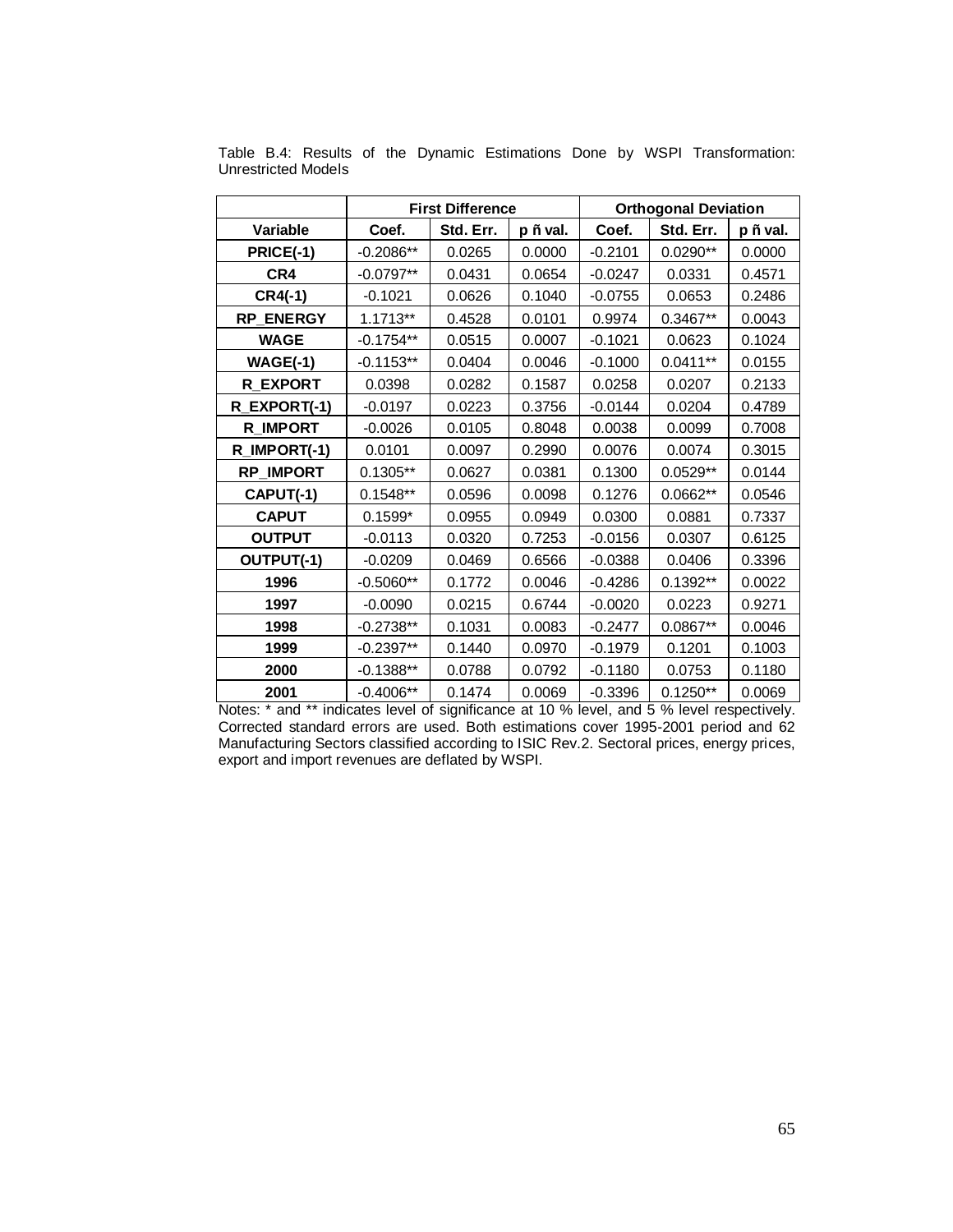| <b>Variables</b> | Coef.       | Std. Err. | t-stat.     | p Ë val. |
|------------------|-------------|-----------|-------------|----------|
| PRICE(-1)        | $-0.218633$ | 0.019920  | $-10.97561$ | 0.0000   |
| CR4              | $-0.076295$ | 0.030183  | $-2.527759$ | 0.0119   |
| $CR4(-1)$        | $-0.070151$ | 0.035785  | $-1.960342$ | 0.0508   |
| <b>P IMPORT</b>  | 0.109547    | 0.027430  | 3.993635    | 0.0001   |
| IMPORT(-1)       | 0.011880    | 0.005916  | 2.008170    | 0.0454   |
| <b>N WAGE</b>    | $-0.104111$ | 0.021407  | -4.863432   | 0.0000   |
| N_WAGE(-1)       | $-0.068103$ | 0.012636  | $-5.389651$ | 0.0000   |
| <b>CAPUT</b>     | 0.375174    | 0.056608  | 6.627550    | 0.0000   |
| CAPUT(-1)        | 0.299171    | 0.044144  | 6.777173    | 0.0000   |
| 1996             | $-0.007011$ | 0.014213  | $-0.493299$ | 0.6221   |
| 1997             | 0.086234    | 0.015402  | 5.598730    | 0.0000   |
| 1998             | $-0.137774$ | 0.016402  | $-8.399775$ | 0.0000   |
| 1999             | $-0.119799$ | 0.013571  | $-8.827435$ | 0.0000   |
| 2000             | $-0.288872$ | 0.011629  | $-24.84061$ | 0.0000   |
| 2001             | 0.003880    | 0.019290  | 0.201120    | 0.8407   |

Table B.5: Results of the Dynamic Estimations Done by Nominal Variables: Arellano and Bond (1991) – Difference Transformation

Notes: \* and \*\* indicates level of significance at 10 % level, and 5 % level respectively. Corrected standard errors are used. Both estimations cover 1995-2001 period and 62 Manufacturing Sectors classified according to ISIC Rev.2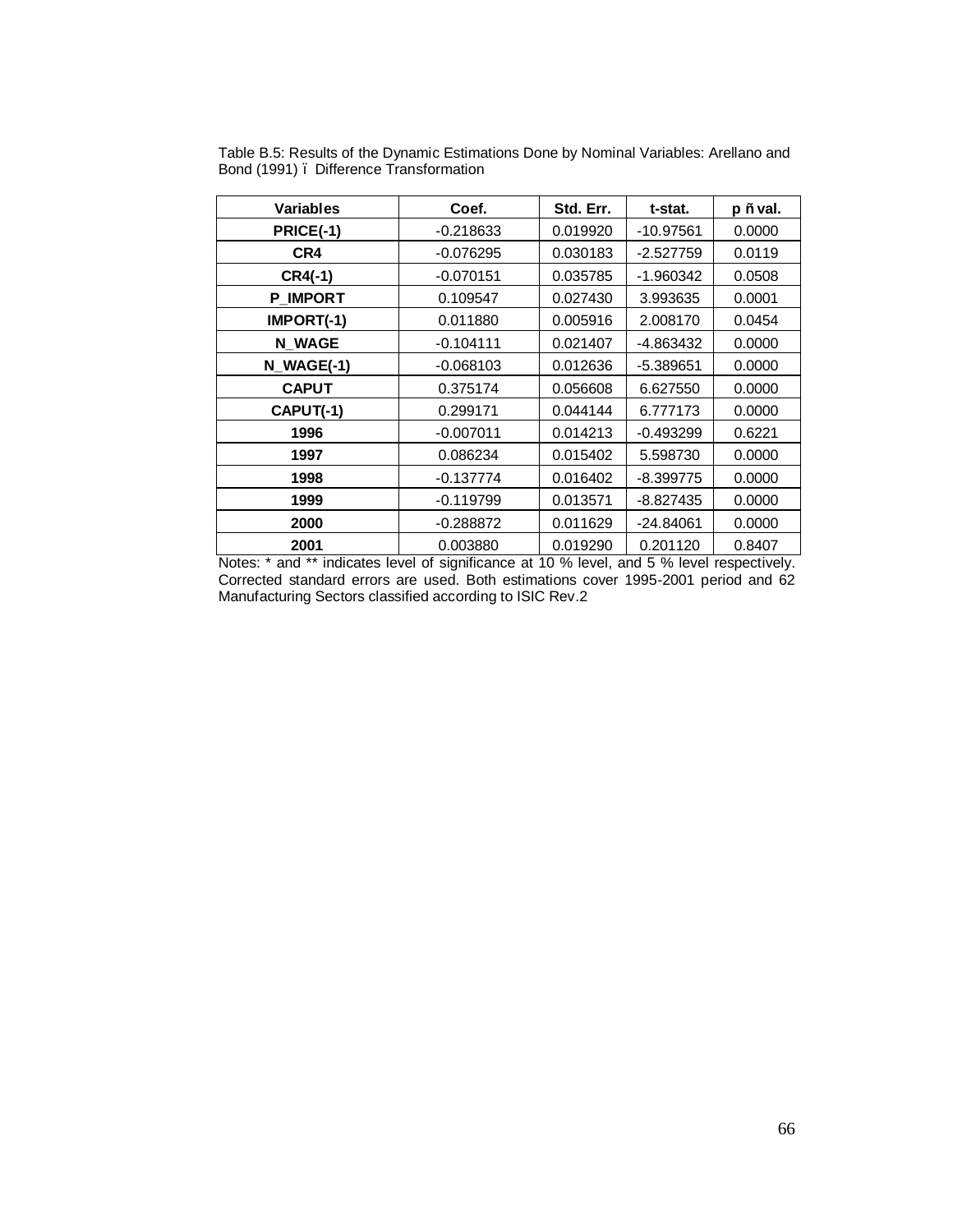| Variable         | Coef.       | Std. Err. | t-stat.     | $p \nleftrightarrow$ val. |
|------------------|-------------|-----------|-------------|---------------------------|
| <b>PRICE(-1)</b> | $-0.206219$ | 0.019306  | $-10.68175$ | 0.0000                    |
| CR4              | $-0.019659$ | 0.021440  | $-0.916921$ | 0.3598                    |
| $CR4(-1)$        | $-0.071938$ | 0.032794  | $-2.193652$ | 0.0289                    |
| CAPUT(-1)        | 0.130290    | 0.031274  | 4.166129    | 0.0000                    |
| <b>N WAGE</b>    | $-0.087776$ | 0.020299  | -4.324076   | 0.0000                    |
| N WAGE(-1)       | $-0.081028$ | 0.011359  | -7.133690   | 0.0000                    |
| IMPORT(-1)       | 0.007787    | 0.004412  | 1.764821    | 0.0785                    |
| <b>P IMPORT</b>  | 0.145242    | 0.029800  | 4.873812    | 0.0000                    |
| 1996             | 0.001712    | 0.015089  | 0.113492    | 0.9097                    |
| 1997             | 0.109460    | 0.017051  | 6.419430    | 0.0000                    |
| 1998             | $-0.163410$ | 0.015724  | $-10.39245$ | 0.0000                    |
| 1999             | $-0.140243$ | 0.012280  | $-11.42020$ | 0.0000                    |
| 2000             | $-0.278940$ | 0.012226  | $-22.81548$ | 0.0000                    |
| 2001             | $-0.016147$ | 0.017129  | $-0.942705$ | 0.3465                    |

Table B.6: Results of the Dynamic Estimations Done by Nominal Variables: Arellano and Bover (1995) – Orthogonal Deviations Transformation

Notes: \* and \*\* indicates level of significance at 10 % level, and 5 % level respectively. Corrected standard errors are used. Both estimations cover 1995-2001 period and 62 Manufacturing Sectors classified according to ISIC Rev.2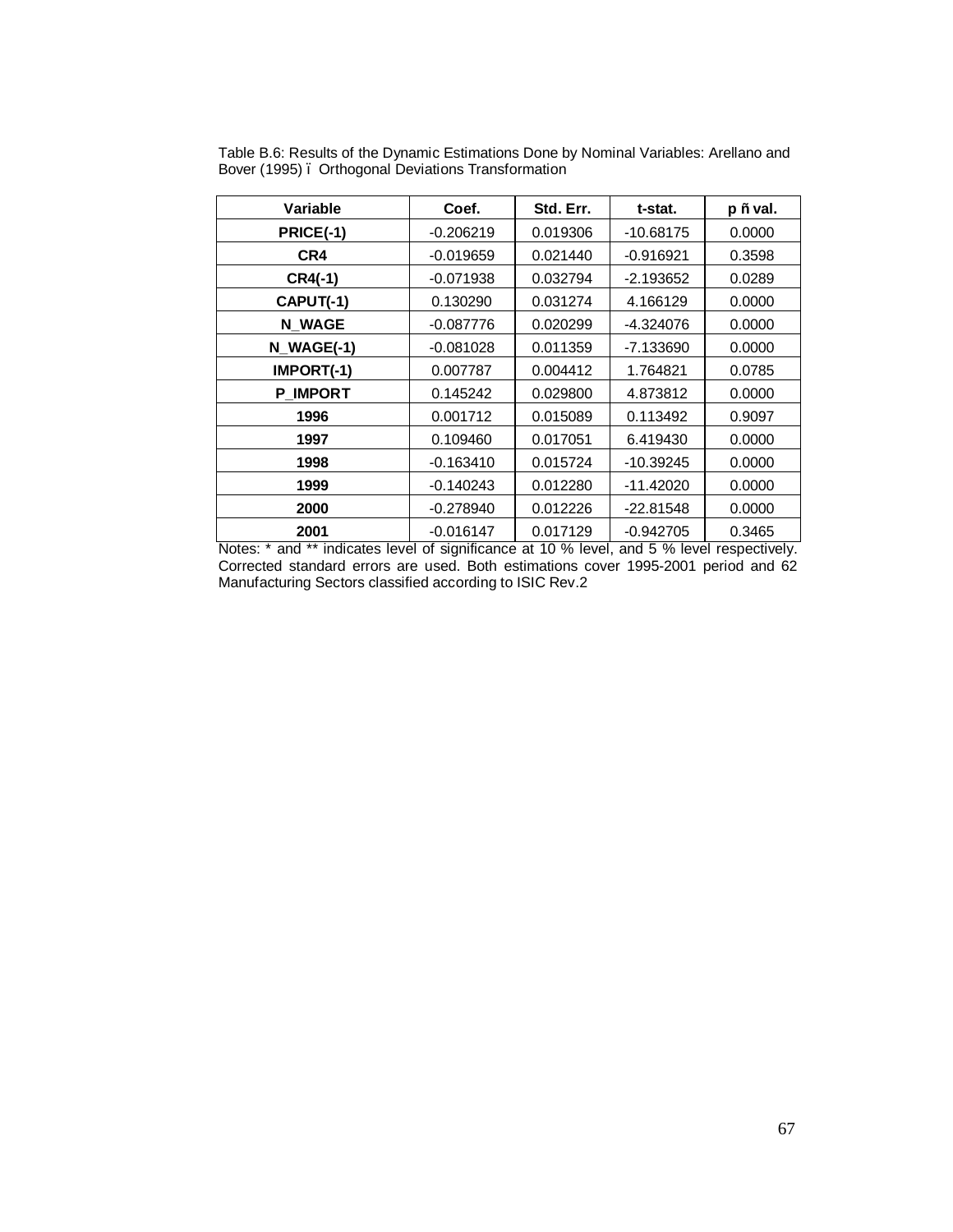| <b>Variables</b> | Coef.       | Std. Err. | t-stat.     | p Ë val. |
|------------------|-------------|-----------|-------------|----------|
| R_PRICE(-1)      | $-0.202677$ | 0.025221  | $-8.035995$ | 0.0000   |
| CR4              | $-0.065565$ | 0.029247  | $-2.241756$ | 0.0256   |
| $CR4(-1)$        | $-0.076575$ | 0.037109  | $-2.063533$ | 0.0398   |
| RP_ENERGY        | 0.963162    | 0.246059  | 3.914360    | 0.0001   |
| <b>WAGE</b>      | $-0.142350$ | 0.035055  | $-4.060779$ | 0.0001   |
| <b>WAGE(-1)</b>  | $-0.112686$ | 0.025235  | $-4.465551$ | 0.0000   |
| R_IMPORT(-1)     | 0.011617    | 0.005678  | 2.046010    | 0.0415   |
| <b>P_IMPORT</b>  | 0.105106    | 0.042517  | 2.472081    | 0.0139   |
| CAPUT(-1)        | 0.136413    | 0.038326  | 3.559291    | 0.0004   |
| <b>CAPUT</b>     | 0.105531    | 0.045732  | 2.307611    | 0.0216   |
| 1996             | $-0.431523$ | 0.104615  | $-4.124873$ | 0.0000   |
| 1997             | $-0.021332$ | 0.017024  | $-1.253084$ | 0.2110   |
| 1998             | $-0.234499$ | 0.057027  | $-4.112038$ | 0.0000   |
| 1999             | $-0.189860$ | 0.076907  | $-2.468708$ | 0.0140   |
| 2000             | $-0.113955$ | 0.046661  | $-2.442213$ | 0.0151   |
| 2001             | $-0.333232$ | 0.083982  | $-3.967925$ | 0.0001   |

Table B.7: Results of the Dynamic Estimations Done by WSPI Transformation: Arellano and Bond (1991) – Difference Transformation

Notes: \* and \*\* indicates level of significance at 10 % level, and 5 % level respectively. Corrected standard errors are used. Both estimations cover 1995-2001 period and 62 Manufacturing Sectors classified according to ISIC Rev.2. Sectoral prices, energy prices, export and import revenues are deflated by WSPI.